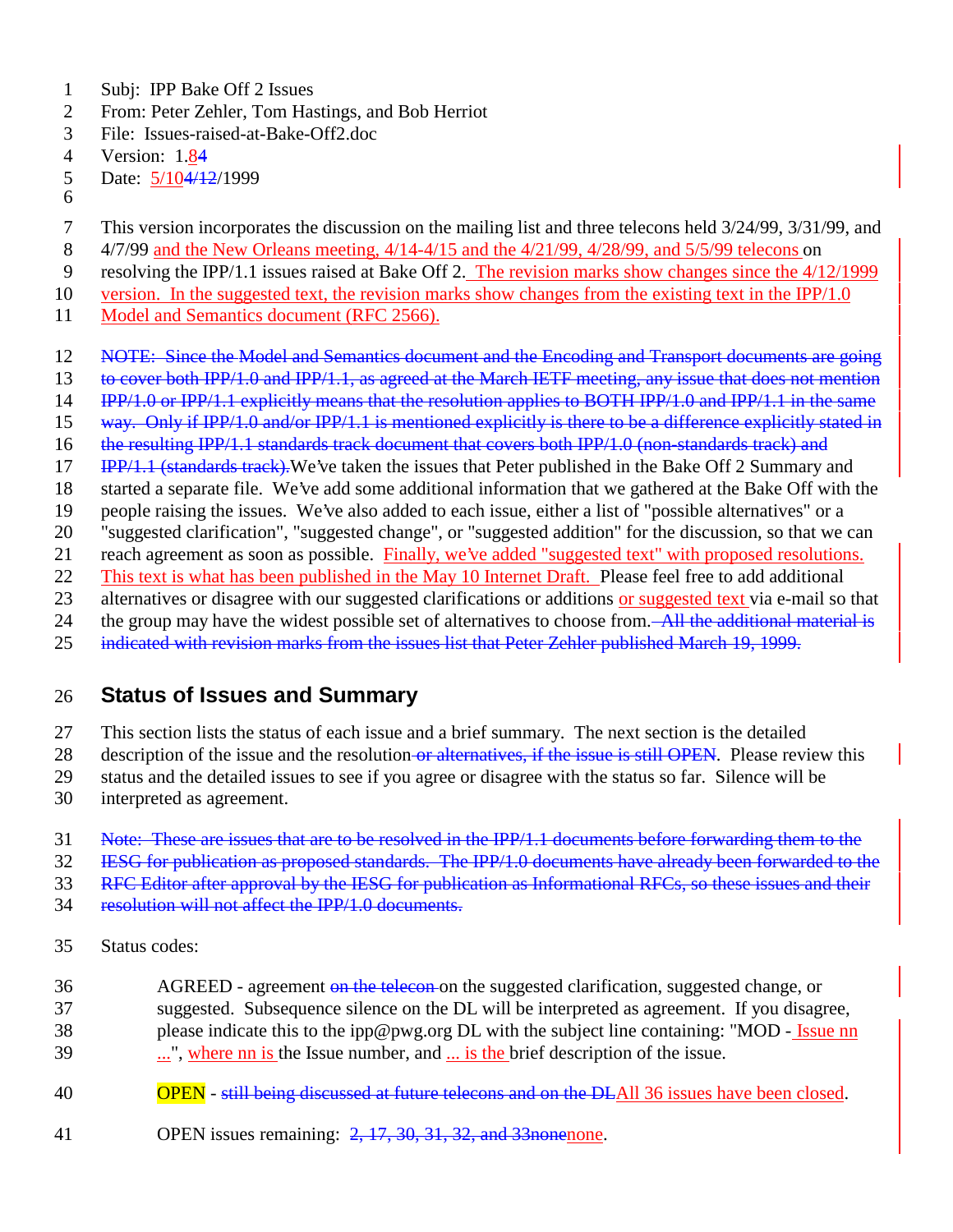- 1) ISSUE: Is 'application/octet-stream REQUIRED?
- Suggested change: AGREED no, change 1.1 back to agree with 1.0.

- 2) ISSUE: How can client force identified (authenticated) mode?
- 47 Possible alternatives: OPEN-AGREED Add a "uri-authentication-supported (1setOf type2 keyword)"
- REQUIRED Printer Description attribute that identifies the authentication mechanism associated with
- each URI listed in the "printer-uri-supported" attribute. Also add this attribute as a RECOMMENDED directory schema attribute in the Directory Appendix E.
- IIG: Add examples that show using suffixes to the URL to make multiple URLs, when distinct URLs
- 52 are needed.alternatives being discussed: new operation, two URLs, its not a problem. Also relationship
- 53 to SLP template.

- 3) ISSUE: How reject down stream auto-sensed unsupported PDL?
- Suggested addition (similar addition for "compression" in Issue 6): AGREED add 'unsupported-
- document-format' and 'document-format-error' job state reasons.
- IIG: Add an example showing a PostScript Level 3 job being aborted by a PostScript Level 2 printer.

- 4) ISSUE: Client (desktop or server) closes slow channel
- 61 Suggested clarification (same as Issues 5 and 20): AGREED that client **MUST SHOULD NOT** close
- 62 channel, unless user indicates or policy the layer that initiated the submission does the close. RAISE on DL explicitly to verify AGREEMENT.
- IIG: Suggest that a client implementer avoid using synchronous writes, since they automatically close
- the channel. Use asynchronous writes instead, so that the lower layer doesn't time out the channel.

- 5) ISSUE: Client (desktop or server) closes stopped device
- 68 Suggested clarification (same as Issues 4 and 20): AGREED that client **MUST SHOULD NOT** close
- channel, unless user indicates or policy. RAISE on DL explicitly to verify AGREEMENT.
- IIG: Add examples.
- 
- 6) ISSUE: What error if wrong compressed data supplied?

Zehler, Hastings, Herriot Version 1.1 page 2 of 49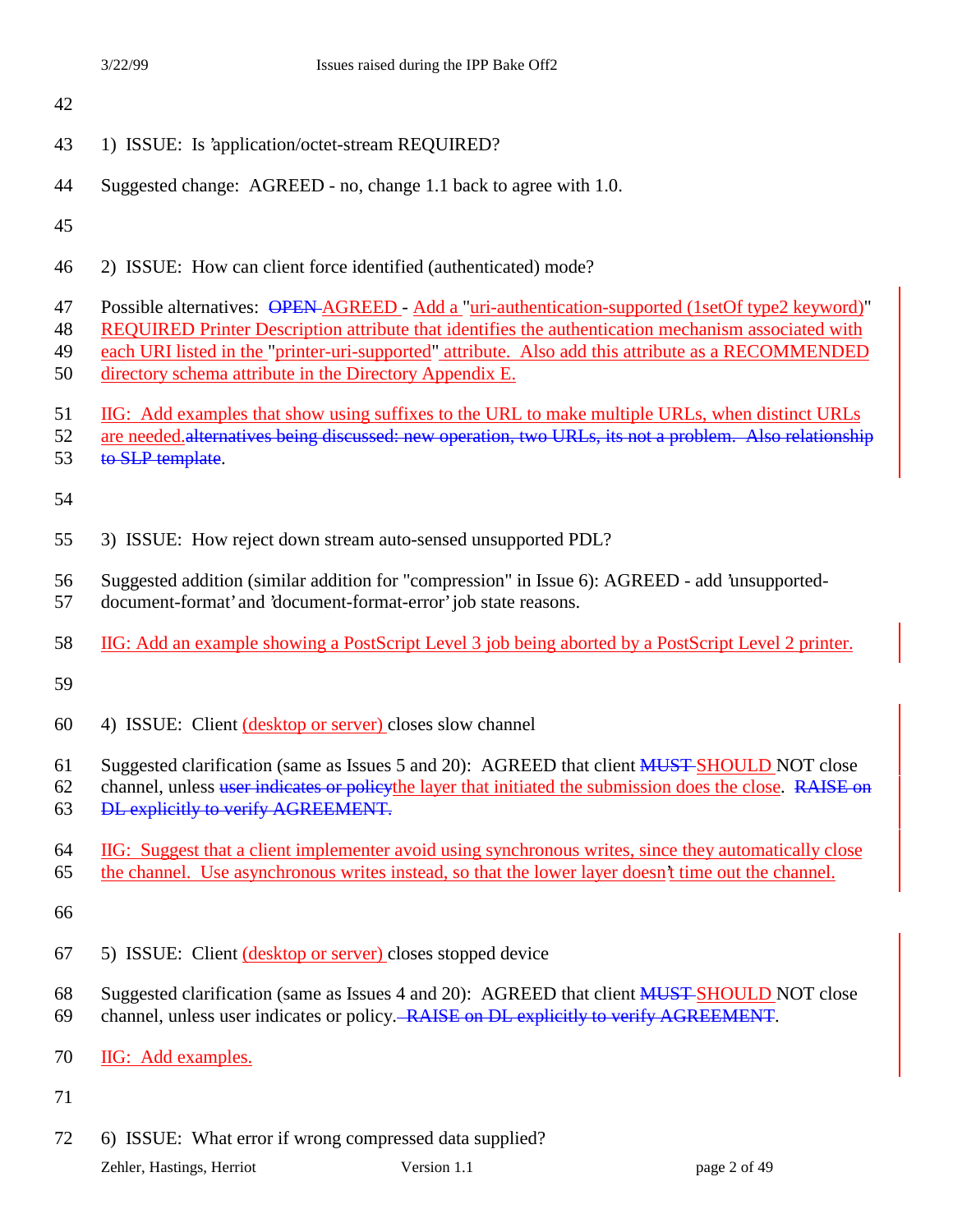- Suggested addition (similar addition for document-format in Issue 3; see related Issue 28): AGREED -
- add 'client-error-compression-error' status code and 'compression-error' and 'unsupported-compression'
- job state reasons.

- 7) ISSUE: Please implement Manufacturer make and model printer attribute and send the .INF file
- model name of the printer.
- AGREED Leave the description of "make" ambiguous in the Model.
- 80 Suggested clarification for the IIG: Document what Microsoft does with "printer-make-and-model".
- 81 Document what any other platform does with this or similar attributes as suggested by
- 82 participants. OPEN Recommend that the value contain the vendor name and the model in that order.

- 84 8) ISSUE: In  $\overline{IPPA}$ .  $\theta$ -Model and Semantics 3.2.6.1, the definition for "limit", "which-jobs" and "my-jobs" is contradicting each other.
- Suggested clarification: AGREED clarify the "limit" limits the number so that the other two don't have
- 

to return ALL.

- 9) ISSUE: Customers become very unhappy when they go to the printer to pick up their job and a ream of PostScript source code is sitting in the output bin.
- Suggested clarification: AGREED clarify that application/octet-stream (auto-sense) can happen at
- submit time and/or processing time, depending on implementation. If auto-sense detects an unsupported
- document format at submit time, it returns the 'client-error-document-format-not-supported' error status
- code and rejects the create request.

- 10) ISSUE: How distinguish between submit vs processing auto-sense?
- Suggested clarification in [ipp-mod] and [ipp-iig]: AGREED clarify in [ipp-mod] that auto-sense
- MAY happen at either submit-time and/or processing-time. In IIG explain that with compression, it is
- much harder to auto-sense at submit time, since some compression methods require processing the entire
- file. Do NOT add a way for the client to determine whether auto-sensing happens at submit time or
- processing time.

- 11) ISSUE: Return what attributes with 'client-error-document-format-not-supported'?
- 104 Suggested clarification (see also Issues 18 and 23): AGREED IPP/1.1 MUST-NEED NOT return
- "document-format=xxx" in Unsupported Attribute Group even though a special error status code, to
- 106 make this error consistent with the rules for unsupported attributes. Propose to DL explicitly, since not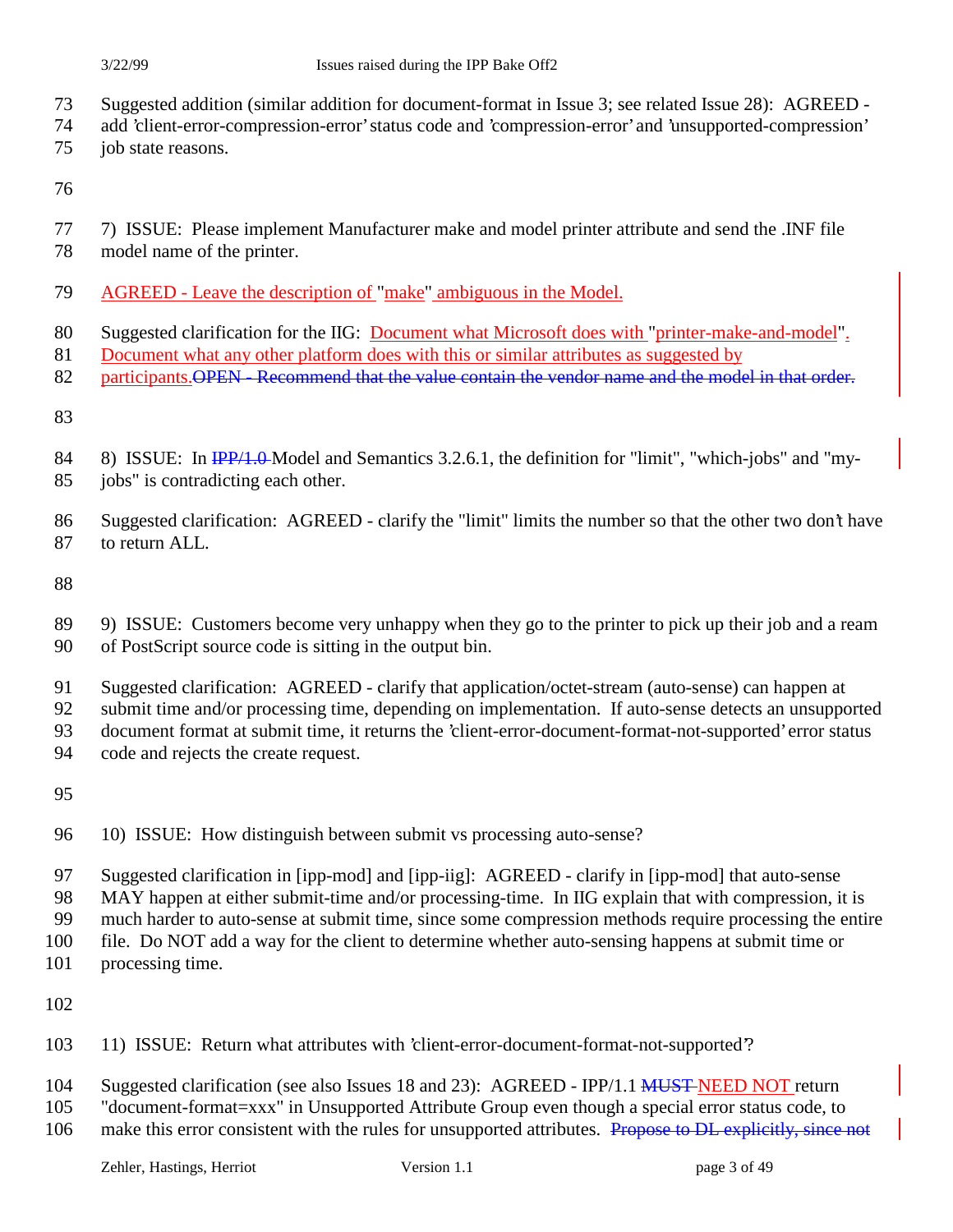| 107<br>108               | many implementations did return the attribute. In IPP/1.1 document say that IPP/1.0 MAY, but NEED<br>NOT.                                                                                                                                                                                                                                               |
|--------------------------|---------------------------------------------------------------------------------------------------------------------------------------------------------------------------------------------------------------------------------------------------------------------------------------------------------------------------------------------------------|
| 109                      |                                                                                                                                                                                                                                                                                                                                                         |
| 110                      | 12) ISSUE: length fields for the "UNSUPPORTED" tag                                                                                                                                                                                                                                                                                                      |
| 111<br>112               | Suggested clarification (same as Issue 15): AGREED - clarify [ipp-mod] to agree with [ipp-pro] that the<br>length MUST be 0 and no value is returned.                                                                                                                                                                                                   |
| 113                      |                                                                                                                                                                                                                                                                                                                                                         |
| 114                      | 13) ISSUE: What job-state value should be returned in the Create-Job response?                                                                                                                                                                                                                                                                          |
| 115<br>116<br>117<br>118 | Suggested clarification: AGREED - can be 'pending-held', 'pending', or 'processing' (the latter for a non-<br>spooling printer that doesn't implement the 'pending' job state). Add 'job-data-insufficient' job-state-<br>reason for use in any of the three job states if actual ripping or marking cannot begin until sufficient data<br>has arrived. |
| 119<br>120               | Suggested clarification to IIG: AGREED - Explain the difference between the two job state reasons job-<br>incoming' and 'job-data-insufficient', since both are likely to be meaningful for a spooling server.                                                                                                                                          |
| 121                      |                                                                                                                                                                                                                                                                                                                                                         |
| 122                      | 14) ISSUE: Job-state for a forwarding server that can't get status from the device or system?                                                                                                                                                                                                                                                           |
| 123<br>124               | Suggested clarified and addition: AGREED - 'completed' is ok, but also add 'queued-in-device' job state<br>reason which MUST be supported. Bring out on the DL explicitly for confirmation.                                                                                                                                                             |
| 125                      |                                                                                                                                                                                                                                                                                                                                                         |
| 126                      | 15) ISSUE: 'unknown' and 'unsupported' Out of band values.                                                                                                                                                                                                                                                                                              |
| 127<br>128               | Suggested clarification (same clarification as Issue 12): AGREED - clarify [ipp-mod] to agree with [ipp-<br>pro] that the length MUST be 0 and no value is returned.                                                                                                                                                                                    |
| 129                      |                                                                                                                                                                                                                                                                                                                                                         |
| 130                      | 16) ISSUE: Get-Printer-Attributes Polling                                                                                                                                                                                                                                                                                                               |
| 131<br>132               | Suggested clarification in the IIG: AGREED - Add to IIG that clients SHOULD request only the<br>attributes needed, rather than always asking for all.                                                                                                                                                                                                   |
| 133                      |                                                                                                                                                                                                                                                                                                                                                         |
| 134                      | 17) ISSUE: OPEN-Client display of absolute time for job attributes?                                                                                                                                                                                                                                                                                     |
| 135<br>136<br>137        | Suggested change: Change "time-at-processing (integer(0:MAX))", "time-at-processing<br>$(integer(0:MAX))$ ", and "time-at-processing (integer $(0:MAX)$ )" Job Description attributes from<br><b>OPTIONAL</b> to REQUIRED. Change their range from 0:MAX to MIN:MAX so that negative times (or                                                          |

138 0) MAY be used to indicate job events that happened before the most recent power-up. REQUIRE the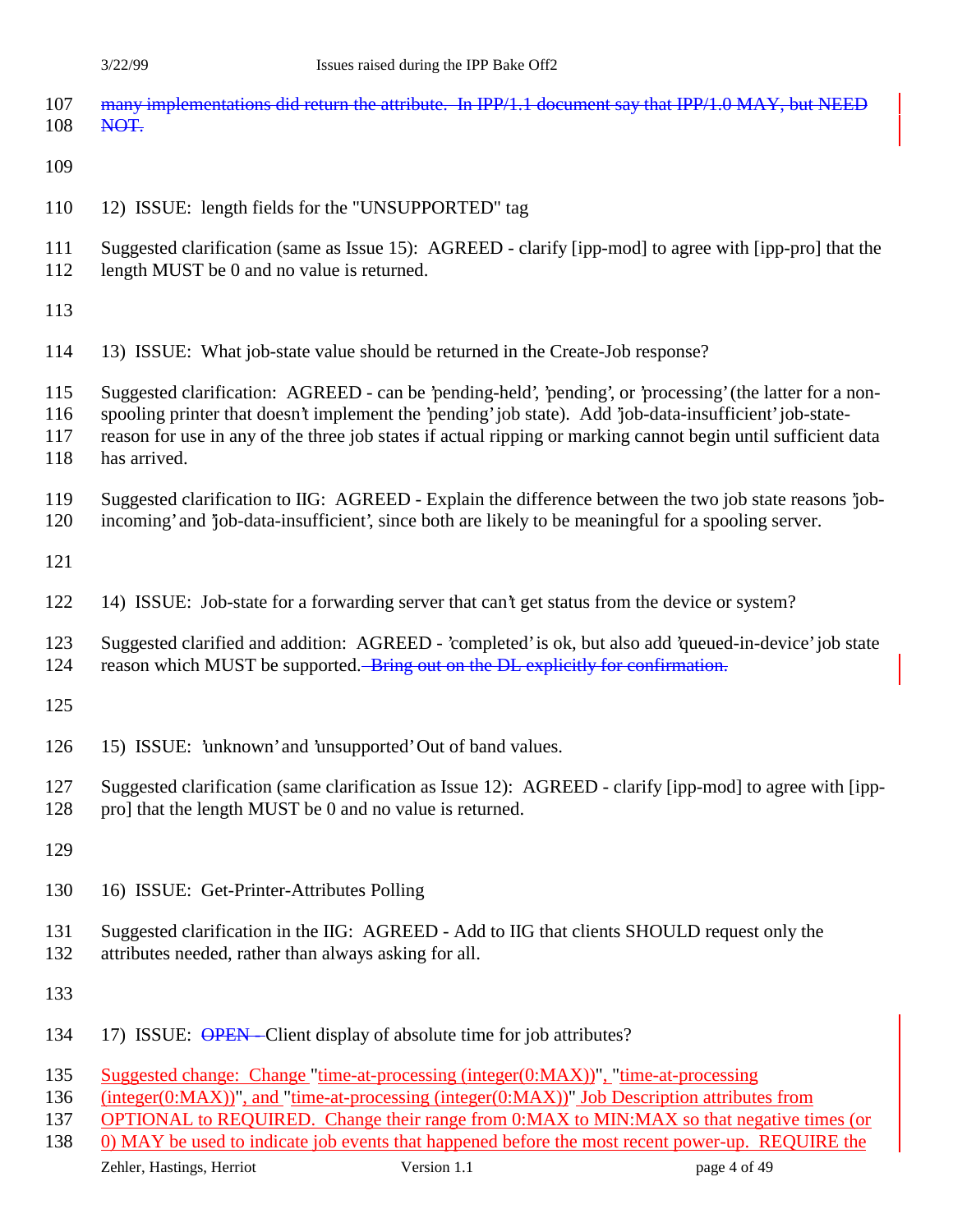- 139 Printer to reset its "printer-up-time" to 1 on power-up and change all persistent job time attributes to 0 or
- 140 negative, eliminating the option to keep the uptime monotonically increasing across restarts so that the
- 141 job attribute event times did not need to be changed. Also add the 'dateTime' as a second attribute
- 142 syntax that MAY be supported in version 1.1 requests and responses only.
- 143 Suggested change: AGREED Change the ranges from (0:MAX) to (MIN:MAX) for the three 144 attributes:
- 145 "time-at-creation (integer(MIN:MAX))"
- 146 "time-at-processing (integer(MIN:MAX))"
- 147 "time-at-completion (integer(MIN:MAX))"
- 148 and clarify that the value can be negative for jobs that are retained across a system reboot, indicating
- 149 some time in the past.
- 150 Suggested addition: AGREED Add three OPTIONAL Job Description attributes:
- 151 "date-time-at-creation (dateTime)"
- 152 "date-time-at-processing (dateTime)"
- 153 "date-time-at-completion (dateTime)"

154 Possible alternatives: OPEN - carry on discussion on DL to add three new date/time job attributes or

- 155 add dateTime attribute syntax to the existing job attributes:
- 156 IIG: Indicate how ISSUE: Make the time job attributes REQUIRED for IPP/1.1? any network printer
- 157 can get time from NTP Time server. See RFC 1305. Also DHCP option 32 in RFC 2132 returns the IP
- 158 address of the NTP server.
- 159
- 160 18) ISSUE: Return all Job Template errors on Print-Job fidelity=true
- 161 Suggested clarification (same clarification as Issue 27): AGREED all unsupported Job Template
- 162 attributes MUST be returned, not just the first, to agree with June IPP/1.0 draft. (In the November draft
- 163 this requirement was moved to the IIG, which seems to have been a mistake).
- 164
- 165 19) ISSUE: User Performing the Send-Document Operation
- 166 Suggested clarification: AGREED same user MUST do Send-Document as did Create-Job. Same
- 167 security level or higher for subsequent operations on the job. Introduce the terms: "job owner" and 168 "authenticated user".
- 169
- 170 20) ISSUE: Non-spooling printers accept/reject additional jobs
- 171 Suggested clarification (same as Issues 4 and 5): AGREED that IPP object MAY accept an
- 172 implementation-defined number of subsequent create operations, including NONE. RAISE on DL
- 173 explicitly to verify AGREEMENT.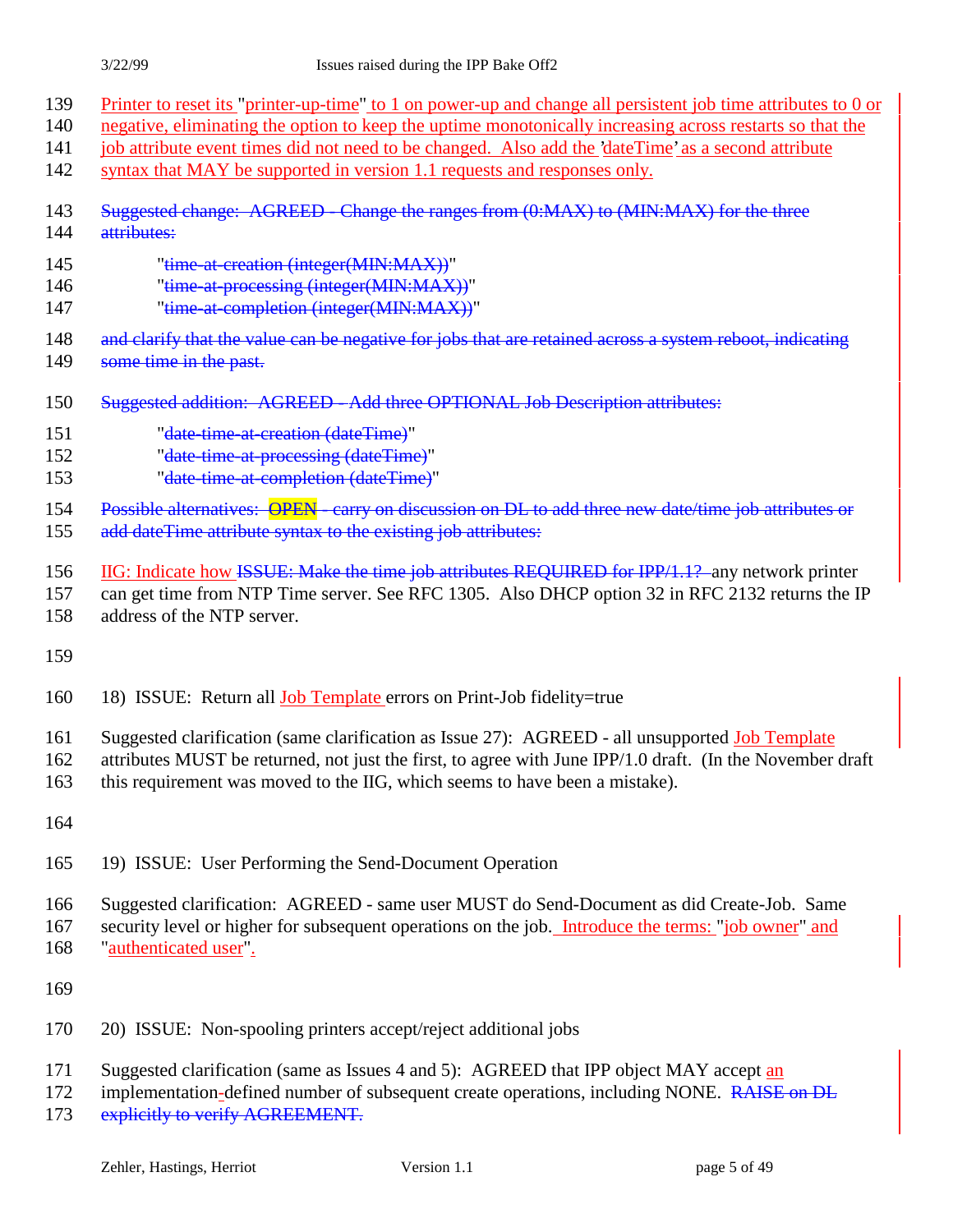| 174<br>175               | IIG: Add warning to clients that an IPP Printer MAY either reject subsequent jobs and/or may accept<br>some, but flow control them down.                                                                                                                                                                                 |
|--------------------------|--------------------------------------------------------------------------------------------------------------------------------------------------------------------------------------------------------------------------------------------------------------------------------------------------------------------------|
| 176                      |                                                                                                                                                                                                                                                                                                                          |
| 177                      | 21) ISSUE: Does 'none' "uri-security-supported" mean Basic/Digest?                                                                                                                                                                                                                                                       |
| 178<br>179<br>180<br>181 | Suggested clarification: AGREED - "uri-security-supported" does not cover this kind of HTTP<br>authentication. Also add a note to refer to [ipp-pro] for authentication since some authentication is<br>transport-dependent. And the new "uri-authentication-supported" attribute covers authentication. See<br>Issue 2. |
| 182                      |                                                                                                                                                                                                                                                                                                                          |
| 183                      | 22) ISSUE: Status code on variable-length attributes that are 'too short'                                                                                                                                                                                                                                                |
| 184<br>185<br>186        | Suggested clarification in the IIG: AGREED - clarify in IIG that no special processing is needed if a<br>client supplied a keyword with 0 length, since the keyword will not match any "xxx-supported"<br>keywords.                                                                                                      |
| 187                      |                                                                                                                                                                                                                                                                                                                          |
| 188                      | 23) ISSUE: There seems to be some misunderstanding about the unsupported-attributes group.                                                                                                                                                                                                                               |
| 189<br>190               | Suggested clarification (related to Issues 11 and 18): AGREED - clarify that the IPP object MUST<br>return only requested attributes that are unsupported.                                                                                                                                                               |
| 191                      |                                                                                                                                                                                                                                                                                                                          |
| 192                      | What status does Get-Jobs return when no jobs?<br>24) ISSUE                                                                                                                                                                                                                                                              |
| 193                      | Suggested clarification: AGREED - MUST return 'successful-ok'.                                                                                                                                                                                                                                                           |
| 194                      |                                                                                                                                                                                                                                                                                                                          |
| 195                      | 25) ISSUE - MAY an IPP object return more Operation attributes?                                                                                                                                                                                                                                                          |
| 196<br>197               | Suggested clarification: AGREED - client MUST process or ignore additional operation attributes<br>returned.                                                                                                                                                                                                             |
| 198                      |                                                                                                                                                                                                                                                                                                                          |
| 199                      | 26) ISSUE: MAY an IPP object return additional groups?                                                                                                                                                                                                                                                                   |
| 200<br>201               | Suggested clarification: AGREED - Yes, and a client MUST process or ignore additional attribute<br>groups returned in any order.                                                                                                                                                                                         |
| 202                      |                                                                                                                                                                                                                                                                                                                          |
| 203                      | 27) ISSUE: Return first or all unsupported <b>Job Template</b> attributes in Unsupported Group?                                                                                                                                                                                                                          |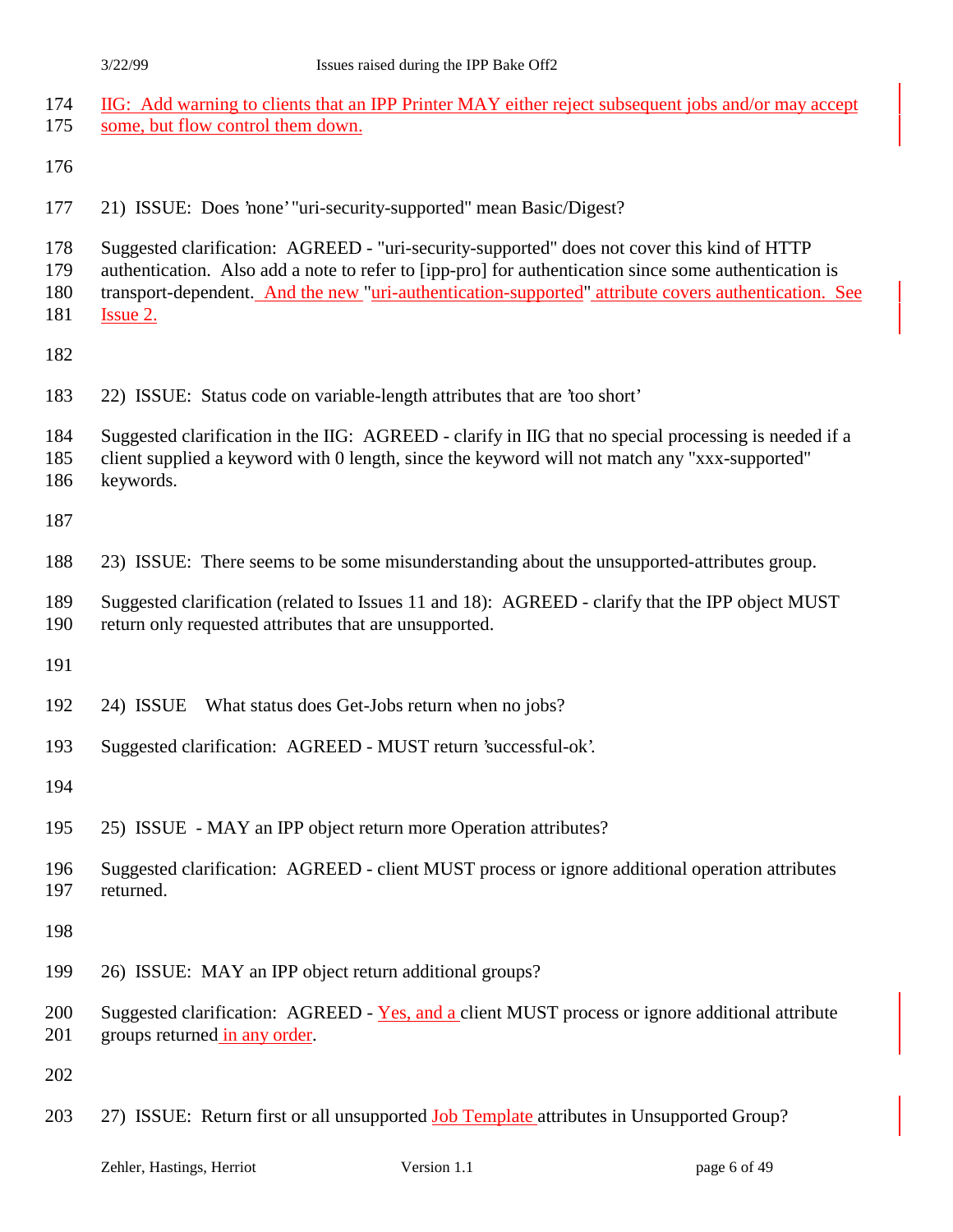- 204 Suggested clarification (same clarification as Issue 18): AGREED all unsupported Job Template
- 205 attributes MUST be returned, not just the first, to agree with June IPP/1.0 draft. (In the November draft
- 206 this requirement was moved to the IIG, which seems to have been a mistake).
- 207
- 208 28) ISSUE: What if compression is supplied but not supported?
- 209 Suggested IPP/1.1 Change (related to Issues 3 and 6): AGREED CLOSED propose to the DL
- 210 explicitly that "compression" and "compression-supported" is REQUIRED for IPP/1.1 (with at least the
- 211 'none' value), even though it is OPTIONAL for IPP/1.0. Add the 'client-error-document-format-error' for 212 error detected at request time with a supported document format, such as PostScript Level 3 not
- 213 supported by a PostScript level 2 printer. Describe the priority between 'client-error-document-format-
- 214 not-supported', 'client-error-compression-not-supported', 'client-error-document-format-error', and
- 215 'client-error-compression-error' status codes. Also add "compression-supported" to the Appendix E on
- 216 directory schema as a RECOMMENDED attribute.
- 217 IIG only: IPP/1.0 implementations SHOULD at least check for the "compression" attribute being

218 present and reject the create request, if they don't support "compression". Not checking is a bug, since

- 219 the data will be unintelligible.
- 220 It was brought up that we need to check what compression HTTP supports and whether that would allow 221 us to drop the "compression" attribute in IPP altogether (or use it only in Print-URI and Send-URI). The
- 222 HTTP compression would have to work on POST.
- 223
- 224 29) ISSUE: Should "queued-job-count" be REQUIRED?
- 225 Suggested change: CLOSED propose to the DL explicitly that AGREED The "queued-job-count" be 226 is REQUIRED for IPP/1.1; even though it is a SHOULD for in the IPP/1.0 document.
- 227
- 228 30) ISSUE: Should "job-state-reasons" and "printer-state-reasons" be REQUIRED in for an IPP/1.1 229 Printer?
- 230 Suggested change: AGREED The "job-state-reasons" and "printer-state-reasons" will be REQUIRED
- 231 for IPP/1.1; OPTIONAL in IPP/1.0.OPEN Considering that we tend to put more and more information
- 232 into the currently OPTIONAL 'job-state-reason' and 'printer-state-reason' attributes, should we make
- 233 them a MUST for the IPP/1.1 version? Raise on DL explicitly to see if there is agreement. (Discussion
- 234 in 990324 phone conference).
- 235
- 236 31) ISSUE: How indicate a ripped job that is waiting for the marker?
- 237 Suggested addition: OPEN Three alternatives being pursuedAGREED An implementation MAY use
- 238 any of the following: job stays in 'processing', job moves to 'pending', job moves to 'pending-held' job
- 239 states. Any of the alternatives MAY use a new <del>'interpreted waiting to print</del>queued-for-marker' job state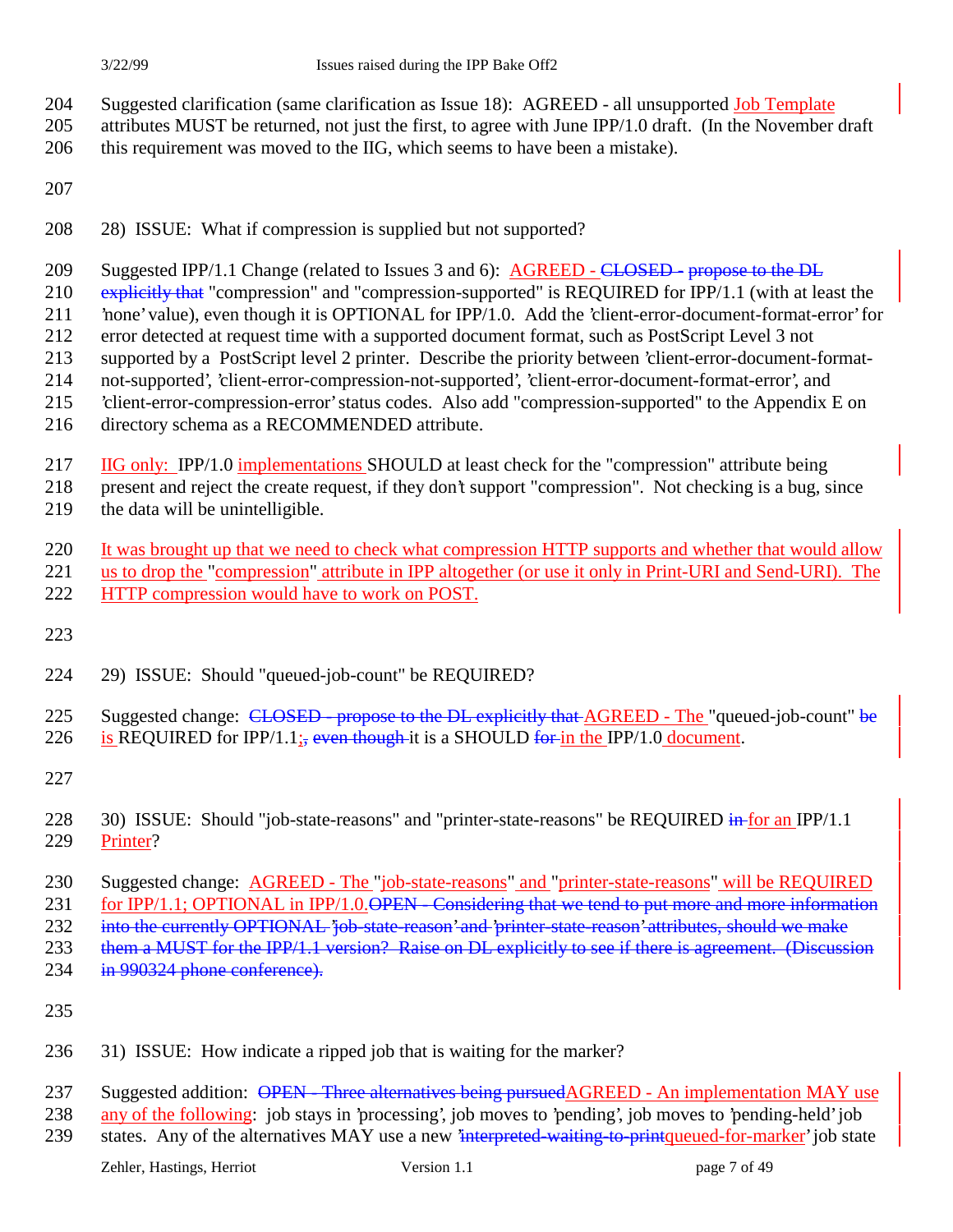- 'pending-held' state is used by systems where the Operator explicitly does a Release-Job to schedule the
- 242 next job to be marked, while the 'pending' or 'processing' state is used by systems that choose the next
- 243 job to mark automatically. The 'processing' state is typically used by systems that tend not to have much time between ripping and marking.
- Also need to clarify that more than one job can be in the 'processing' state at the same time when some are being ripped while one is being marked.

#### 

- 32) ISSUE: Is Digest REQUIRED for an IPP client and an IPP Printer to support?
- 249 Suggested change to Encoding and Transport document: OPEN-AGREED -
- 1) Require an IPP Printer to at least implement either or both of:
- a) HTTP Basic over a TLS secured channel (implementing TLS authentication is NOT REQUIRED), OR,
- b) the client authentication part of HTTP Digest
- 2) Require clients to implement at least both of the above.
- 255 Ask the Area Director whether Digest MUST be supported by an IPP Printer or not.
- 
- 257 33) OPEN-ISSUE: Ok to illnclude the IPP/1.0 conformance requirements in the IPP/1.1 document?
- Suggested change: AGREED No. The IPP/1.1 Model and Semantics document and the IPP/1.1
- Encoding and Transport document will only cover IPP/1.1. They will NOT obsolete the experimental RFC that describes IPP/1.0.
- The IPP/1.1 documents will say that for interoperability with IPP/1.0 clients, that an IPP Printer SHOULD accept IPP/1.0 requests and respond with IPP/1.0 responses.
- 
- The IPP/1.1 documents will NOT describe IPP/1.0 at all. However, the IPP/1.1 documents will contain an appendix that summarizes each difference from IPP/1.0 by section number and a brief description (see February 1999 I-Ds).
- IIG: The IIG will discuss the advantages of a Printer supporting both IPP/1.0 and IPP/1.1 to maximize
- 267 interoperability with clients. Also discuss the advantage of a client supporting both IPP/1.0 and IPP/1.1
- 268 to maximize interoperability with IPP Printers. Most conformance requirements are the same for IPP/1.0
- 269 and IPP/1.1. For those make no special indication in the document. For those for which the
- 270 conformance is REQUIRED for IPP/1.1, but OPTIONAL for IPP/1.0, state: "IPP/1.1 xxx MUST ...;
- 271 OPTIONAL in IPP/1.0", where xxx is either clients or Printers.
- 34) OPEN ISSUE: Ok to REQUIRE "multiple-document-handling if Create-Job is supported?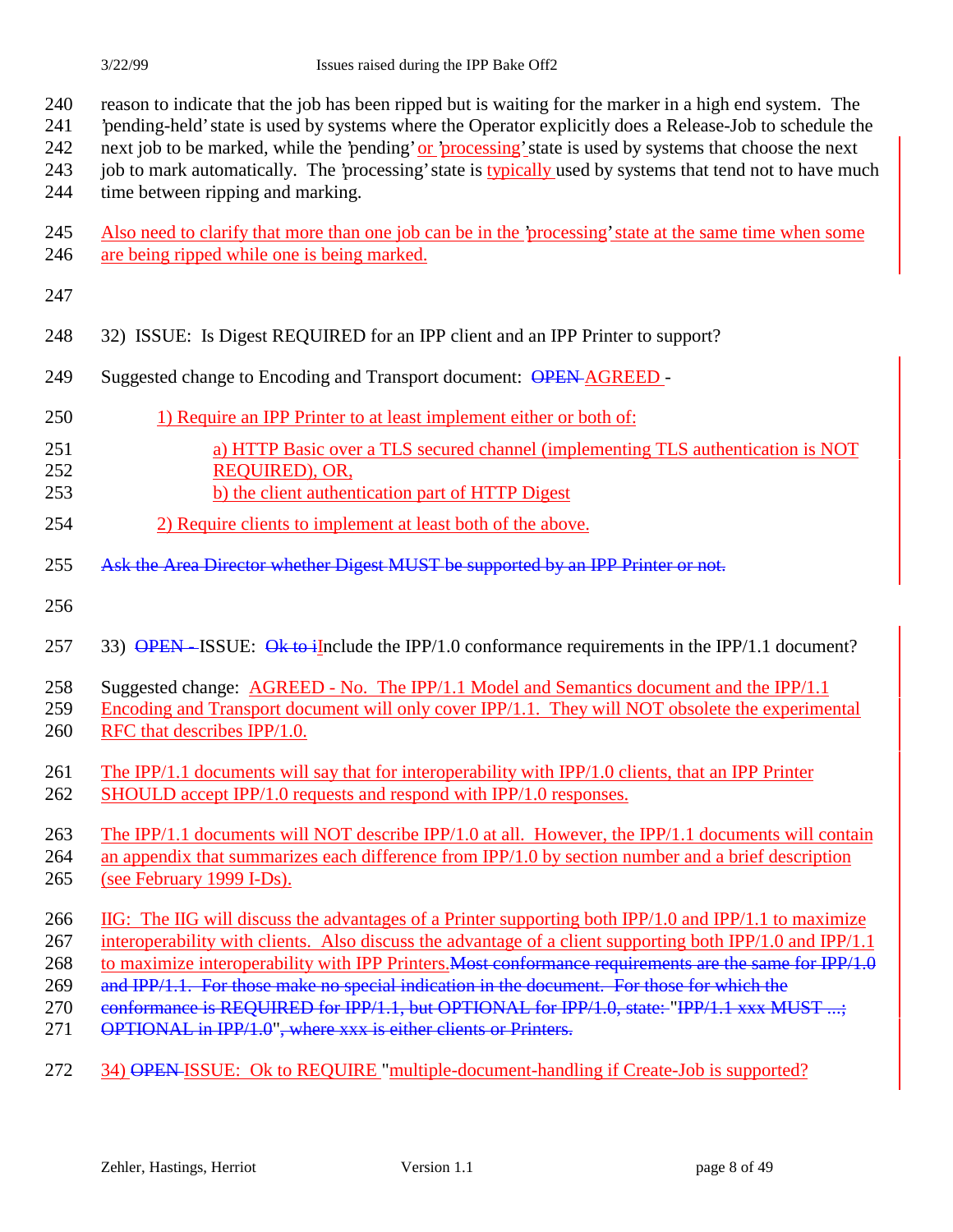- Suggested change: Allow Create-Job and Send-Document to be supported even when only one
- document jobs are supported. Add a new "multiple-document-jobs-supported (boolean) Printer
- Description attribute to indicate whether or not multiple documents are supported.
- 276 35) OPEN ISSUE: What error code to return on Print-URI or Send-URI if document not accessible?
- Suggested addition: Add both a new 'client-error-document-access-error' status code and a 'document-
- access-error' value for "job-state-reasons", just like we have done for compression and document format
- errors for Issue 3, 6, and 28.
- 36) ISSUE: Don't require 1.0 support and add REQUIRED "version-numbers-supported" attribute
- Suggested addition: RECOMMEND, rather than REQUIRE, conforming IPP/1.1 clients and the IPP/1.1
- Printers to support IPP/1.0 requests and responses. Therefore, add an "ipp-versions-supported" Printer
- Description attribute. Also add this attribute as RECOMMENDED in the directory schema list in the
- Appendix.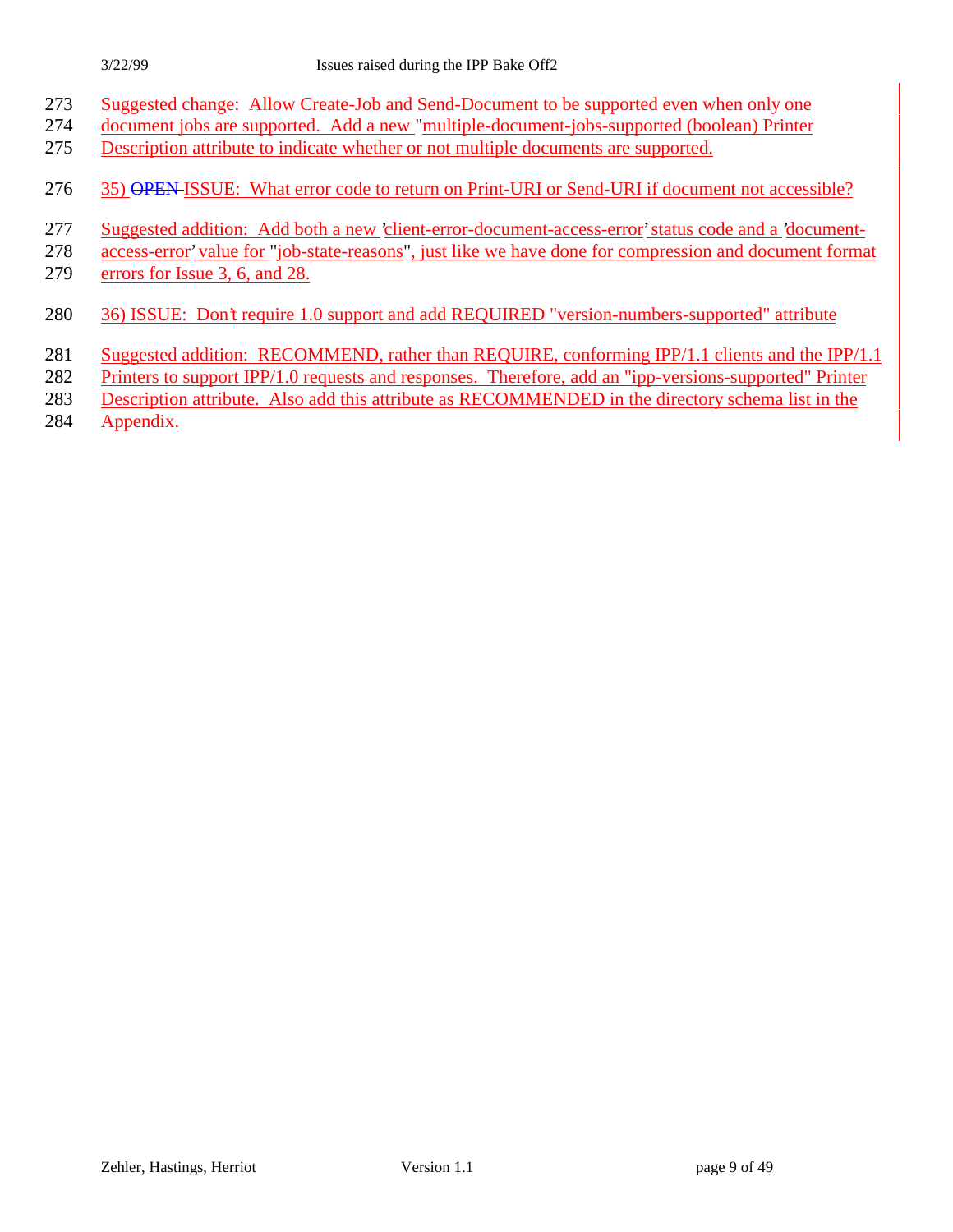## **Detailed Descriptions of Issues and Resolutions or Alternatives.**

## **1) ISSUE: Is 'application/octet-stream REQUIRED?**

 Is application/octet-stream REQUIRED. IPP/1.0 appears not to require it, while IPP/1.1 indicates "REQUIRED".

#### **Suggested change:**

Change IPP/1.1 Model and Semantics document back to agree with IPP/1.0 not to require support of the

'application/octet-stream' document format.

## **2) OPEN - ISSUE: How can client force identified mode?**

If an IPP Printer supports both authenticated and unauthenticated access, there is no way for a client to

force itself to be authenticated, i.e., be in identified mode, since it is the server that forces authentication

by issuing a challenge to the client. It is very useful for a client to be able to get into identified mode as

soon as possible. Today you have to wait to be challenged by the server, which may never happen – or

happens at an unpredictable time. The security conformance requires that the authentication for

operations be the same for all operations. So for authenticated Cancel-Job, the Print-Job has to be

authenticated as well. We would like to add another operation that forces the server to generate a 401

authentication challenge which the client would submit before submitting the print job in the first place.

Unless somebody has a different solution (Microsoft)

#### **Possible alternatives:**

- 1. Add the operation as an OPTIONAL operation to IPP/1.0 and IPP/1.1 that forces the IPP object to issue a challenge to the client.
- 2. Use two URLs for the same IPP Printer object, one requires authentication and the IPP server always issues a challenge and the other never does. So the client that wants to be authenticated submits requests to the URL that requires authentication. ISSUE: How does the client discover which URL to use, since "uri-security-supported" is about security, not authentication?
- 3. Use two IPP Printer objects that fan-in to the same device. One IPP Printer object requires authentication and always issues the challenge and the other never does. ISSUE: How does the client discover which IPP Printer to use for authenticated access?
- 4. Request that the HTTP WG add some kind of header that allows the client to request that the HTTP server issue a challenge. ISSUE: It is unlikely that the HTTP group would do such a thing, since it is not needed for the usual use of HTTP which is to access documents on a server.
- 5. Some say that it isn't a problem that the client cannot force authentication.
- **Suggested addition:**
- Add the following REQUIRED Printer Description attribute (alternative #2 above):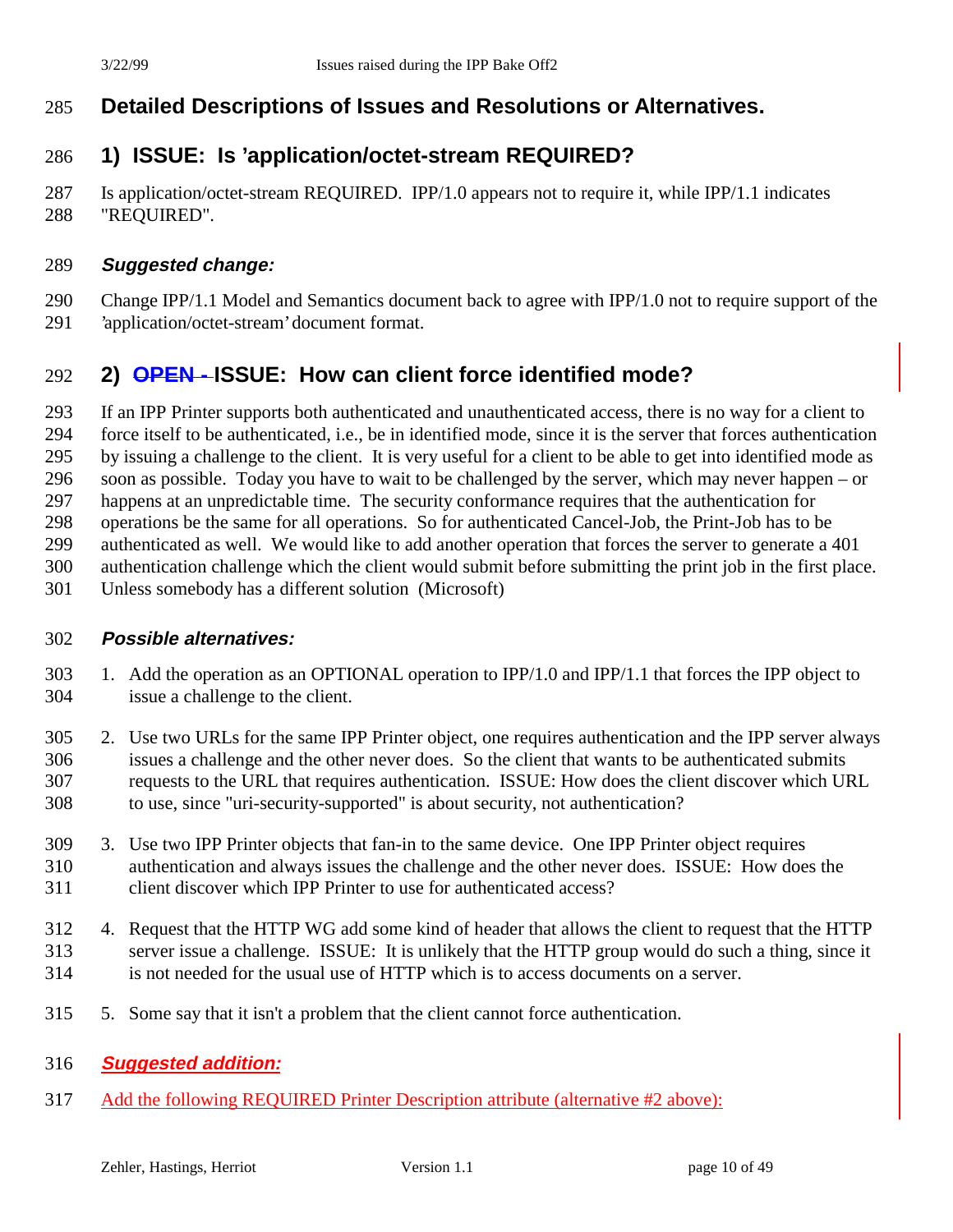| 318 | 4.4.2 uri-authentication-supported (1setOf type2 keyword)                                                   |
|-----|-------------------------------------------------------------------------------------------------------------|
| 319 | This REQUIRED Printer attribute MUST have the same cardinality (contain the same number of values)          |
| 320 | as the "printer-uri-supported" attribute. This attribute identifies the authentication mechanism associated |
| 321 | with each URI listed in the "printer-uri-supported" attribute. The Printer object uses the specified        |
| 322 | mechanism to identify the authenticated user. The "i th" value in "uri-authentication-supported"            |
| 323 | corresponds to the "i th" value in "printer-uri-supported" and it describes the authentication mechanisms   |
| 324 | associated with the URI. See [IPP-PRO] for more details on Client Authentication.                           |
| 325 | The following standard keyword values are defined:                                                          |
| 326 | none': There is no authentication mechanism associated with the URI. The Printer object assumes             |
| 327 | that the authenticated user is "anonymous".                                                                 |
| 328 | requesting-user-name? When a client performs an operation whose target is the associated URI, The           |
| 329 | Printer object assumes that the authenticated user is specified by the "requesting-user-name"               |
| 330 | Operation attribute. If this attribute is absent, the Printer object assumes that the authenticated         |
| 331 | user is "anonymous".                                                                                        |
| 332 | basic': When a client performs an operation whose target is the associated URI, the Printer object          |
| 333 | challenges the client with HTTP basic authentication. The Printer object assumes that the                   |
| 334 | authenticated user is the name received via the basic authentication mechanism. This                        |
| 335 | authentication mechanism SHOULD be used with a secure channel, that is, the corresponding                   |
| 336 | value of "uri-security-supported" SHOULD NOT be 'none'.                                                     |
| 337 | digest': When a client performs an operation whose target is the associated URI, the Printer object         |
| 338 | challenges the client with HTTP digest authentication. The Printer object assumes that the                  |
| 339 | authenticated user is the name received via the digest authentication mechanism.                            |
| 340 | certificate': When a client performs an operation whose target is the associated URI, the Printer           |
| 341 | object expects the client to provide a certificate. The Printer object assumes that the authenticated       |
| 342 | user is the textual name contained within the certificate.                                                  |
| 343 |                                                                                                             |

## 344 **3) ISSUE: How reject down stream auto-sensed unsupported PDL?**

345 If auto-sensing happens AFTER the job is accepted (as opposed to auto-sensing at submit time before 346 returning the response), what does the implementation do?

347 Presumably, it is similar to encountering a mal-formed PDL. So the implementation aborts the job, puts

348 the job in the 'aborted' state and sets the 'aborted-by-system' value in the job's "job-state-reasons", if

349 supported. If the "job-state-reasons" attribute is supported, The 'aborted-by-system' value seems

350 appropriate, but it would be good to have a more specific reason to indicate the reason that the job was

351 aborted by the system.

#### 352 **Suggested addition (similar addition for "compression" in Issue 6):**

353 Add 'unsupported-document-format' as a "job-state-reasons" value for use when the job is aborted

354 because the document format that is auto-sensed is not a supported document format. Also add a

355 'document-format-error' as a "job-state-reasons" value for use when the job is aborted because any kind

356 of PDL error is encountered while processing the document.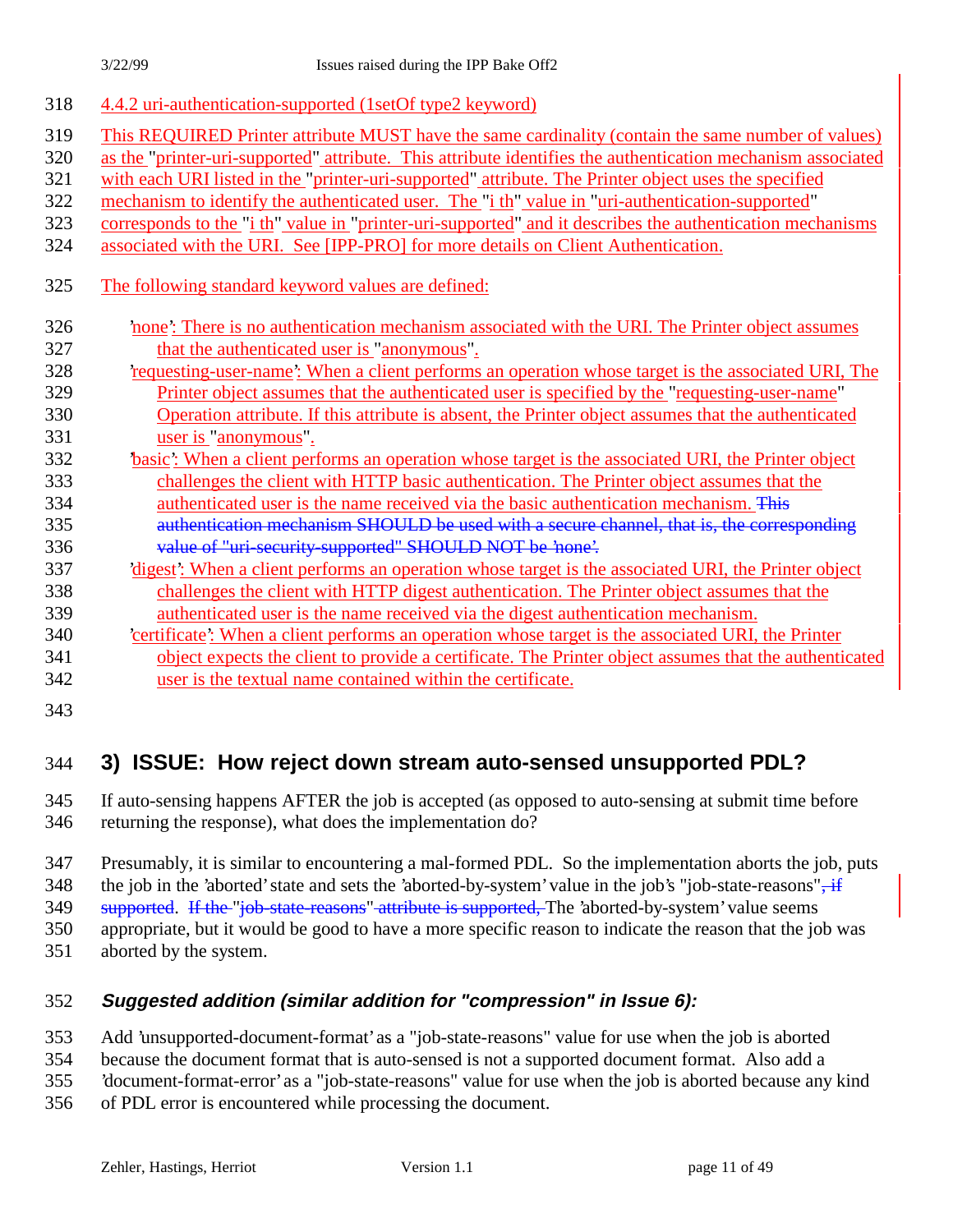## **Suggested text:**

- 'unsupported-document-format': The job was aborted by the system because the document-data's document-format is not among those supported by the Printer. If the client specifies the document-format as 'application/octet-stream', the printer MAY abort the job and post this reason even though the format is a member of the "document-format-supported" printer attribute, but not among the auto-sensed document-formats.
- 'document-format-error': The job was aborted by the system because the Printer encountered an error in the document-data while processing it. If the Printer posts this reason, the document-data has already passed any tests that would have led to the 'unsupported-document-format' job-state-reason.

## **4) ISSUE: Client (desktop or server) closes slow channel**

Some IPP Printer implementations, such as forwarding servers, want to accept an IPP job, even though

the down stream channel is being used at the moment by another job stream that the device supports.

Rejecting the job would mean that an IPP job might never get in, since these other protocols queue the

- request.
- However, some clients close the channel when it is flowed controlled off for too long a time?

## **Suggested clarification (same as Issues 5 and 20):**

374 Clarify the IPP/1.1 Model and Semantics document that Clients (desktop or server) MUST-SHOULD

NOT close the channel when flowed controlled off, unless the layer that initiated the submission does

the close. Clients SHOULD do Get-Printer-Attributes and determine state of the device. Alert user if

the printer is stopped. Let user decide whether to abort the job transmission or not.

 IIG: Suggest that a client implementer avoid using synchronous writes, since they automatically close the channel. Use asynchronous writes instead, so that the lower layer doesn't time out the channel.

 Also clarify the IPP/1.1 Model and Semantics document that the following actions are conforming for non-spooling IPP Printer objects: After accepting a create job operation, a non-spooling IPP Printer

- MAY either:
- 1. Reject any subsequent create job operations while it is busy transferring and/or processing an accepted job request and return the 'server-error-busy (0x0507).
- 2. Accept up to some implementation-defined subsequent create job operations and flow control them to prevent buffer overflow. When the implementation-defined number of jobs is exceeded, the IPP Printer MUST return the 'server-error-busy' status code and reject the create job request as in 1 above.
- 389 Client (desktop or server) MUST-SHOULD NOT close the channel when flow controlled off, unless the
- layer that initiated the submission does the close. Clients that are rejected with a 'server-error-busy'

status code MAY retry periodically, try another IPP Printer, and/or subscribe for a 'ready-for-job' event

- when we have notification specified.
- Clarify that a client may be either in a desktop under control of a user or in a server that accepts some protocol (IPP or other) and uses IPP to controls printers.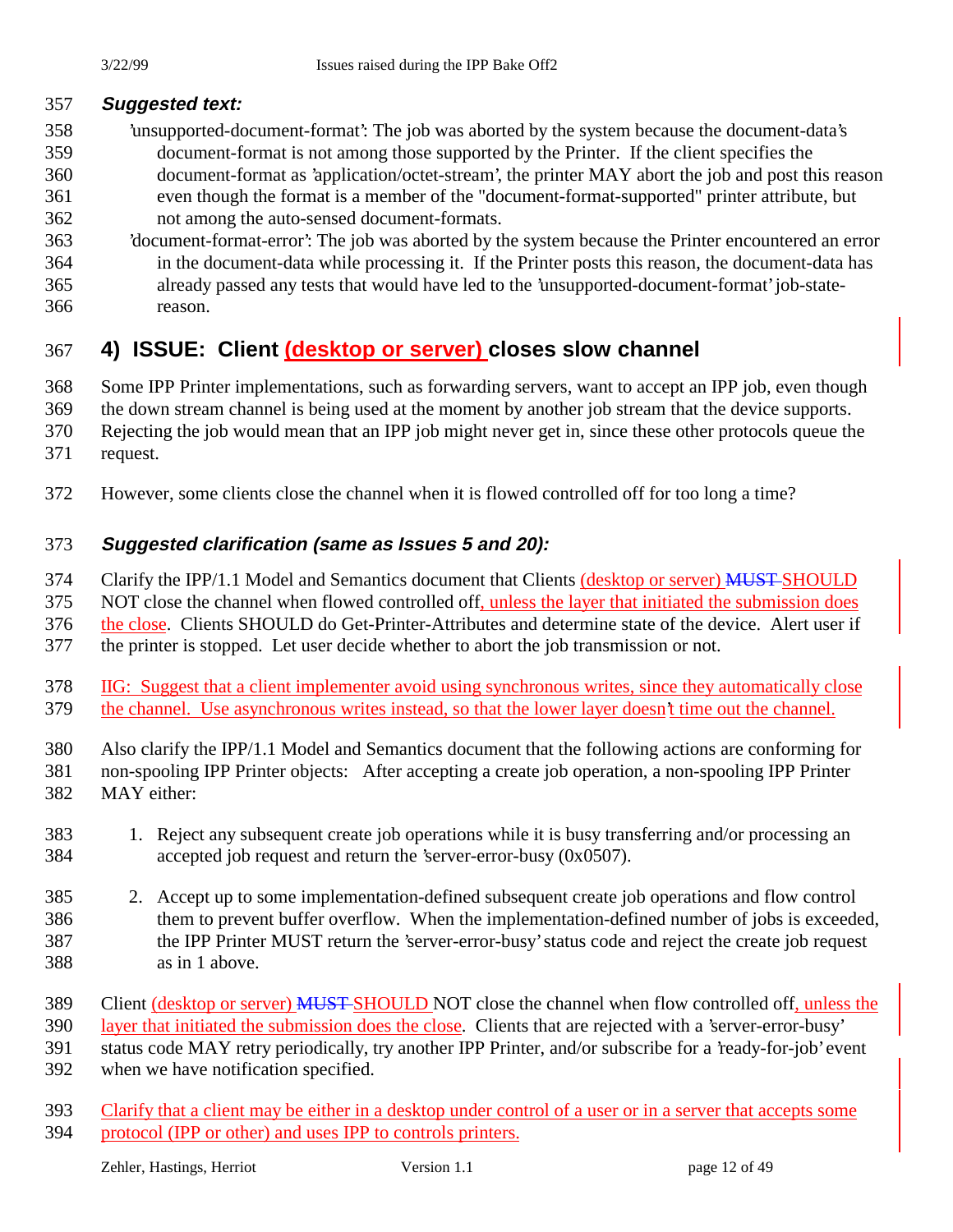| 395        | <b>Suggested text for section 2.1 IPP Objects:</b>                                                                          |  |  |  |
|------------|-----------------------------------------------------------------------------------------------------------------------------|--|--|--|
| 396        | In this document the term "client" refers to a software entity that sends IPP operation request to an IPP                   |  |  |  |
| 397        | Printer object and accepts IPP operation responses. A client MAY be:                                                        |  |  |  |
| 398<br>399 | 1. contained within software controlled by an end user, e.g. activated by the "Print" menu item in an<br>application and/or |  |  |  |
| 400        | 2. a component of a print server that communicates (using IPP operations) with either an output device                      |  |  |  |
| 401        | or another "downstream" print server.                                                                                       |  |  |  |
|            |                                                                                                                             |  |  |  |
| 402        | The term "IPP Printer" is a network entity that accepts IPP operation requests and returns IPP operation                    |  |  |  |
| 403        | responses. As such, an IPP object MAY be:                                                                                   |  |  |  |
|            |                                                                                                                             |  |  |  |
| 404        | (embedded) software that controls a device<br>1.                                                                            |  |  |  |
|            |                                                                                                                             |  |  |  |
| 405        | part of a print server that accepts IPP operation requests and, in turn, sends operation requests<br>2.                     |  |  |  |
| 406        | using (the IPP or other) protocol to one or more networked device(s).                                                       |  |  |  |
|            |                                                                                                                             |  |  |  |
| 407        | <b>Suggested text for section 5.1 Client Conformance Requirements:</b>                                                      |  |  |  |
| 408        | This section describes the conformance requirements for a client (see section <b>Error! Reference source</b>                |  |  |  |
| 409        | not found.), whether it be:                                                                                                 |  |  |  |
|            |                                                                                                                             |  |  |  |
| 410        | contained within software controlled by an end user, e.g. activated by the "Print" menu item in an<br>1.                    |  |  |  |
| 411        | application or                                                                                                              |  |  |  |
|            |                                                                                                                             |  |  |  |
| 412        | a component of a print server that communicates (using IPP operations) with either an output<br>2.                          |  |  |  |
| 413        | device or another "downstream" print server.                                                                                |  |  |  |
|            |                                                                                                                             |  |  |  |
| 414        | While a client is sending data to a printer, it SHOULD do its best to prevent a channel from being closed                   |  |  |  |
| 415        | by a lower layer when the channel is blocked (i.e. flow-controlled off) for whatever reason, e.g. 'out of                   |  |  |  |
| 416        | paper' or 'job ahead hasn't freed up enough memory'. However, the layer that launched the print                             |  |  |  |
| 417        | submission (e.g. an end user) MAY close the channel in order to cancel the job. When a client closes a                      |  |  |  |
| 418        | channel, a Printer MAY print all or part of the received portion of the document. See the "Encoding and                     |  |  |  |
| 419        | Transport" document [IPP-PRO] for more details.                                                                             |  |  |  |
|            |                                                                                                                             |  |  |  |
| 420        | <b>Suggested text for section 5.2 IPP Object Conformance Requirements:</b>                                                  |  |  |  |
|            |                                                                                                                             |  |  |  |
| 421        | This section specifies the conformance requirements for conforming implementations with respect to                          |  |  |  |
| 422        | objects, operations, and attributes whether they be (1) IPP objects that accept IPP requests and control                    |  |  |  |
| 423        | one or more devices or are embedded in a single device or (2) servers that accept IPP requests and                          |  |  |  |
| 424        | forward them to networked devices (using IPP or other protocol).                                                            |  |  |  |
|            |                                                                                                                             |  |  |  |

## 425 **5) ISSUE: Client (desktop or server) closes stopped device**

- 426 When a non-spooling printer is accepting data and putting it on media and runs into a problem, such as 427 paper out or paper jam, what should it do?
- Zehler, Hastings, Herriot Version 1.1 page 13 of 49 428 Returning an error is not user friendly, if fixing the problem would allow the job to complete normally.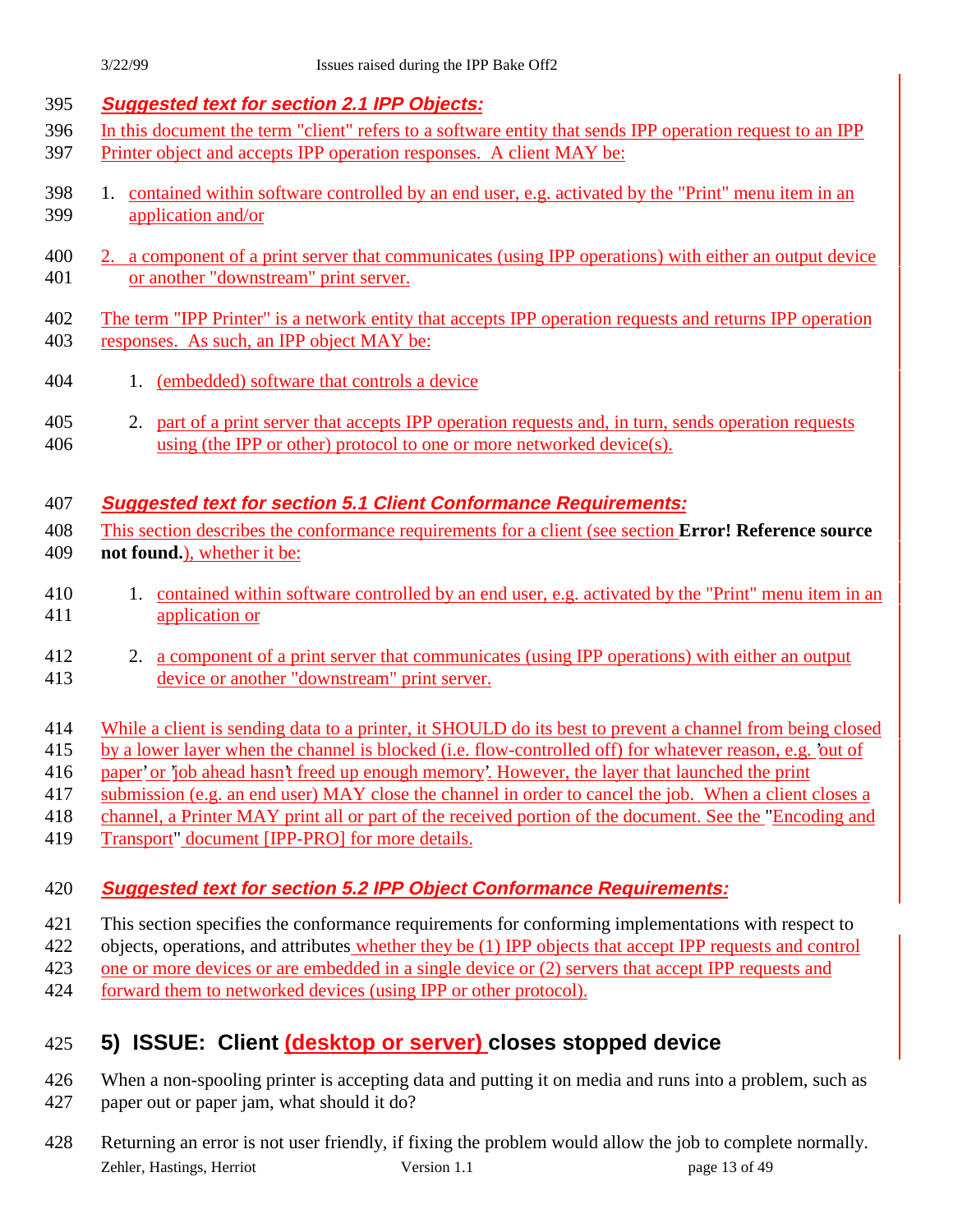#### **Suggested clarification (same as Issues 4 and 20):**

- Clarify the IPP/1.1 Model and Semantics document that IPP Printers MUST not return an error status
- code during a Print-Job operation when a device problem, such as jam or out of paper. Instead, the IPP
- Printer object flow controls the data off. Otherwise, only a partial job will be produced, when a whole
- job would be produced when the problem is attended to.

434 Clients (desktop or server) MUST not SHOULD NOT close the channel when flow controlled off, unless

the layer that initiated the submission does the close. Clients SHOULD do Get-Printer-Attributes and

determine state of the device. Alert user if the printer is stopped. Let user decide whether to abort the

- 437 job transmission or not.
- IIG: Add examples.

## **Suggested text for section 5.1 Client Conformance Requirements:**

- 440 While a client is sending data to a printer, it SHOULD do its best to prevent a channel from being closed
- 441 by a lower layer when the channel is blocked (i.e. flow-controlled off) for whatever reason, e.g. 'out of

paper' or 'job ahead hasn't freed up enough memory'. However, the layer that launched the print

submission (e.g. an end user) MAY close the channel in order to cancel the job. When a client closes a

channel, a Printer MAY print all or part of the received portion of the document. See the "Encoding and

Transport" document [IPP-PRO] for more details.

## **6) ISSUE: What error if wrong compressed data supplied?**

Problem: IPP server supports 'deflate' and 'gzip'. If client sets "compression attribute" = 'deflate' but

sends gziped data, what error does IPP server return to client? Cannot use the existing 'client-error-

attributes-or-values-not-supported' (0x040B). But returning the operation attribute with the value that

was sent ('deflate') would be incorrect, because 'deflate' is supported!

## **Suggested addition (similar addition for document-format in Issue 3; see related Issue 28):**

Add a new error status code: 'client-error-compression-error' that the IPP object can return if the

compression error is detected before the create job response is returned. Also add 'compression-error' as

a "job-state-reason" value for use when the job is aborted because any kind of compression error is

- detected while decompressing the data after the create job response has been returned to the client.
- The new 'client-error-compression-error' (0x0410) status code definition is:
- The IPP object is refusing to service the request because the document data cannot be decompressed
- when using the algorithm specified by the "compression" operation attribute. This error is returned
- independent of the client-supplied "ipp-attribute-fidelity". The Printer object MUST return this status
- code, even if there are other attributes that are not supported as well, since this error is a bigger problem
- 462 than with Job Template attributes.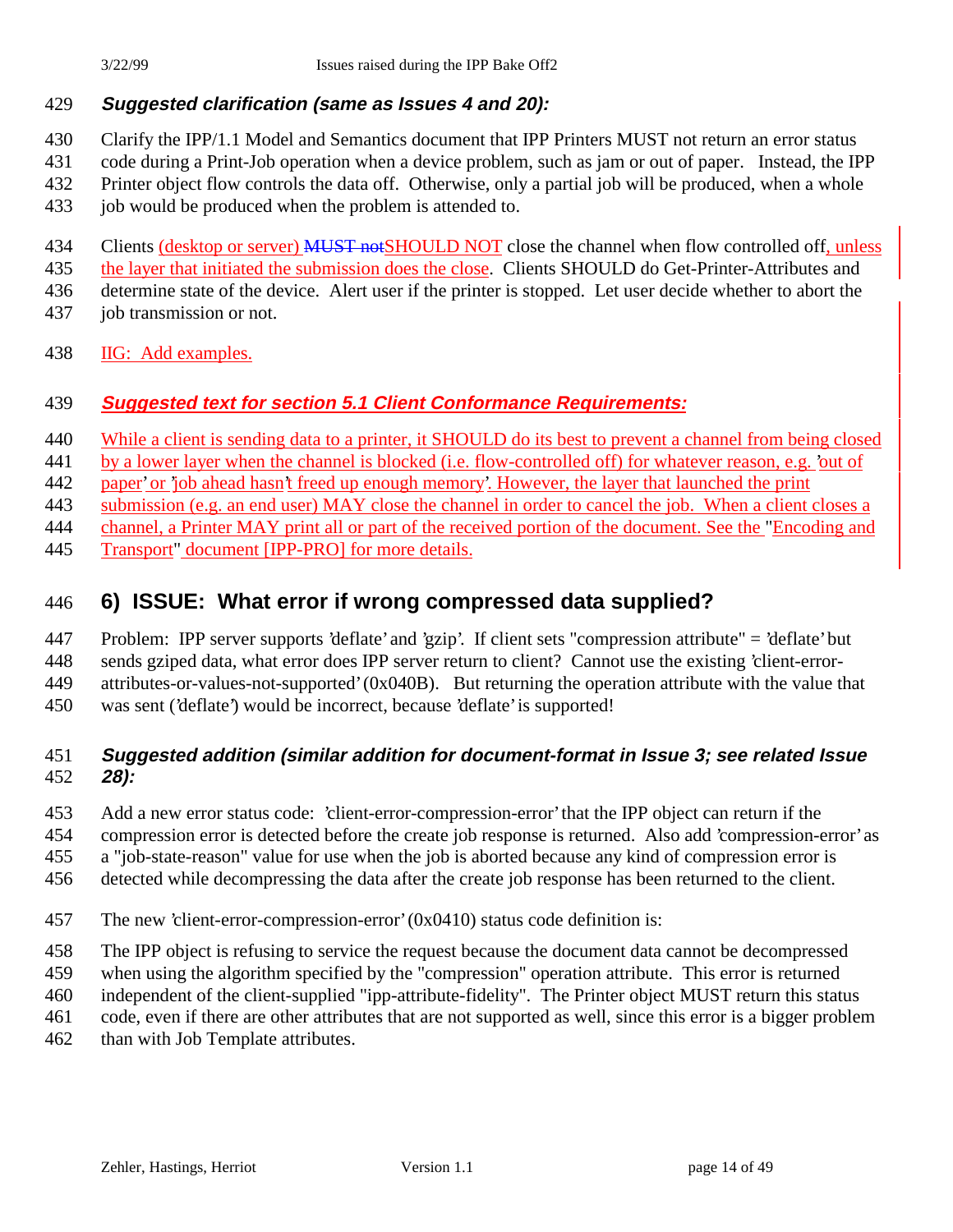## **The suggested new job state reason definitions are:**

- 'unsupported-compression': The job was aborted by the system because the Printer determined while attempting to decompress the document-data's that the compression is actually not among those supported by the Printer.
- 'compression-error': The job was aborted by the system because the Printer encountered an error in the document-data while decompressing it. If the Printer posts this reason, the document-data has already passed any tests that would have led to the 'document-access-error' or 'unsupported-compression' job-state-reasons.

# **7) ISSUE: Please implement Manufacturer make and model printer**

## **attribute and send the .INF file model name of the printer.**

If you do this we will automatically install the correct driver (if we have it) (Microsoft)

## **Suggested clarification for the IIG:**

At the front of the Implementer's Guide, indicate that implementation considerations that relate to

particular operating system and NOS will be incorporated as they become known. Add recommendation

to the IPP/1.1 Implementer's Guide that printer vendors are encouraged to configure the IPP Printer's

"printer-make-and-model" attribute with the make and model name that matches the .INF file on

Microsoft platforms. When so configured, the Microsoft driver install program will skip asking the user

- 480 for the make and model of the printer being installed and use the value of the "printer-make-and-model"
- attribute.
- 482 Recommend that the "printer-make-and-model" value contain the vendor name and the model in that
- 483 order. Do not attempt to clarify the "printer-make-and-model" attribute as to whether it includes a vendor name or not.

## **8) ISSUE: In IPP/1.0 Model and semantics 3.2.6.1, the definition for "limit", "which-jobs" and "my-jobs" is contradicting each other.**

The problem is that the definition for "which-jobs" and "my-jobs" states that "all" jobs MUST be

- returned, while "limit" restricts the number of jobs to be returned. (Stefan Andersson Axis
- Communication AB)

## **Suggested clarification:**

Clarify IPP/1.1 Model and Semantics "which-jobs" and "my-jobs" operation attributes to indicate that

the number of jobs returned is limited by the "limit" attribute if supplied by the client.

## **Suggested text for section 3.2.6.2 Get-Jobs Response**

- In the first sentence add the phrase:
- up to the number specified by the "limit" attribute
- to give: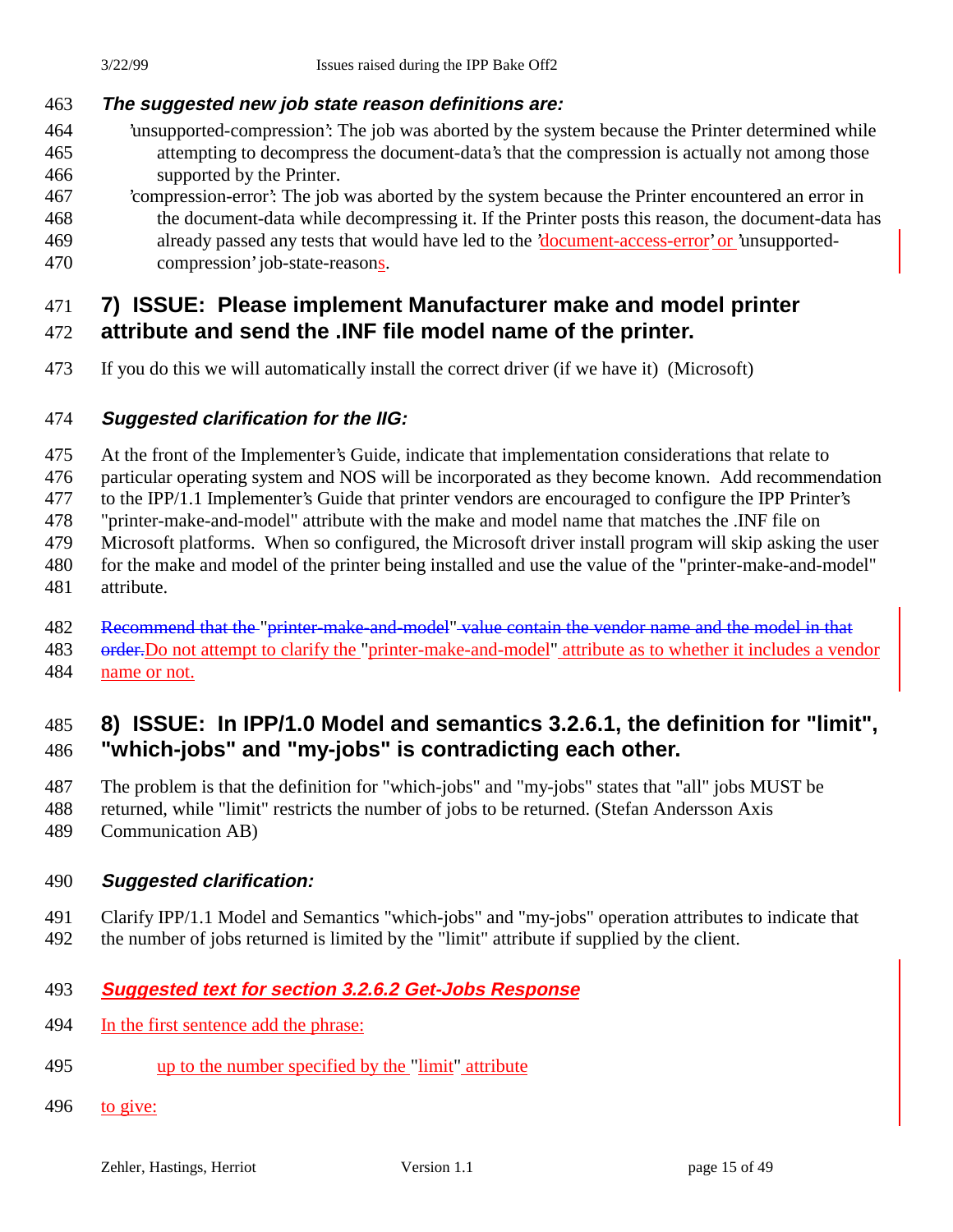The Printer object returns all of the Job objects up to the number specified by the "limit" attribute that match the criteria as defined by the attribute values supplied by the client in the request.

## **9) ISSUE: Customers become very unhappy when they go to the printer to**

# **pick up their job and a ream of PostScript source code is sitting in the**

- **output bin.**
- Cause: A PostScript datastream is accidentally sent to a PCL printer.
- IPP Issue: IPP needs to clarify the standard in section 3.2.1.1 of the Model and Semantics document. Lines 1219-1221 defining the "document-format" operation attribute state that:
- If the client does not supply the [document format] attribute, the Printer object assumes that the document data is in the format defined by the Printer object's "document-format-default" attribute.
- I would like to see the following clarification:
- If the client does not supply the [document format] attribute and the Printer object is not able to auto-sense the document format at print-job request time, the Printer object assumes that the document data is in the format defined by the Printer object's "document-format-default" attribute.
- If the Printer object senses that the document format is PostScript, then job should be rejected if it is
- being sent to a PCL-only printer. The 'application/octet-stream' mechanism discussed in section 4.1.9
- does not seem to be helpful in this case, because it appears to assume that the auto-sensing occurs at
- document processing time. Until the document is actually "ripped", the document format remains
- unknown. So it seems to me that lines 2453-2476 do not address the problem described above where the
- wrong document format is submitted. These lines, rather, seem to apply to the case of a printer that
- handles multiple document formats and assumes that the submitted document is in one of the supported
- formats.

## **Suggested clarification:**

 Add the suggested clarification that auto-sensing MAY be done at either job-submission time and/or job processing time to the IPP/1.1 Model and Semantics documents.

## **Suggested text for a new section 4.1.9.1 Application/octet-stream -- Auto-Sensing the document format:**

- 526 During auto-sensing, a Printer may determine that the document-data has a format that the Printer doesn't
- recognize. If the Printer determines this problem before returning an operation response, it rejects the
- request and returns the 'client-error-document-format-not-supported' status code. If the Printer
- determines this problem after accepting the request and returning an operation response with one of the
- successful status codes, the Printer adds the 'unsupported-document-format' value to the job's "job-state-
- reasons" attribute.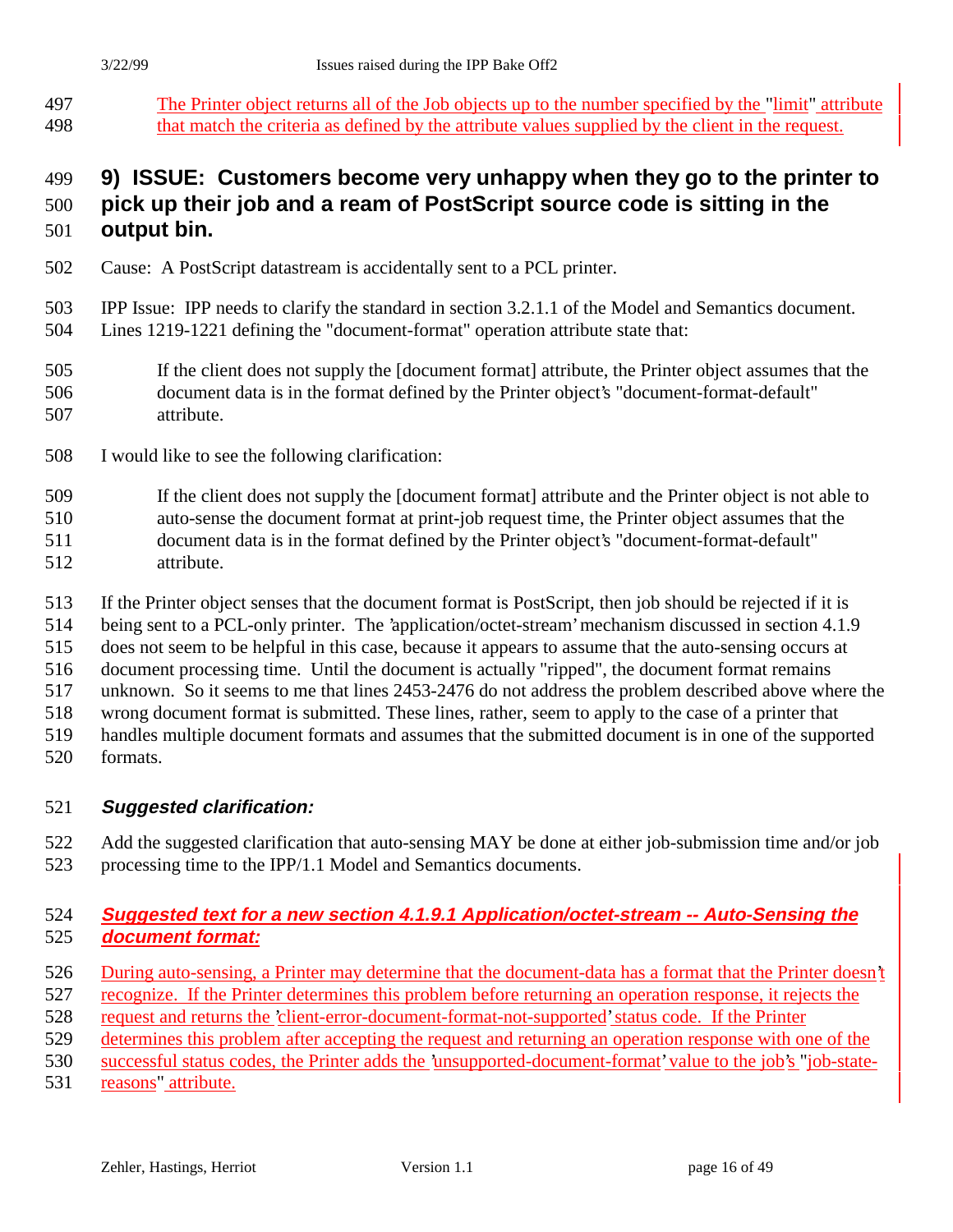## **10) ISSUE: How distinguish between submit vs processing auto-sense?**

- There are two different implementations of auto-sensing:
- at print submit time BEFORE the Print-Job or Send-Document responds
- at document processing (ripping) time AFTER the Print-Job or Send-Document has accepted the 536 job and returned the response.

 The description of 'application/octet-stream' doesn't clarify whether one, the other or both is meant. How can a client determine which is supported?

#### **Suggested clarification in [ipp-mod] and [ipp-iig]:**

Clarify IPP/1.1 Model and Semantics document that 'application/octet-stream' means either auto-sensing

at job submission time and/or job processing time depending on implementation. Do NOT add a way

for the client to determine whether auto-sensing happens at submit time or processing time.

 Add to Implementer's Guide a discussion about the advantages of auto-sensing at job submit time, rather than waiting until job processing time, so that an IPP Printer can reject an unsupported document format

instead of accepting the job and then aborting the job sometime later. Also discuss for print by reference

that an IPP Printer may want to examine the file, at least the first few octets, in order to check that the

- document-format is supported. On the other hand, network delays may make such a strategy take too
- long. Alternatively, the client may want to supply the "document-format" explicitly when doing print-
- by-reference either using the file extension as a hint, or actually accessing the first few octets of the data
- an implementing an auto-sensing in the client.

#### **Suggested text for section 4.1.9 mimeMediaType:**

One special type is 'application/octet-stream'. If the Printer object supports this value, the Printer object

MUST be capable of auto-sensing the format of the document data, either as part of the create operation

and/or at document processing time.

## **11) ISSUE: Return what attributes with document-format-not-supported?**

If a server receives a request with a document format which is not supported, it returns the client-error-

document-format-not-supported (0x040A) status code. Is it also necessary to include document format

- in the unsupported attribute group?
- We suggest adding text which says it NEED NOT be supplied in the unsupported group.

#### **Suggested clarification (see also Issues 18 and 23):**

- Clarify IPP/1.1 Model and Semantics document that when returning the 'client-error-document-format-
- 562 not-supported' in a create response or a Send-Document response, that IPP/1.1 MUST-NEED NOT
- 563 return "document-format=xxx" in Unsupported Attribute Group even thoughsince there is a special error

564 status code<del>, to make this error consistent with the rules for unsupported attributes. In IPP/1.1 document</del>

565 say that IPP/1.0 MAY, but NEED NOT.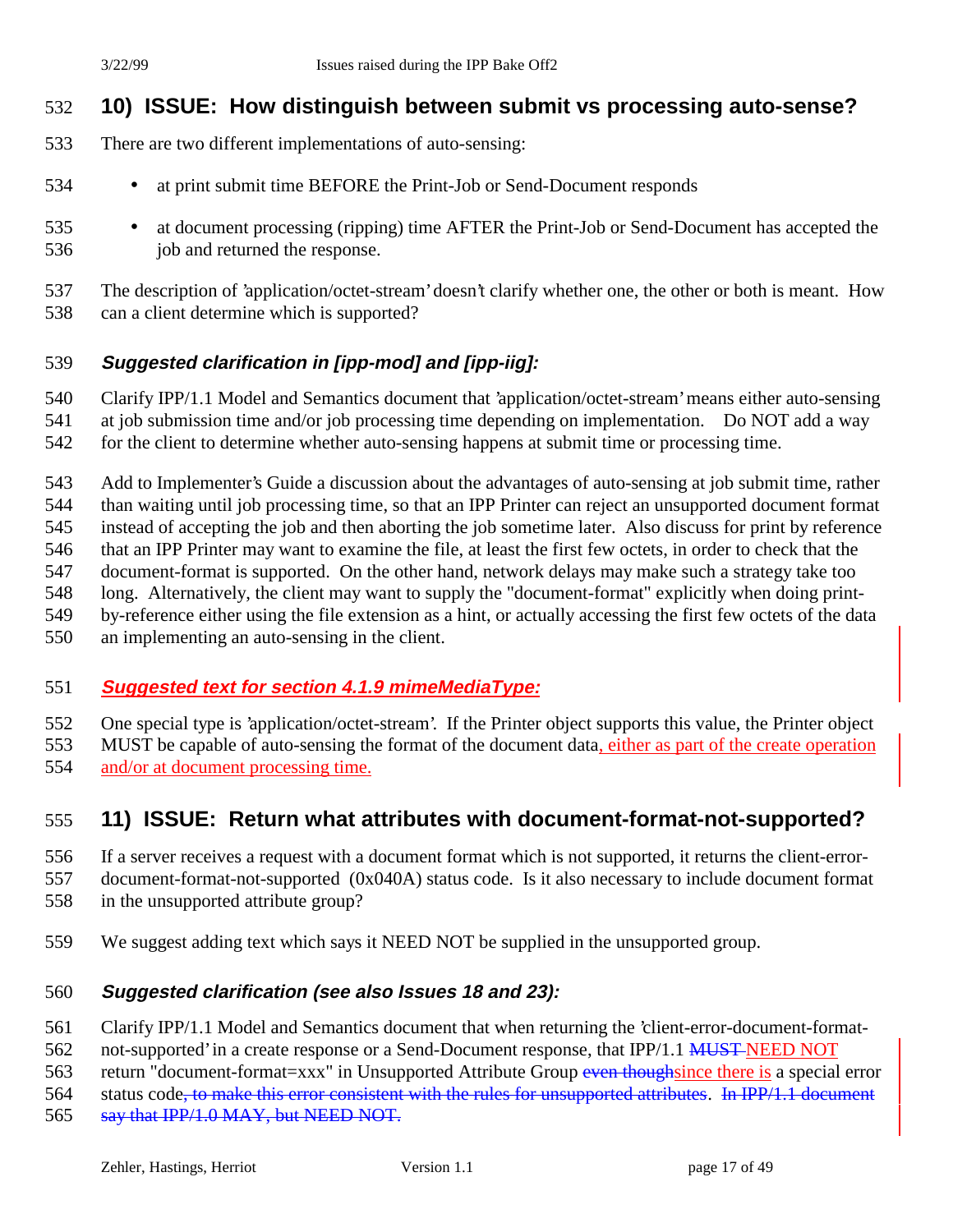#### **Suggested clarification for section 13.1.4.11 client-error-document-format-not-supported**

- 13.1.4.11 client-error-document-format-not-supported (0x040A)
- The IPP object is refusing to service the request because the document data is in a format, as specified in
- the "document-format" operation attribute, that is not supported by the Printer object. This error is
- 571 returned independent of the client-supplied "ipp-attribute-fidelity". The Printer object MUST return this
- status code, even if there are other Job Template attributes that are not supported as well, since this error
- is a bigger problem than with Job Template attributes. See section 0. Issue 11

## **12) ISSUE: length fields for the "UNSUPPORTED" tag**

IPP/1.0: Model and Semantics, 16 Nov 1998, 3.2.1.2, Group 2 (unsupported attributes) -- states that in

the case of an unsupported attribute name, the printer object should return a substituted out of band value

of "unsupported". This impression is strengthened by the reference to section 4.1, where it gives the legal

- out of band values, none of which is an empty string.
- This appears to conflict with Internet Printing Protocol/1.0: Encoding and Transport, 16 Nov 1998,

section 3.10, where it states that the value length must be 0 and the value empty. (Claudio Cordova,

Wade Mergenthal Xerox Corp.)

#### **Suggested clarification (same as Issue 15):**

Clarify the IPP/1.1 Model and Semantics document so that it does not appear to contradict the Encoding

and Transport document. However, whether each of the "out-of-band" values are encoded as distinct

 attribute syntaxes with no value or as a single attribute syntax with a value that indicates which out-of-band value, is purely an encoding matter and cannot be indicated in the Model and Semantics document.

Therefore, indicate in the IPP/1.1 Model and Semantics document that the reader is to refer to the

IPP/1.1 Encoding and Transport document for the encoding of the out-of-band values.

#### **Suggested text for section 3.1.7:**

- This value's syntax type is "out-of-band" and its encoding is defined by special rules for "out-of-band"
- values in the "Encoding and Transport" specification [IPP-PRO]. Its value indicates no support for the
- attribute itself (see the beginning of section 4.1).

#### **Suggested text for section 4.1:**

In addition, the value of an attribute in a response (but not in a request) MAY be one of the "out-of-

band" values whose special encoding rules are defined in the "Encoding and Transport" specification

[IPP-PRO].

## **13) ISSUE: What job-state value should be returned in the Create-Job response?**

Pending, pending-held, or either depending on implementation?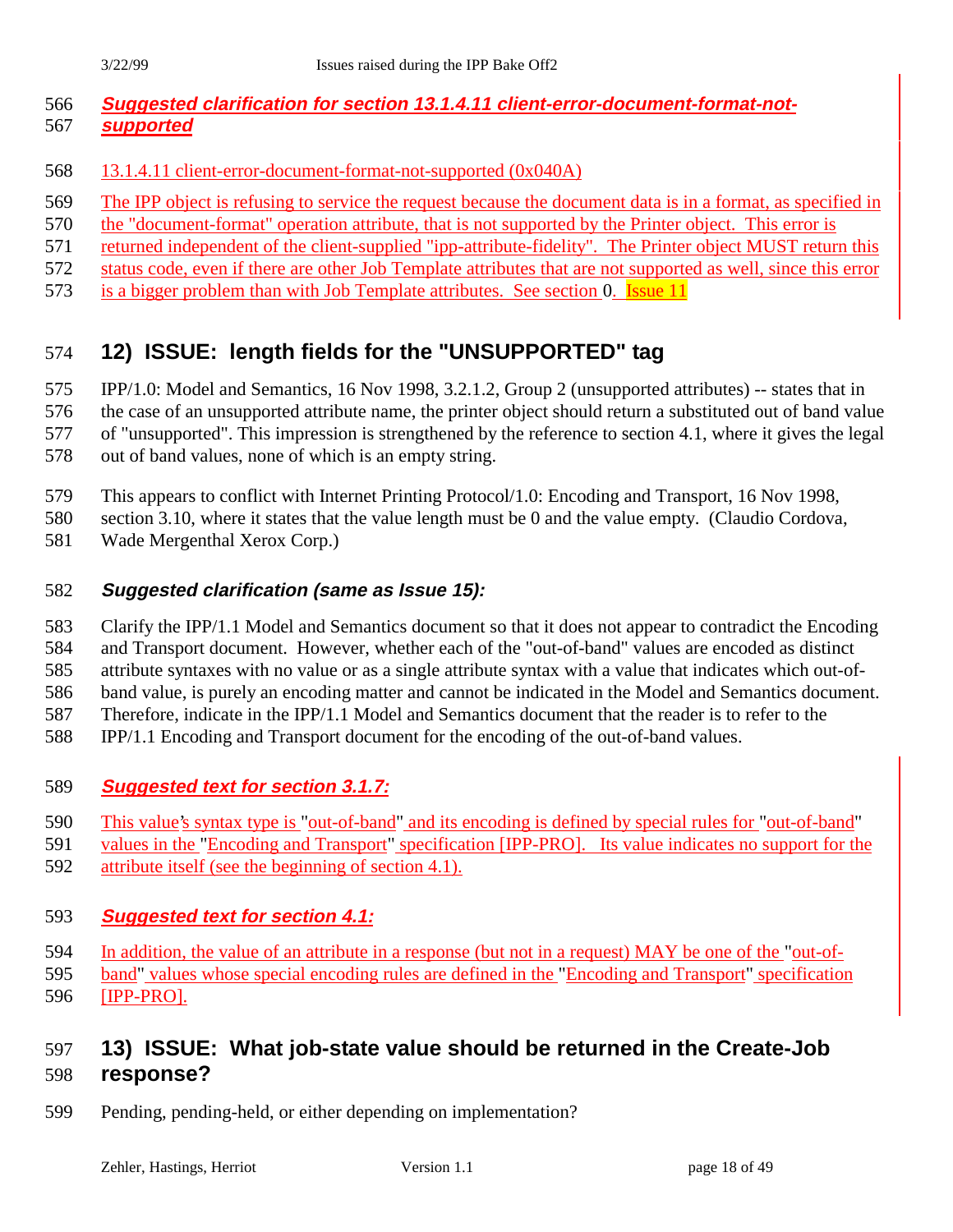- The problem with 'pending' is that the job is not a "candidate to start processing" as the definition states. The 'pending-held' state seems more reasonable. Its definition is:
- 'pending-held': The job is not a candidate for processing for any number of reasons but will return to the 'pending' state as soon as the reasons are no longer present. The job's "job-state-reason" attribute MUST indicate why the job is no longer a candidate for processing.
- Also there is a "job-state-reason" value 'job-incoming' which states:
- 'job-incoming': The Create-Job operation has been accepted by the Printer, but the Printer is expecting additional Send-Document and/or Send-URI operations and/or is accessing/accepting document data.
- But "job-state-reasons" is OPTIONAL. Do we mandate it or recommend it if supporting Create-Job?

#### **Suggested clarification:**

Clarify the IPP/1.1 Model and Semantics document that an IPP Printer MAY put the job into the

- 'pending', 'pending-held', or 'processing' states after a Create-Job, depending on implementation as follows:
- 'pending' if the job is a candidate for processing whether all of the document data is present or not. Add the 'waiting-for-data' "job-state-reasons" value to the job as an indication why this 'pending' job is not being processed OR
- 'pending-held' if the job is not a candidate for processing until the last Send-Document or Send- URI operation has been performed with the "last-document" set to 'true' and the document data transferred. Here the implementation SHOULD support set the "job-state-reasons" and use the 620 'job-incoming' value of the "job-state-reasons" attribute until the last data has arrived. The IPP Printer removes the 'job-incoming' value when the last data has arrived, and transitions the job from the 'pending-held' to the 'pending' job state OR
- 'processing' if the IPP Printer is a non-spooling printer that does not implement the 'pending' state, i.e., it either accepts a job and processes it or rejects the job if it already processing a job. However, if a non-spooling printer does accept additional jobs while processing a job, then the additional jobs MUST NOT be put into the 'processing' state immediately. See Issue 20 resolution for non-spooling printers.

#### **Suggested text addition to section 3.2.4 Create-Job operation:**

- 629 After the Create-Job operation has completed, the value of the "job-state" attribute is similar to the "job-
- state" after a Print-Job, even though there is no document-data. A Printer MAY set the 'job-data-
- insufficient' value of the job's "job-state-reason" attribute to indicate that processing cannot begin until
- sufficient data has arrived and set the "job-state" to either 'pending' or 'pending-held'. A non-spooling
- printer that doesn't implement the 'pending' job state MAY even set the "job-state" to 'processing', even
- though there is not yet any data to process.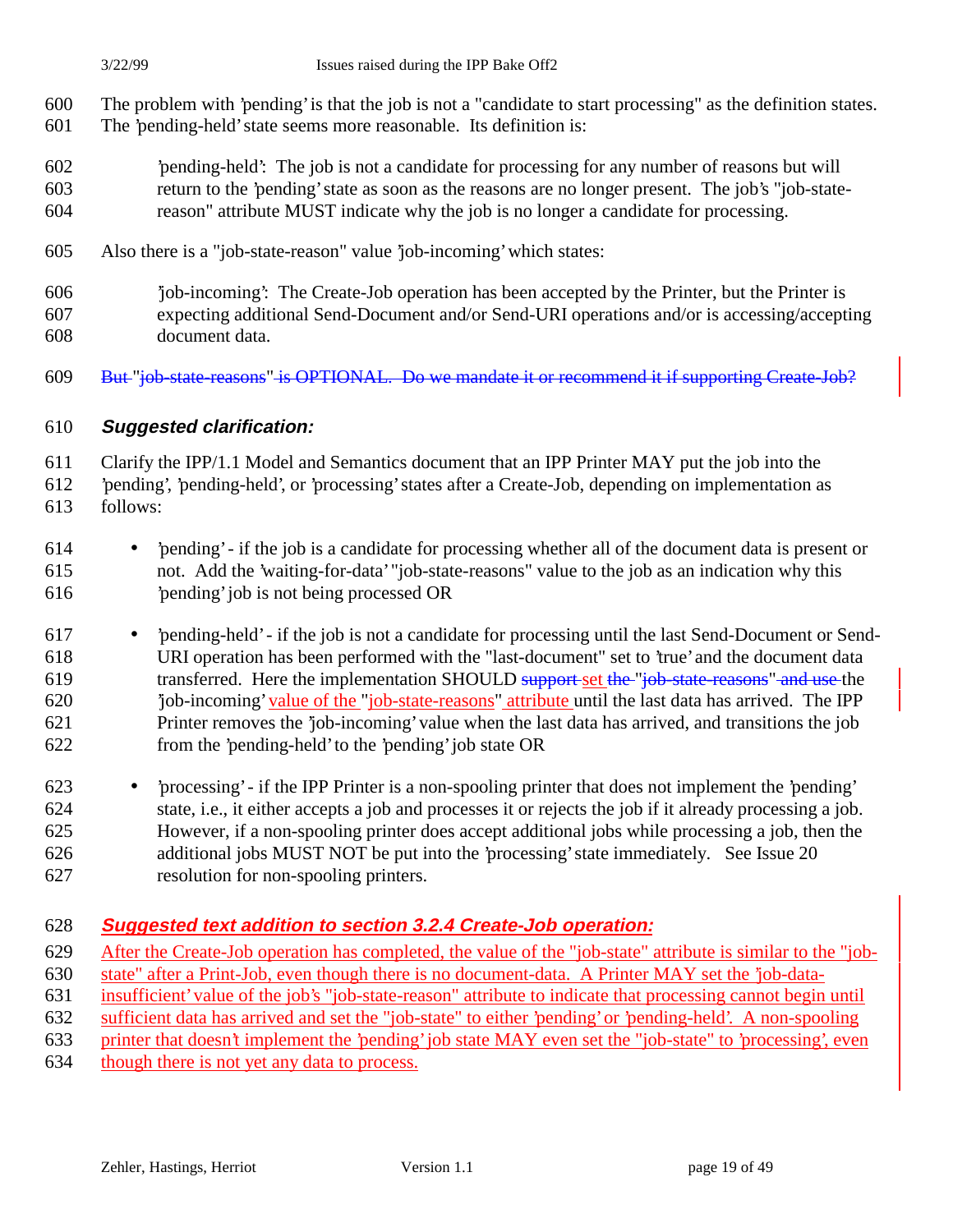#### **Suggested text addition to section 4.3.8 job-state-reasons:**

- Add the 'job-data-insufficient' value to be used with "job-state-reasons" with the following definition:
- 'job-data-insufficient': The Create-Job operation has been accepted by the Printer, but the Printer is expecting additional document data before it can move the job into the 'processing' state. If a 639 Printer starts **printing** processing before it has received all data, the Printer removes the 'job-640 data-insufficient' reason, but the 'job-incoming' remains. If a Printer starts printing processing after it has received all data, the Printer removes the 'job-data-insufficient' reason and the 'job-incoming' at the same time.

 Suggested clarification to IIG: AGREED - Explain the difference between the two job state reasons 'job-incoming' and 'job-data-insufficient', since both are likely to be meaningful for a spooling server.

 Note: Change the Bake Off 2 bo38.test script so that the 'pending-held', the 'pending', or 'processing' job state is expected after a Create-Job operation.

## **14) ISSUE: Job-state for a forwarding server?**

What job-state value should be returned in the Print-Job response for an IPP object that forwards the

 data over a one-way interface, such as a parallel port or LPD? pending, processing, completed, or unknown?

- Unknown is the strict interpretation of section 4.3.7 "job-state", but it isn't very user friendly. The "job-
- state" SHOULD reflect the actual job state, but these implementations have no idea when the job
- actually starts or finishes.

How about a new "job-state-reasons" value: 'queued-in-device' (from PWG Job Monitoring MIB)?

#### **Suggested addition:**

 Add to the IPP/1.1 Model and Semantics document the 'queued-in-device' value for use with the "job- state-reasons" attribute. REQUIRE that an IPP/1.1 implementation that forwards jobs, but does not have 658 any means to query the state of the down stream job, MUST support the "job-state-reasons" attribute and the new 'queued-in-device' value of the REQUIRED "job-state-reasons" attribute when returning the job

in the 'completed' state. IPP/1.0 implementations of forwarding servers NEED NOT support "job-state-

- 
- reasons" with the 'queued-in-device' value.

#### **Suggested text for section 4.3.7 job-state:**

- Add the following qualification to the "job-state" description:
- Note: As with all other IPP attributes, if the implementation can not determine the correct value for this

attribute, it SHOULD respond with the out-of-band value 'unknown' (see section 4.1) rather than try to

guess at some possibly incorrect value and give the end user the wrong impression about the state of the

Job object. For example, if the implementation is just a gateway into some printing system from which

it can normally get status, but temporarily is unable, then the implementation should return the

- 'unknown' value. However, if the implementation is a gateway to a printing system that never does not
- provides detailed status about the print job, the implementation MAY set the IPP Job object's state to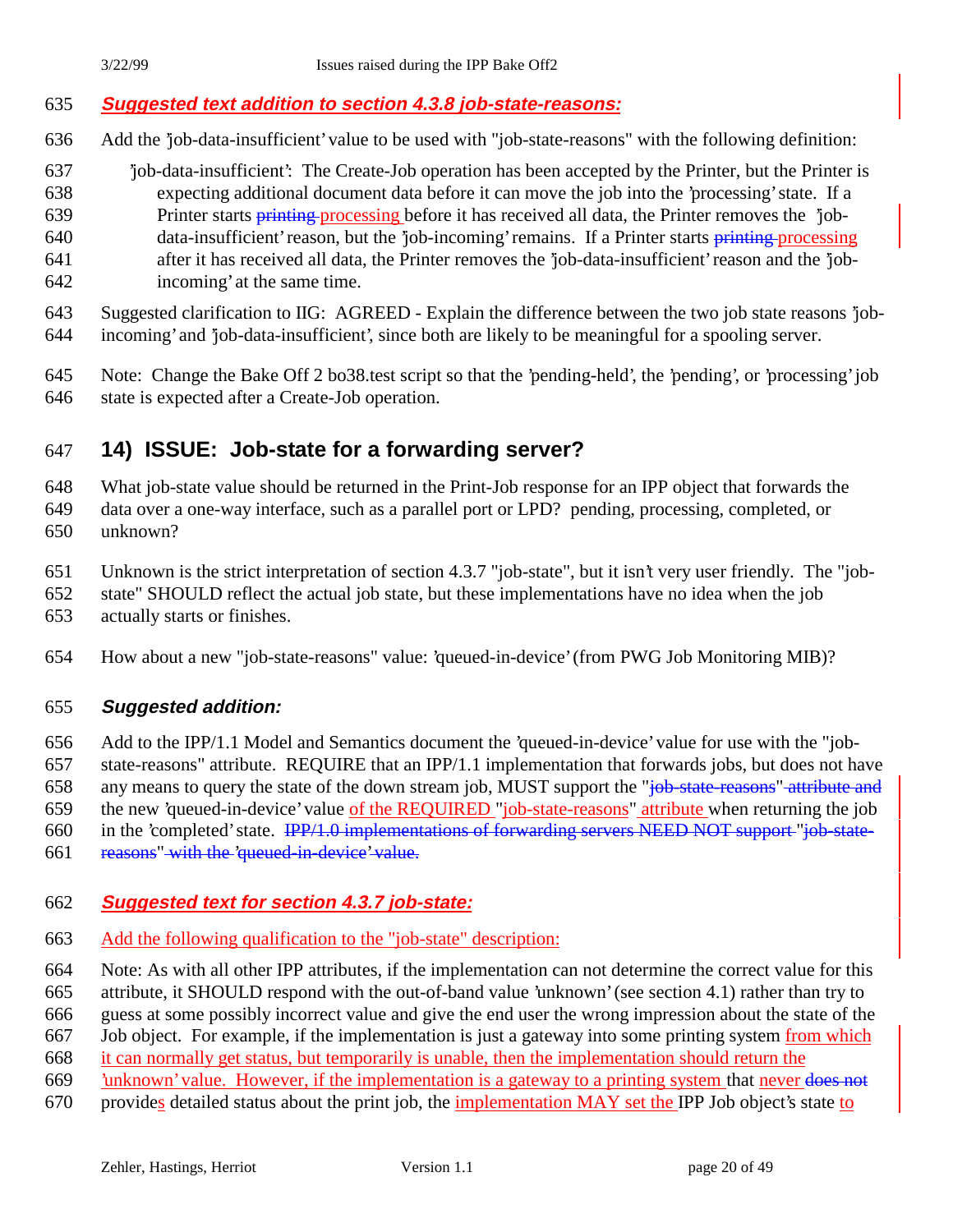- 'completed', provided that it also sets the 'queued-in-device' value in the job's "job-state-reasons"
- attribute (see section 4.3.8)might literally be 'unknown'.

#### **Suggested text for section 4.3.8 job-state-reasons:**

- 'queued-in-device': The job has been forwarded to a device or print system that is unable to send
- back status. The Printer sets the job's "job-state " attribute to 'completed' and adds the 'queued-in-device' value to the job's "job-state-reasons" attribute to indicate that the Printer has no
- additional information about the job and never will have any better information.

## **15) ISSUE: 'unknown' and 'unsupported' Out of band values.**

- It is very unclear from the spec as to whether or not you should use the word 'unknown' (or unsupported in that case) as the value for attributes that are unknown.
- You can read it that you set the length equal to zero and set the type to 'unknown'. You can also read it as saying you set the value to the string 'unknown'.
- This is not helped by the Transport and Encoding spec saying you must set the length to zero and then telling a client what to do with a non-zero length. (Microsoft)

#### **Suggested clarification (same clarification as Issue 12):**

- Clarify the IPP/1.1 Model and Semantics document so that it does not appear to contradict the Encoding
- and Transport document. However, whether each of the "out-of-band" values are encoded as distinct
- attribute syntaxes with no value or as a single attribute syntax with a value that indicates which out-of-
- band value, is purely an encoding matter and cannot be indicated in the Model and Semantics document.
- Therefore, indicate in the IPP/1.1 Model and Semantics document that the reader is to refer to the
- IPP/1.1 Encoding and Transport document for the encoding of the out-of-band values.

#### **Suggested text for section 3.1.7:**

- This value's syntax type is "out-of-band" and its encoding is defined by special rules for "out-of-band"
- values in the "Encoding and Transport" specification [IPP-PRO]. Its value indicates no support for the
- attribute itself (see the beginning of section 4.1).

#### **Suggested text for section 4.1:**

- In addition, the value of an attribute in a response (but not in a request) MAY be one of the "out-of-
- band" values whose special encoding rules are defined in the "Encoding and Transport" specification [IPP-PRO].

## **16) ISSUE: Get-Printer-Attributes Polling**

- Some client polls printer periodically by Get-Printer-Attributes without specifying "requested-attributes".
- So printer has to reply all attributes. It consumes printer resource.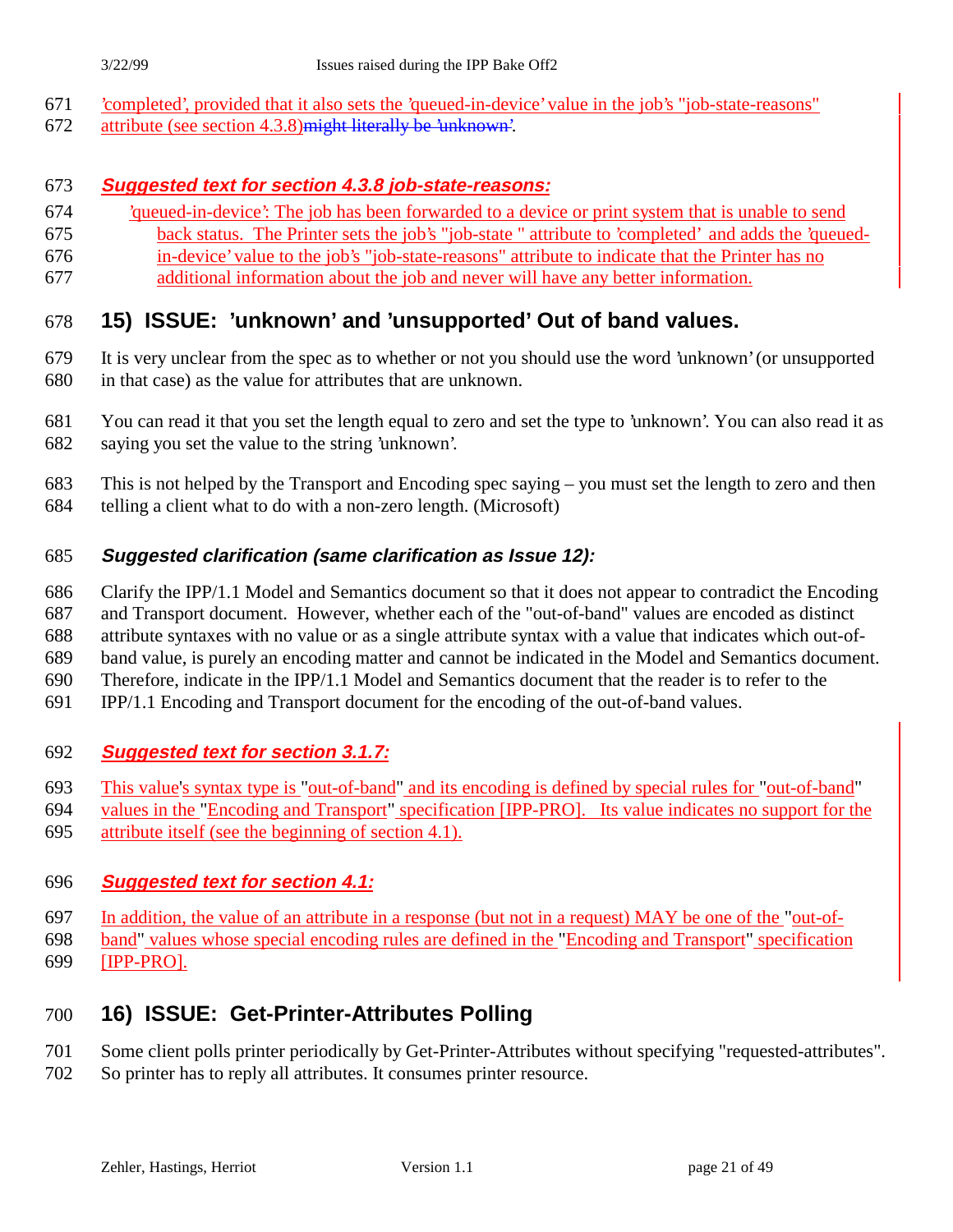## **Suggested clarification in the IIG:**

 RECOMMEND in the IPP/1.1 Implementer's Guide that Clients should specify "requested-attributes", if it wants to get just the printer status.

## **17) OPEN - ISSUE: Client display of absolute time for job attributes?**

- What are clients doing with printers that don't support absolute time? How can client display an absolute
- time that a job was submitted, started processing, and completed (which is what is useful for a user)?
- Possible Solution
- Get Uptime from printer ("printer-up-time" time system has been up in seconds)
- Get Job(s)
- Calculate Display time = job tick time ("time-at-xxx" in seconds that system has been up) uptime
- ("printer-up-time") + local client absolute date and time. The down side is that the client has to get the
- "printer-up-time" every time with a separate Get-Printer-Attributes operation.
- Alternatively: Add OPTIONAL job attributes: "date-time-at-creation (dateTime)", "date-time-at-
- processing (dateTime)", and "date-time-at-completion (dateTime)"
- (Microsoft)

#### **Possible alternatives:**

- 719 Clarify that the "time-at-xxx" attributes can be negative if an IPP Printer is re-booted while jobs
- 720 remain. One of the following alternatives:
- 721 1. Allow the job time attributes of jobs that persist across power-ups to be negative, so that they could represent the time of an event that happened before the most recent power up: "time-at-creation (integer(MIN:MAX))", "time-at-processing (integer(MIN:MAX))", and "time-at-completion ((MIN:MAX))"
- 2. Add to the IPP/1.1 Model and Semantics document OPTIONAL job description attributes: "date- time-at-creation (dateTime)", "date-time-at-processing (dateTime)", and "date-time-at-completion (dateTime)".
- 3. Add to the IPP/1.1 Model and Semantics document OPTIONAL job description attributes: "date-729 time-at-creation (integer | dateTime)", "date-time-at-processing (integer | dateTime)", and "date-time-730 at-completion (integer | dateTime)".
- 4. Instead of adding new job attributes, just add the dateTime attribute syntax as a second choice for the existing job attributes changing them to:
- "time-at-creation (integer | dateTime)", "time-at-processing (integer | dateTime)", and "time-at-734 completion (integer | dateTime)"
- 5. Same as 1, but make the job attributes be REQUIRED for IPP/1.1.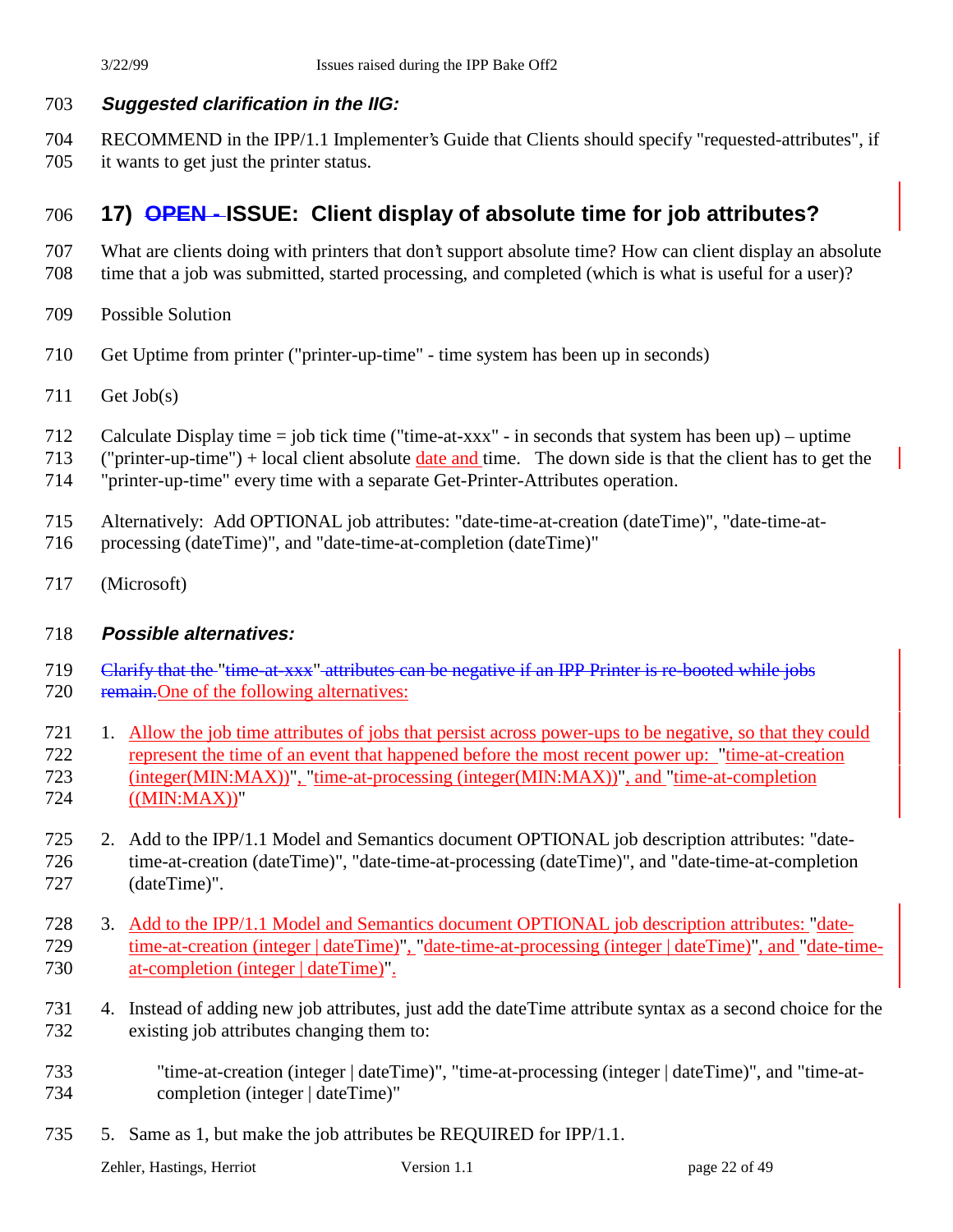|     | 736 6. Same as 2, but make the job attributes be REQUIRED for IPP/1.1, but keep support of the dateTime |
|-----|---------------------------------------------------------------------------------------------------------|
| 737 | OPTIONAL.                                                                                               |

- 7. Same as 2, but make the job attributes be REQUIRED for IPP/1.1, and REQUIRE a Printer
- implementation attempt to get the dateTime from somewhere (person or the network) at startup time. The implementation MUST use the integer form when the date cannot be obtained from a person or 741 the network at startup time.
- 
- 742 8. Same as  $\frac{32}{2}$ , but make support of the dateTime REQUIRED for IPP/1.1.
- 9. Add three new "delta-time-at-xxx(integer)" where the value is the number of seconds in the past that the event occurred. In other words, the server does the subtract of:
- 745 job tick time ("time-at-xxx" in seconds that system has been up) uptime ("printer-up-time")
- at query time, so that the client doesn't have to also query the Printer Description "printer-up-time" at all. Then the client just subtracts the value from the client's current local absolute date and time.
- 10. Return "printer-up-time" (in seconds) as an operation attribute in Get-Jobs and Get-Job-Attributes response.
- 11. Make the "printer-up-time" Printer Description attribute also be a Job Description attribute. Clients that request the "time-at-xxx" job attributes should also request the "printer-up-time" job attribute, so that they can avoid requesting it using a separate Get-Printer-Attributes request.
- 12. Add a REQUIRED "job-printer-up-time" Job Description attribute which is a copy of the IPP/1.0 REQUIRED "printer-up-time" Printer Description attribute.

#### **Suggested resolution:**

- 756 1. Keep Change the range on the 3 "time-at-xxx" job time attributes from as 0:MAX as it is in IPP/1.0 to MIN:MAX:
- 758 time-at-creation(integer(MIN0:MAX))
- 759 time-at-processing(integer(MIN0:MAX))
- 760 time-at-completed(integer(MIN0:MAX))
- 761 There is no need for negative time A negative value indicates an event that happened that many seconds
- 762 before the most recent power-up of the Printer; a 0 value means that the event occurred at some
- unspecified time before the printer was powered up most recently. Describe the 0 and negative values
- 764 once in the time-at-xxx section. Add a forward reference to 4.4.26 printer-up-time about a 0 value
- meaning the event was before the printer was powered up, since many readers missed the point that the
- restart problem was already handled in IPP/1.0.
- 767 2. Keep Change the current section 4.4.26 printer-up-time(integer(1:MAX)) as it is in IPP/1.0 with
- respect to restarts. Eliminate the IPP/1.0 Printer option to NOT reset the "printer-up-time" on power-up.
- REQUIRE IPP/1.1 Printer's to reset the "printer-up-time" to 1 on power-up. Then this attribute tracks
- the MIB-II sysUpTime attribute and the Printer MIB prtAlertTime (except "printer-up-time" is in
- seconds, instead of 100th of a second). In order to solve the problem of time attributes for jobs that
- persist across the power-up, either the implementation MUST: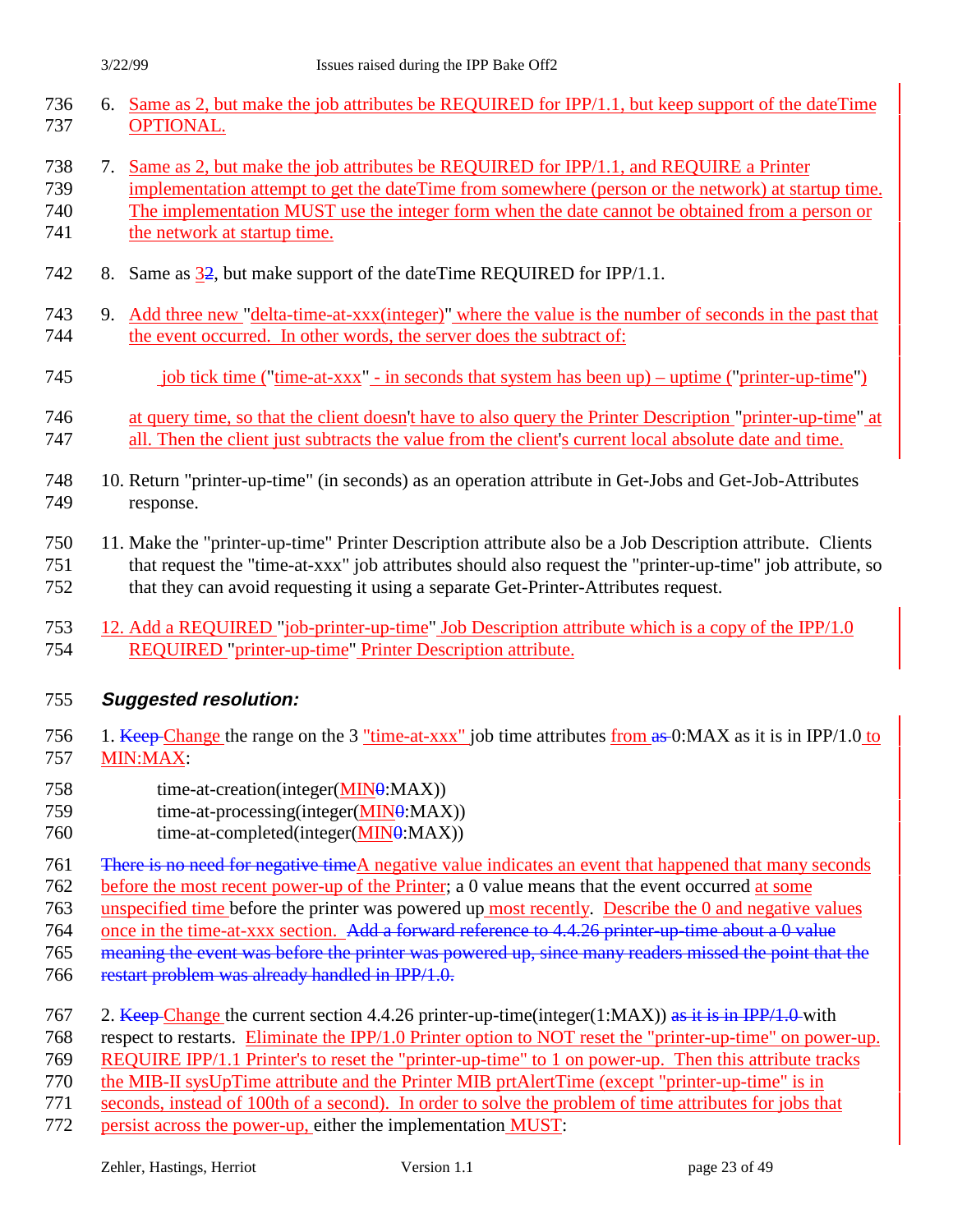- (a) knows that it was restarted and so the value on the restart is greater than it was in the printer's **former life or**(a) return "time-at-xxx" Job time attributes using the dateTime form or
- (b) the Printer sets its "printer-up-time" to 1 and resets the "time-at-xxx" Job time attributes for any persistent jobs back to 0 to indicate that the event took place sometime before the most recent power-up or to a negative value that represents the number of seconds before the most
- recent power-up that the event took place.

3. Problem: Make it easier for clients to get clock time for job events, make it easier for clients to

correlate job events with notifications which need to use date and time (since there may not be

intermediate servers to translate relative tick time to absolute date/time), allow the Printer to not have to

adjust the time attribute values of all the persistent jobs on power-up, avoid the need for intermediate

- IPP servers to translate relative tick time as responses are cascaded back to original client.
- Solution: add a dateTime attribute syntax choice to the three (now REQUIRED) job time attributes, so that they become:
- 786 time-at-creation(integer(MIN0:MAX) | dateTime)
- 787 time-at-processing(integer(MIN0:MAX) | dateTime)
- time-at-completed(integer(MIN0:MAX) | dateTime)

Thus the value returned is either the value of the Printer's REQUIRED "printer-up-time(integer)" or the

 Printer's "printer-current-time(dateTime)" when the event occurred, depending on implementation. Now the client simply requests these attributes and deal with which ever value it gets back.

- For compatibility with IPP/1.0, indicate that an IPP/1.1 Printer MUST return the integer value if the version number of the request is '1.0'.
- Clarify that the date and time does not have to be very accurate. The time does not have to be that precise in order to work in practice.

If an implementation cannot get the dateTime, that it MUST return the integer value that corresponds

- with its REQUIRED "printer-up-time(integer)", rather than returning the out-of-band 'no-value' value that corresponds to its OPTIONAL "printer-current-time(dateTime)".
- 4. To solve the problem of the client having to make two trips to the printer when displaying jobs:
- first to get the "time-at-xxx" job attributes with Get-Jobs or Get-Job-Attributes, and
- second to get the "printer-up-time" with Get-Printer-Attributes,
- we'll add a REQUIRED job attribute:
- job-printer-up-time(integer(1:MAX))
- 804 which is a copyan alias of the Printer's "printer-up-time(integer(1:MAX))".

5. To help clients being able to depend on getting time, change the 3 "time-at-xxx(integer)" job time

attributes from OPTIONAL to REQUIRED. This shouldn't be a burden, since the corresponding printer

attribute: "printer-up-time" is already REQUIRED in IPP/1.0. Also the draft Printer MIB and MIB-II

require that a device have a clock tick capability.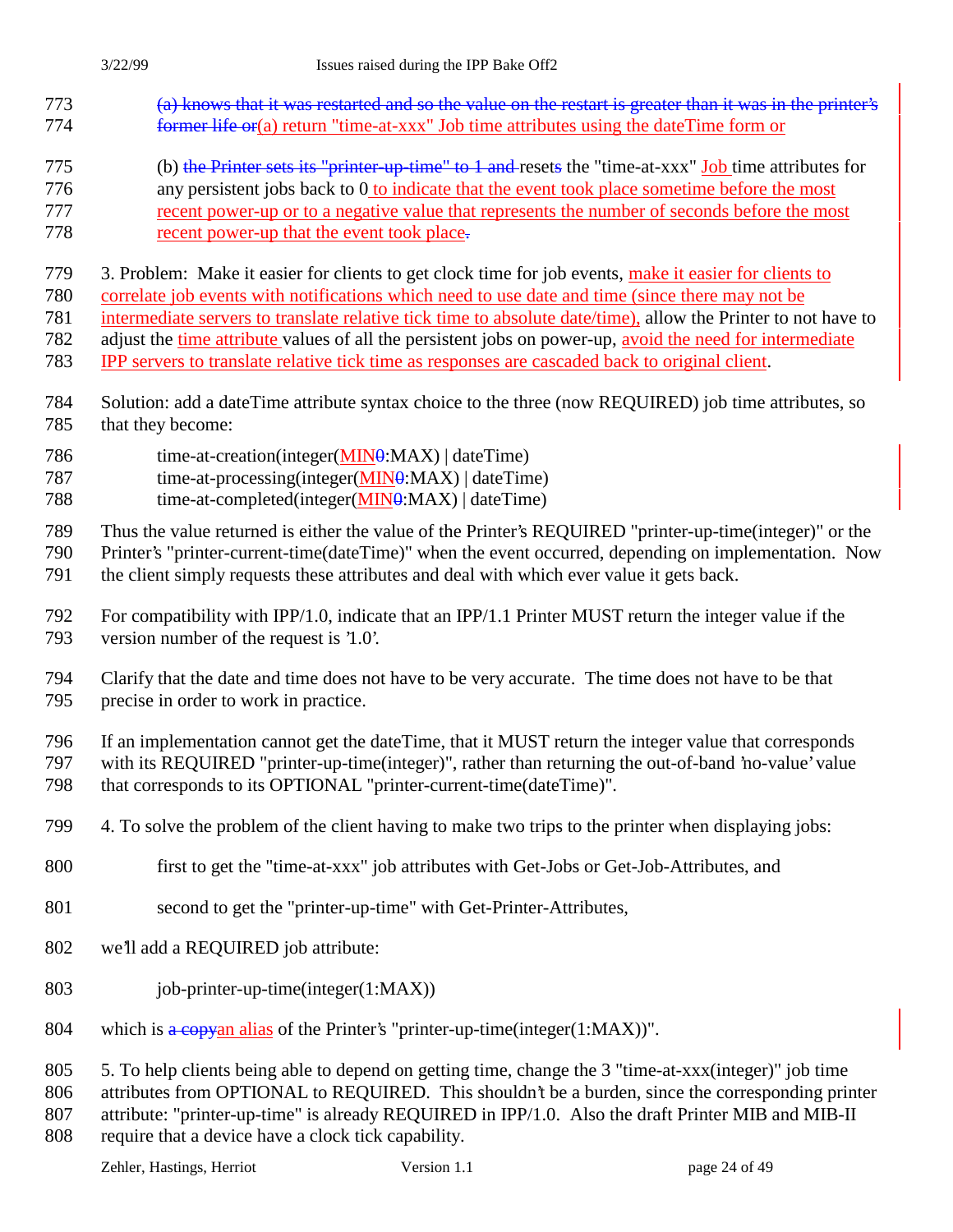- 6. Clarify that if an implementation supports the OPTIONAL "printer-current-time(dateTime)" attribute
- by getting the time from some source such as the network or an operator, but was unable to, that it
- MUST return the out-of-band 'no-value' which means not configured (yet). See the beginning of section
- 4.1 in the Model.
- 813 7. Clarify that the time zone NEED NOT be that used by people in the vicinity of the Printer or device
- and that clients SHOULD convert dateTime attributes to the time zone of the client before display to the
- user.
- IIG: Describe some of the many ways that implementations can get the date and time:
- 817 1. Any network printer can get time from NTP Time server. See RFC 1305. Also DHCP option 32 in RFC 2132 returns the IP address of the NTP server.
- 2. Get the date and time at startup from a human operator
- 3. Have an operator set the date and time using a web administrative interface
- 4. Get the date and time from incoming HTTP requests, though the problems of spoofing need to be considered. Perhaps comparing several HTTP requests could reduce the chances of spoofing.
- 5. Internal date time clock battery driven.
- 6. Query "http://tycho.usno.navy.mil/cgi-bin/timer.pl"
- 7.Include a GPS module???

#### **Suggested text:**

- Group the three "time-at-xxx" Job Description time attributes into a single section so that the common
- 829 semantics can be said once: Add the following sentence to each of the "time-at-xxx" Job Description 830 attributes:
- 4.3.12 Event Time Job Description Attributes
- This section defines the Job Description attributes that indicate the time at which certain events occur for
- a job. The attribute syntax MUST be either 'integer' or 'dateTime' for any response in which the
- "version-number" parameter is supplied as '1.1', but MUST be an 'integer' for any response in which the
- "version-number" parameter is supplied as '1.0', for compatibility with IPP/1.0 [RFC2566]. See section
- **Error! Reference source not found.**.
- In order to populate these Event Time Job Description Attributes, the Printer object copies either:
- 1. the value in its "printer-current-time" attribute for the 'dateTime' value at the time the event occurred if the printer supports the attribute "printer-current-time" and its value is not the out-of-band 'no-value' value,
- 841 2. the value in its "printer-up-time" attribute for the 'integer' value at the time the event occurred otherwise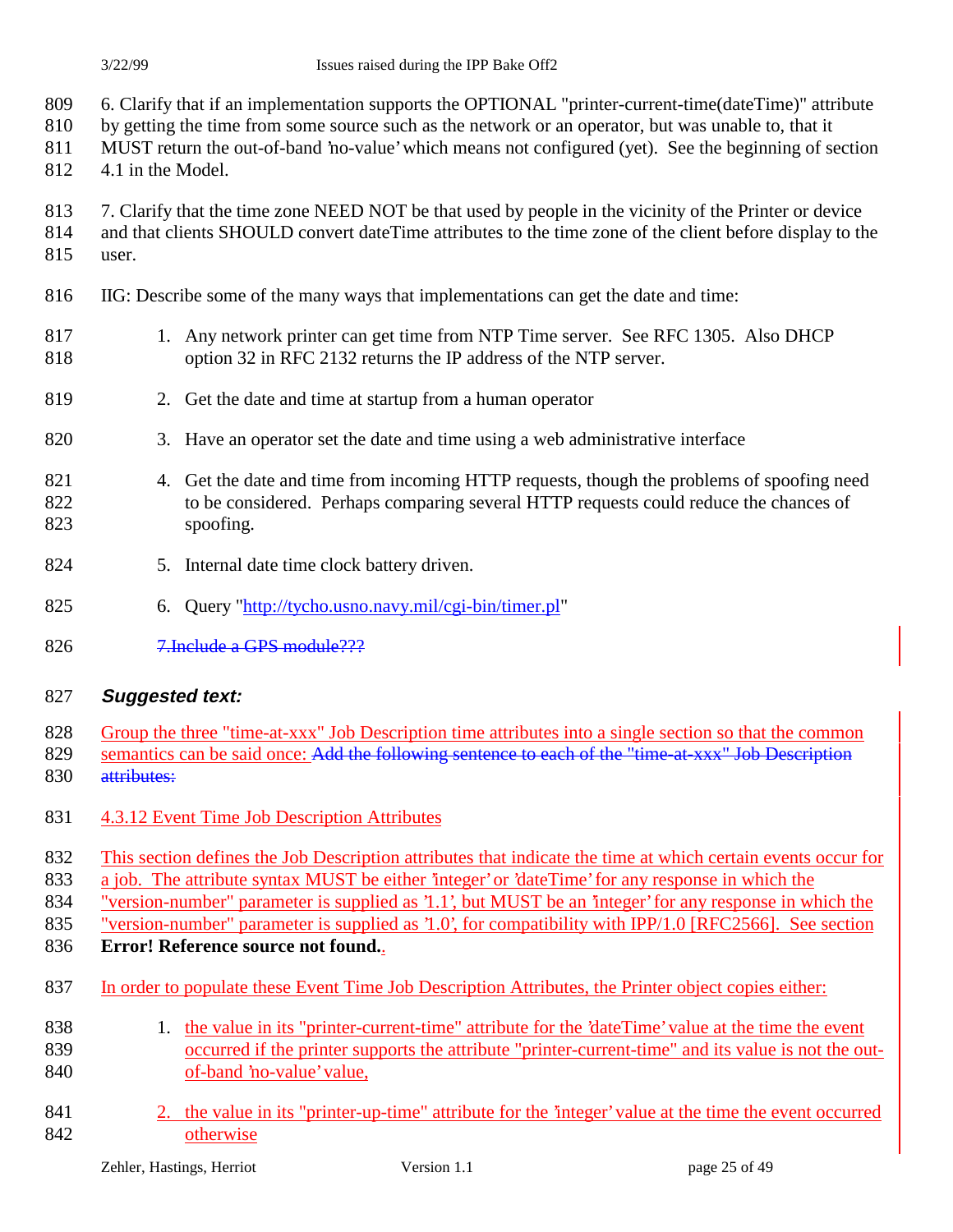- 843 Note: because the time MAY become known to the Printer some time after power-up, a client could
- 844 receive jobs that contain some Event Time Job Description Attributes that use the 'integer' time tick
- 845 representation while the later events use the 'dateTime' date/time representation.
- 846 If the Printer implementation keeps jobs persistently across power cycles, then an implementation
- 847 MUST reset its "printer-up-time" attribute to 1 on each power-up. In addition, an implementation that
- 848 uses the 'integer' form MUST change all of its Event Time Job Description attributes for those persistent
- 849 jobs either:
- 850 1. to 0 to indicate that the event happened before the most recent power up
- 851 2. to the negative of the number of seconds before the most recent power-up that the event took 852 place, though the negative number NEED NOT reflect the exact number of seconds.
- 853 An implementation that uses the 'dateTime' form does not change the values of any of its Event Time
- 854 Job Description Attributes for persistent jobs on power-up.
- 855 4.3.12.1 time-at-creation (integer(MIN0:MAX))
- 856 This REQUIRED attribute indicates the point in time at which the Job object was created. In order to
- 857 populate this attribute, the Printer object uses the value in its "printer-up-time" attribute at the time the
- 858 Job object is created.
- 859 4.3.12.2 time-at-processing (integer(MIN0:MAX))
- 860 This REQUIRED attribute indicates the point in time at which the Job object began processing. The
- 861 out-of-band 'no-value' value is returned if the job has not yet been in the 'processing' state (see the
- 862 beginning of Section 4.1). In order to populate this attribute, the Printer object uses the value in its
- 863 "printer-up-time" attribute at the time the Job object is moved into the 'processing' state for the first time.
- 864 4.3.12.3 time-at-completed (integer(MIN0:MAX))
- 865 This **REQUIRED** attribute indicates the **point in** time at which the Job object completed (or was
- 866 cancelled or aborted). The out-of-band 'no-value' value is returned if the job has not yet completed, been

867 canceled, or aborted (see the beginning of Section 4.1). In order to populate this attribute, the Printer

868 object uses the value in its "printer-up-time" attribute at the time the Job object is moved into the

- 869 'completed' or 'canceled' or 'aborted' state.
- 870 4.3.12.4 job-printer-up-time(integer(1:MAX))
- 871 This REQUIRED Job Description attribute indicates the amount of time (in seconds) that the Printer
- 872 implementation has been up and running. This attribute is an alias for the "printer-up-time" Printer
- 873 Description attribute (see Section 4.4.27).
- 874 Note: A client MAY request this attribute in a Get-Job-Attributes or Get-Jobs request and use the value
- 875 returned in combination with other requested Event Time Job Description Attributes in order to display
- 876 time attributes to a user. The difference between this attribute and the integer value of a "time-at-xxx"
- 877 attribute is the number of seconds ago that the "time-at-xxx" event occurred. A client can compute the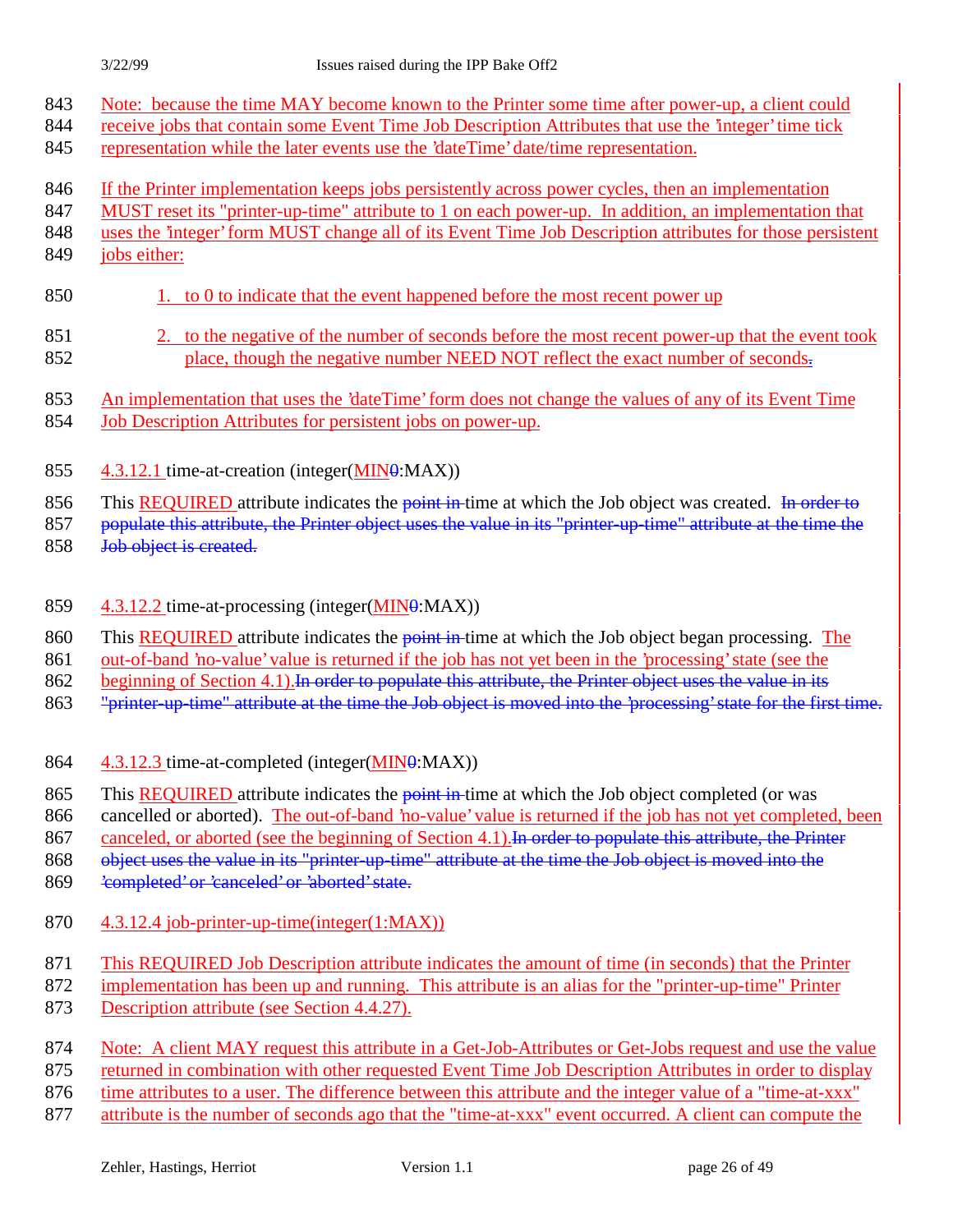878 wall-clock time at which the "time-at-xxx" event occurred by subtracting this difference from the client's 879 wall-clock time.

#### 880 **Suggested text for section 4.4.27 printer-current-time**

881 4.4.27 printer-up-time (integer(1:MAX))

882 This REQUIRED Printer attribute indicates the amount of time (in seconds) that this **Printer** instance  $\theta$ **f** 883 this Printer implementation has been up and running. The value is a monotonically increasing value 884 starting from 1 when the Printer object is started-up (initialized, booted, etc.). This value or the value of 885 "printer-current-time" is used to populate the Job attributes "time-at-creation", "time-at-processing", and 886 "time-at-completed", depending on implementation (see Section 4.3.12). These time values are all 887 measured in seconds and all have meaning only relative to this attribute, "printer-up-time". The value is 888 a monotonically increasing value starting from 1 when the Printer object is started-up (initialized,

- 889 booted, etc.).
- 890 If the Printer object software ceases runninggoes down at some value 'n', and comes back uprestarts
- 891 without knowing the last value for "printer-up-time", the implementation MAYMUST reset this value to
- 892 1. However, if the device or devices that the Printer object is representing are restarted or power cycled,
- 893 the Printer object MAY continue counting this value or MAY reset this value to 1 depending on
- 894 implementation. If this value is reset and the implementation has persistent jobs and the Event Time Job
- 895 Description Attributes are represented using the 'integer' form (instead of the 'dateTime' form), they
- 896 MUST be reset according to Section 4.3.13:
- 897 1. Know how long it has been down, and resume at some value greater than 'n', or
- 898 2. Restart from 1.
- 899
- 900 In the first case, the Printer SHOULD not tweak any existing related Job attributes ("time-at-creation",
- 901 "<del>time-at-processing", and "time-at-completed"). In the second case, the Printer object SHOULD reset</del>
- 902 those attributes to 0. If a client queries a time-related Job attribute and finds the value to be 0, the client
- 903 MUST assume that the Job was submitted in some life other than the Printer's current life. An
- 904 implementation MAY use both cases, depending on warm versus cold start, respectively.

## 905 **Suggested text for section 4.4.28 printer-current-time:**

906 4.4.28 printer-current-time (dateTime)

907 This Printer attribute indicates the current absolute wall-clock time. This value or the value of "printer-

908 uptime-time" is used to populate the Job attributes "time-at-creation", "time-at-processing", and "time-at-

909 completed", depending on implementation (see Section 4.3.12). If an implementation supports this

910 attribute, then a client could calculate the absolute wall-clock time each Job's "time-at-creation", "time-

910 at processing", and "time-at-completed" attributes by using both "printer-up-time" and this attribute,

- 912 "printer-current-time". If an implementation does not support this attribute, a client can only calculate
- 913 the relative time of certain events based on the REQUIRED "printer-up-time" attribute.
- 914 The date and time is obtained on a "best efforts basis" and does not have to be that precise in order to 915 work in practice. A Printer implementation sets the value of this attribute by obtaining the date and time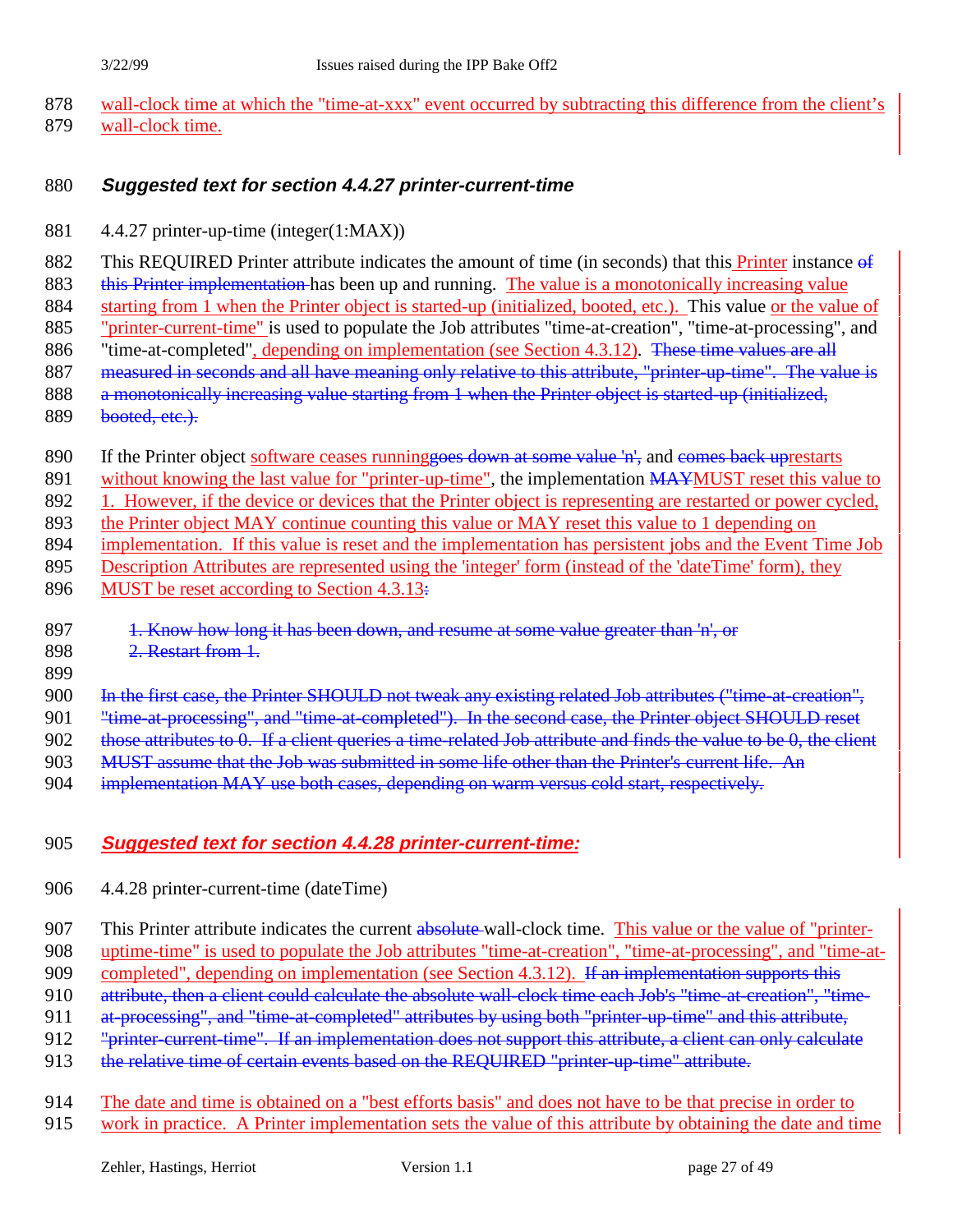- via some implementation-dependent means, such as getting the value from a network time server,
- initialization at time of manufacture, or setting by an administrator. See [ipp-iig] for examples. If an
- implementation supports this attribute and the implementation knows that it has not yet been set to a
- correct value, then the implementation MUST return the value of this attribute using the out-of-band 'no-value' meaning not configured. See the beginning of section 4.1.
- 
- The time zone of this attribute NEED NOT be the time zone used by people located near the Printer
- 922 object or device. The client MUST NOT expect that the time zone of any received 'dateTime' value to
- be in the time zone of the client or in the time zone of the people located near the printer.
- The client SHOULD display any dateTime attributes to the user in client local time by converting the
- 'dateTime' value returned by the server to the time zone of the client, rather than using the time zone
- returned by the Printer in attributes that use the 'dateTime' attribute syntax.

## **18) ISSUE: Return all Job Template errors on Print-Job fidelity=true**

928 If ipp-attributes-fidelity=true, MUST all Job Template attributes that are not supported, be returned, or

can just the first error be returned? Section 16.3 and 16.4 of the Model and Semantics document was

moved to the Implementer's Guide when creating the November 1998 draft from the June 1998 draft.

- The following note was contained in section 16.4 that was moved:
- Note: whether the request is accepted or rejected is determined by the value of the "ipp-attribute-fidelity"
- attribute in a subsequent step, so that all Job Template attribute supplied are examined and all
- unsupported attributes and/or values are copied to the Unsupported Attributes response group.

## **Suggested clarification (same clarification as Issue 27):**

Clarify in the IPP/1.1 Model and Semantics document that all operation attributes and all Job Template

- attributes MUST be returned in the Unsupported Attributes group, unless there is a specific error status
- for the unsupported operation attribute, such as: server-error-version-not-supported, server-error-
- operation-not-supported, client-error-charset-not-supported, client-error-compression-not-supported,
- 940 client-error-document-format-not-supported, and client-error-uri-scheme-not-supported'elient-error-
- 941 document-not-supported'.

## **Suggested text for section 3.1.6 Status Codes and a new section 3.1.7:**

- If the Printer performs an operation with no errors and it encounters no problems, it MUST return the
- status code 'successful-ok' in the response. See section 14.
- If the client supplies unsupported values for the following parameters or Operation attributes, the Printer
- 946 object MUST reject the operation, NEED NOT return the unsupported attribute value in the
- Unsupported Attributes group, and MUST return the indicated status code:

| Parameter/Attribute | Status code                          |
|---------------------|--------------------------------------|
| version-number      | server-error-version-not-supported   |
| operation-id        | server-error-operation-not-supported |
| attributes-charset  | client-error-charset-not-supported   |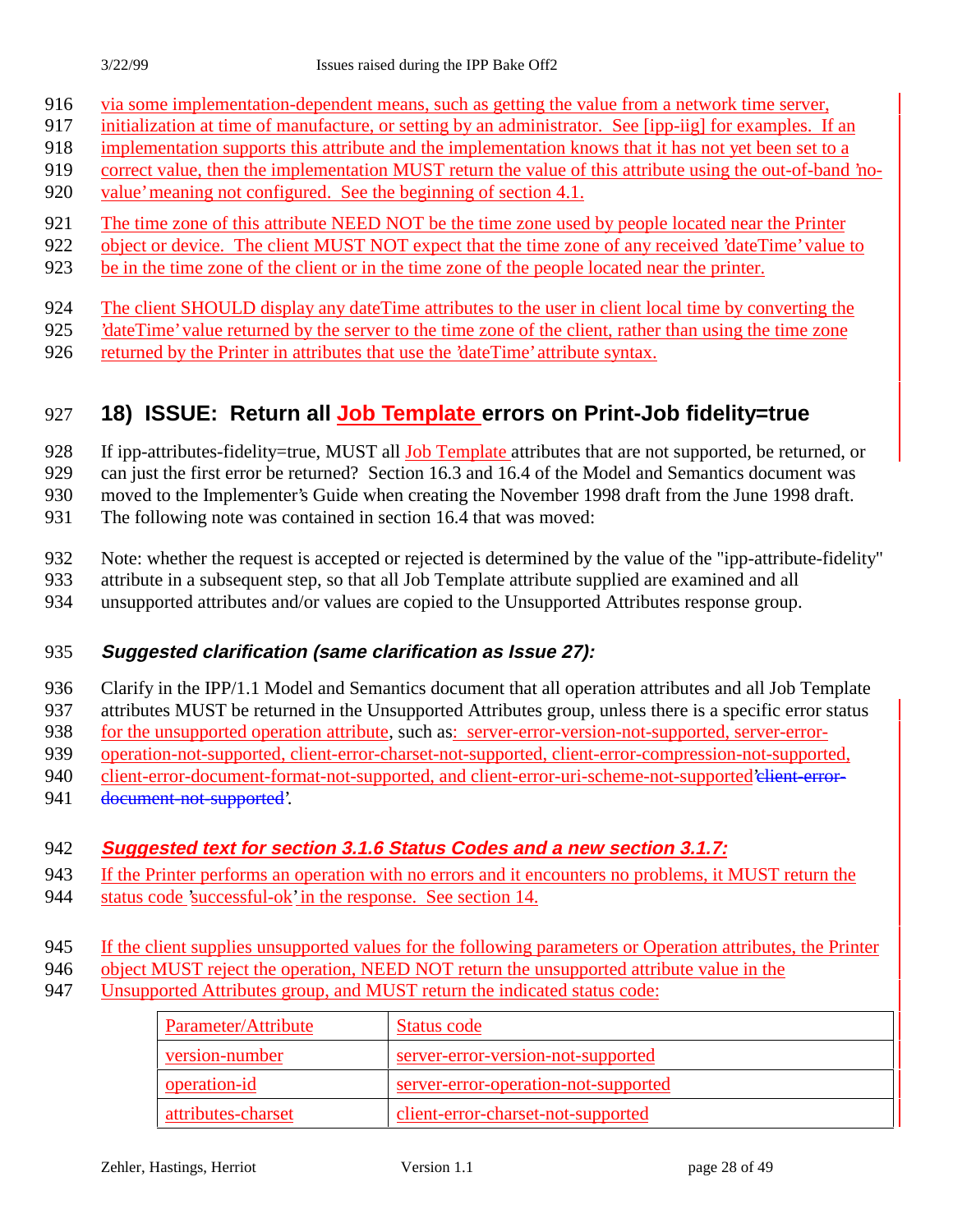| compression     | client-error-compression-not-supported                                        |
|-----------------|-------------------------------------------------------------------------------|
| document-format | client-error-document-format-not-supported                                    |
| document-uri    | client-error-uri-scheme-not-supported, client-error-document-<br>access-error |

- If the client supplies unsupported values for other attributes, or unsupported attributes, the Printer returns
- 949 the status code defined in the next section on Unsupported Attributes.
- 3.1.7 Unsupported Attributes
- The Unsupported Attributes group contains attributes that are not supported by the operation. This group
- is primarily for the job creation operations, but all operations can return this group.
- 953 A Printer object MUST include an Unsupported Attributes group in a response if the status code is one
- of the following: 'successful-ok-ignored-or-substituted-attributes', 'successful-ok-conflicting-attributes',
- 'client-error-attributes-or-values-not-supported' or 'client-error-conflicting-attributes'.
- If the status code is one of the four specified in the preceding paragraph, the Unsupported Attributes 957 group MUST contain all of those attributes and only those attributes that are:
- a) an Operation or Job Template attribute supplied in the request, and
- b) unsupported by the printer. See below for details on the three categories "unsupported" **attributes**. **Issues 18, 23, and 27**
- 

## **19) ISSUE: User Performing the Send-Document Operation**

 The Send-Document and Send-URI commands need the following clarification with regard to the user performing the operation. In the requesting-user-name section of Send-Document add:

- The user performing the Send-Document operation must be the same as for the Create- Job operation that created the job. The printer determines the user performing the operation from the requesting-user-name or the underlying authentication mechanism as described in Section 8.3 of the model document.
- The wording in the Send-URI section would imply that the above change applies to Send-URI as well.
- **Suggested clarification:**
- 971 Add the suggested clarification to the IPP/1.1 Model and Semantics document. Introduce the terms: "job
- 972 owner" and "authenticated user". The new text for section 8.3 is:

#### **8.3 URIs for each authentication mechanisms**

- 974 Each URI has an authentication mechanism associated with it. If the URI is the ith element of "printer-
- uri-supported", then authentication mechanism is the "i th" element of "uri-authentication-supported".
- For a list of possible authentication mechanisms, see section 4.4.2.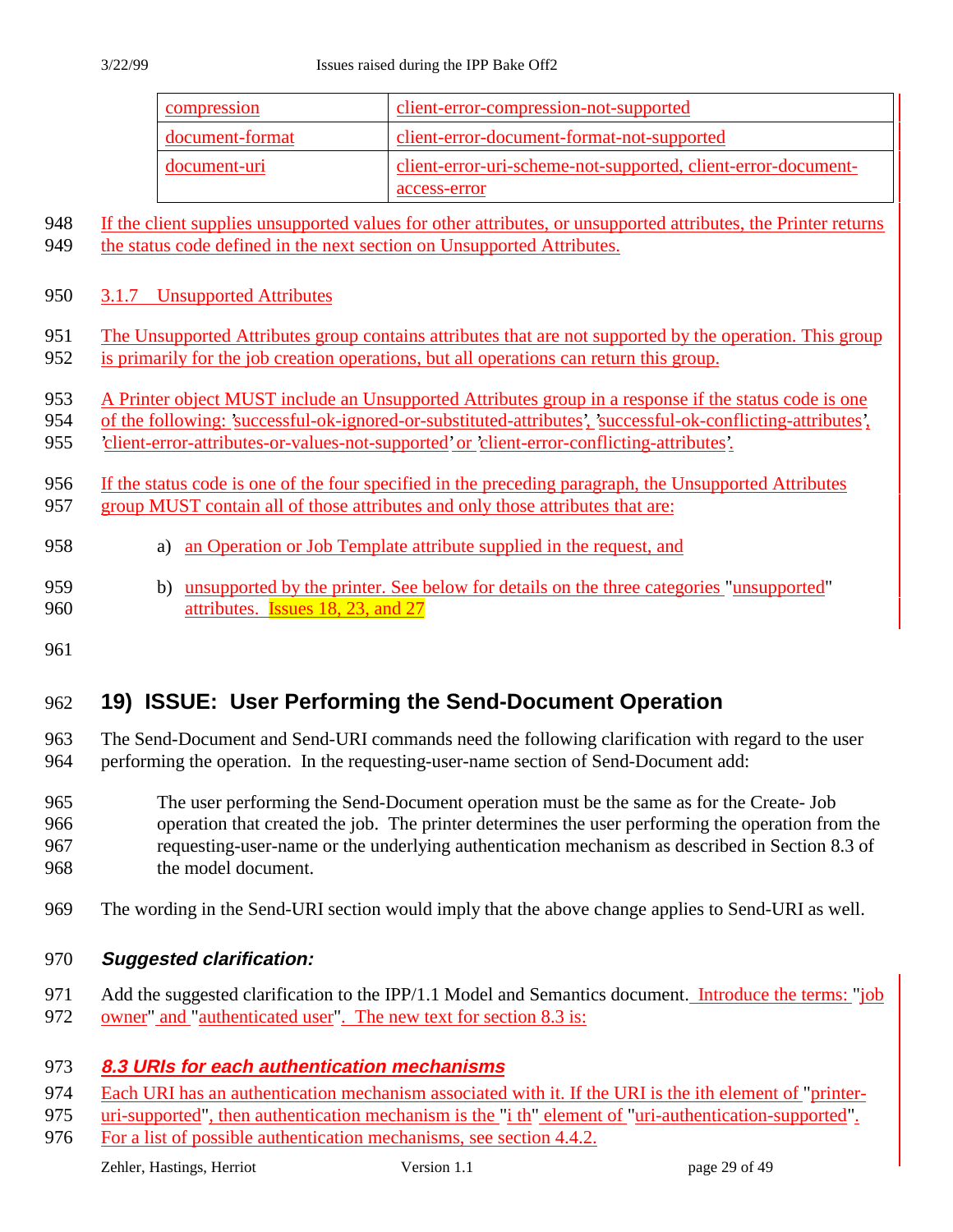- The Printer object uses an authentication mechanism to determine the name of the user performing an
- operation. This user is called the "authenticated user". The credibility of authentication depends on the
- 979 mechanism that the Printer uses to obtain the user's name. When the authentication mechanism is 'none',
- all authenticated users are "anonymous".
- 981 During job creation operations, the Printer initializes the value of the "job-originating-user-name"
- 982 attribute to be the authenticated user. The authenticated user is this case is called the "job-owner".
- If an implementation can be configured to support more than one authentication mechanism, then it
- MUST implement rules for determining equality of authenticated user names which have been
- authenticated via different authentication mechanisms. One possible policy is that identical names that
- are authenticated via different mechanism are different. For example, a user can cancel his job only if he
- uses the same authentication mechanism for both Cancel-Job and Print-Job. Another policy is that
- identical names that are authenticated via different mechanism are the same if the authentication
- mechanism for the later operation is not less strong than the authentication mechanism for the earlier job
- 990 creation operation. For example, a user can cancel his job only if he uses the same or stronger authentication mechanism for Cancel-Job and Print-Job. With this second policy a job submitted via
- 'requesting-user-name' authentication could be cancelled via 'digest' authentication. With the first policy,
- the job could not be cancelled in this way.
- A client is able to determine the authentication mechanism used to create a job. It is the ith value of the
- Printer's "uri-authentication-supported" attribute, where i is the index of the element of the Printer's "uri-
- 996 printer-supported" attribute equal to the job's "job-printer-uri" attribute.
- *which replaces the following text:*

## **8.3 The "requesting-user-name" (name(MAX)) Operation attribute**

- Each operation MUST specify the user who is performing the operation in both of the following two ways:
- 1001 1) via the REQUIRED "requesting-user-name" operation attribute that a client SHOULD supply in all operations. The client MUST obtain the value for this attribute from an environmental or network login name for the user, rather than allowing the user to supply any value. If the client
- does not supply a value for "requesting-user-name", the printer MUST assume that the client is supplying some anonymous name, such as "anonymous".
- 2) via an authentication mechanism of the underlying transport which may be configured to give no authentication information.
- 

There are six cases to consider:

- a) the authentication mechanism gives no information, and the client doesn't specify "requesting-user-name".
- b) the authentication mechanism gives no information, but the client specifies "requesting-user-**name**".
- c) the authentication mechanism specifies a user which has no human readable representation, and the client doesn't specify "requesting-user-name".
- 1016 d) the authentication mechanism specifies a user which has no human readable representation, but 1017 the client specifies "requesting-user-name".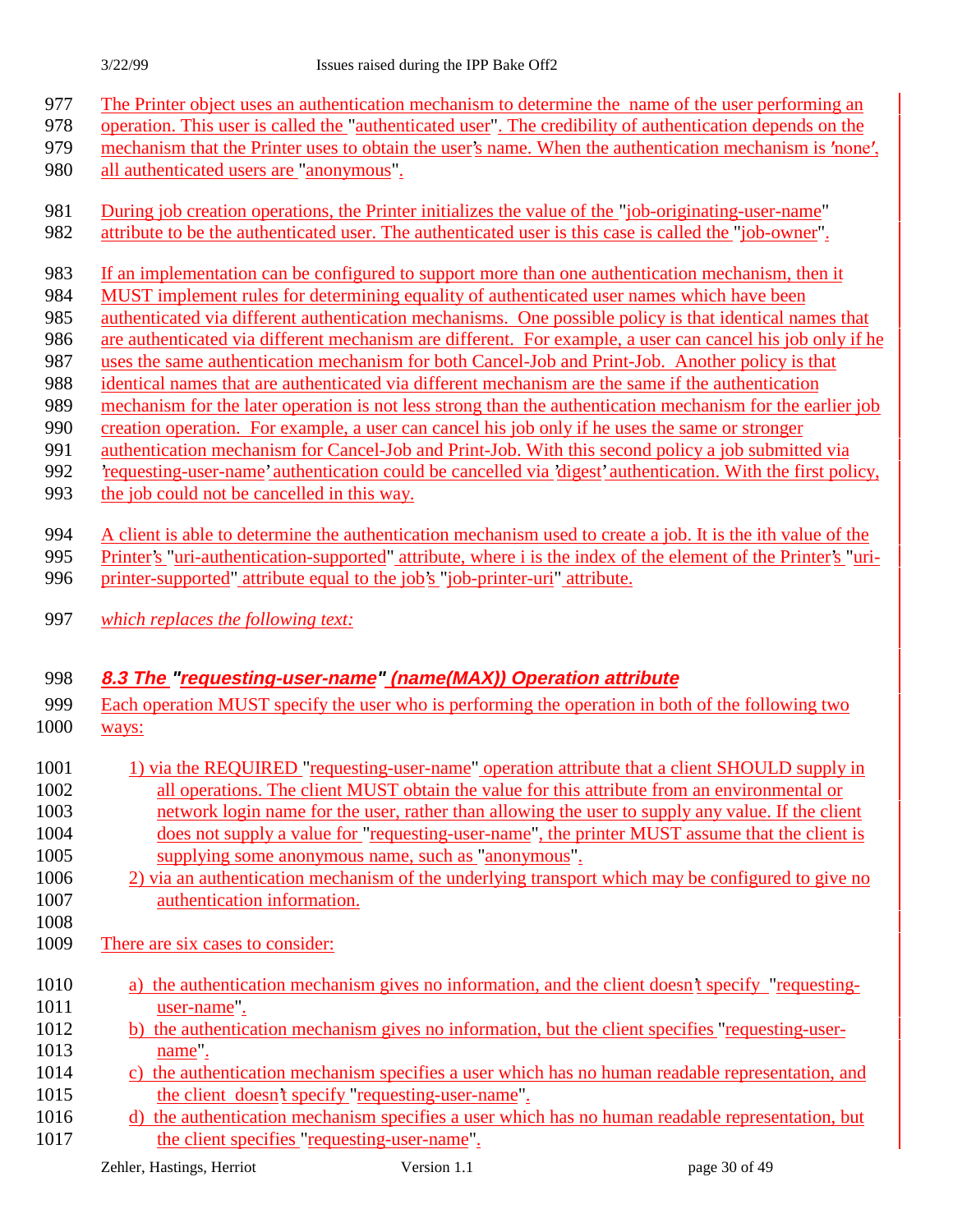| 1018<br>1019<br>1020<br>1021<br>1022<br>1023 | e) the authentication mechanism specifies a user which has a human readable representation. The<br>Printer object ignores the "requesting-user-name".<br>f) the authentication mechanism specifies a user who is trusted and whose name means that the<br>value of the "requesting-user-name", which MUST be present, is treated as the authenticated<br>name. |
|----------------------------------------------|----------------------------------------------------------------------------------------------------------------------------------------------------------------------------------------------------------------------------------------------------------------------------------------------------------------------------------------------------------------|
| 1024                                         | Note: Case "f" is intended for a tightly coupled gateway and server to work together so that the "user"                                                                                                                                                                                                                                                        |
| 1025                                         | name is able to be that of the gateway client and not that of the gateway. Because most, if not all, system                                                                                                                                                                                                                                                    |
| 1026                                         | vendors will initially implement IPP via a gateway into their existing print system, this mechanism is                                                                                                                                                                                                                                                         |
| 1027                                         | necessary unless the authentication mechanism allows a gateway (client) to act on behalf of some other                                                                                                                                                                                                                                                         |
| 1028                                         | client.                                                                                                                                                                                                                                                                                                                                                        |
| 1029                                         | The user-name has two forms:                                                                                                                                                                                                                                                                                                                                   |
| 1030                                         | - one that is human readable: it is held in the REQUIRED "job-originating-user-name" Job                                                                                                                                                                                                                                                                       |
| 1031                                         | Description attribute which is set during the job creation operations. It is used for presentation                                                                                                                                                                                                                                                             |
| 1032                                         | only, such as returning in queries or printing on start sheets                                                                                                                                                                                                                                                                                                 |
| 1033                                         | - one for authorization: it is held in an undefined (by IPP) Job object attribute which is set by the job                                                                                                                                                                                                                                                      |
| 1034                                         | creation operation. It is used to authorize other operations, such as Send-Document, Send-URI,                                                                                                                                                                                                                                                                 |
| 1035                                         | Cancel-Job, to determine the user when the "my-jobs" attribute is specified with Get-Jobs, and to                                                                                                                                                                                                                                                              |
| 1036                                         | limit what attributes and values to return with Get-Job-Attributes and Get-Jobs.                                                                                                                                                                                                                                                                               |
| 1037<br>1038                                 | The human readable user name:                                                                                                                                                                                                                                                                                                                                  |
|                                              | - is the value of the "requesting-user-name" for cases b, d and f.                                                                                                                                                                                                                                                                                             |
|                                              |                                                                                                                                                                                                                                                                                                                                                                |
| 1039<br>1040                                 | - comes from the authentication mechanism for case e                                                                                                                                                                                                                                                                                                           |
| 1041                                         |                                                                                                                                                                                                                                                                                                                                                                |
| 1042                                         | - is some anonymous name, such as "anonymous" for cases a and c.                                                                                                                                                                                                                                                                                               |
| 1043                                         | The user name used for authorization:                                                                                                                                                                                                                                                                                                                          |
| 1044                                         | - is the value of the "requesting-user-name" for cases b and f.                                                                                                                                                                                                                                                                                                |
| 1045                                         | - comes from the authentication mechanism for cases c, d and e                                                                                                                                                                                                                                                                                                 |
| 1046                                         | - is some anonymous name, such as "anonymous" for case a.                                                                                                                                                                                                                                                                                                      |
| 1047                                         |                                                                                                                                                                                                                                                                                                                                                                |
| 1048                                         | The essence of these rules for resolving conflicting sources of user-names is that a printer                                                                                                                                                                                                                                                                   |
| 1049                                         | implementation is free to pick either source as long as it achieves consistent results. That is, if a user                                                                                                                                                                                                                                                     |
| 1050                                         | uses the same path for a series of requests, the requests MUST appear to come from the same user from                                                                                                                                                                                                                                                          |
| 1051                                         | the standpoint of both the human-readable user name and the user name for authorization. This rule                                                                                                                                                                                                                                                             |
| 1052                                         | MUST continue to apply even if a request could be authenticated by two or more mechanisms. It doesn't                                                                                                                                                                                                                                                          |
| 1053                                         | matter which of several authentication mechanisms a Printer uses as long as it achieves consistent                                                                                                                                                                                                                                                             |
| 1054<br>1055                                 | results. If a client uses more than one authentication mechanism, it is recommended that an<br>administrator make all credentials resolve to the same user and user-name as much as possible.                                                                                                                                                                  |

## 1056 **20) ISSUE: Non-spooling printers accept/reject additional jobs**

1057 Some IPP Printer implementations reject a second Print-Job (or Create-Job) while they are processing a 1058 Print-Job. Other IPP Printer implementations, such as forwarding servers and non-spooling printers,

1059 accept some number of subsequent jobs, but flow control them off until the first job is finished.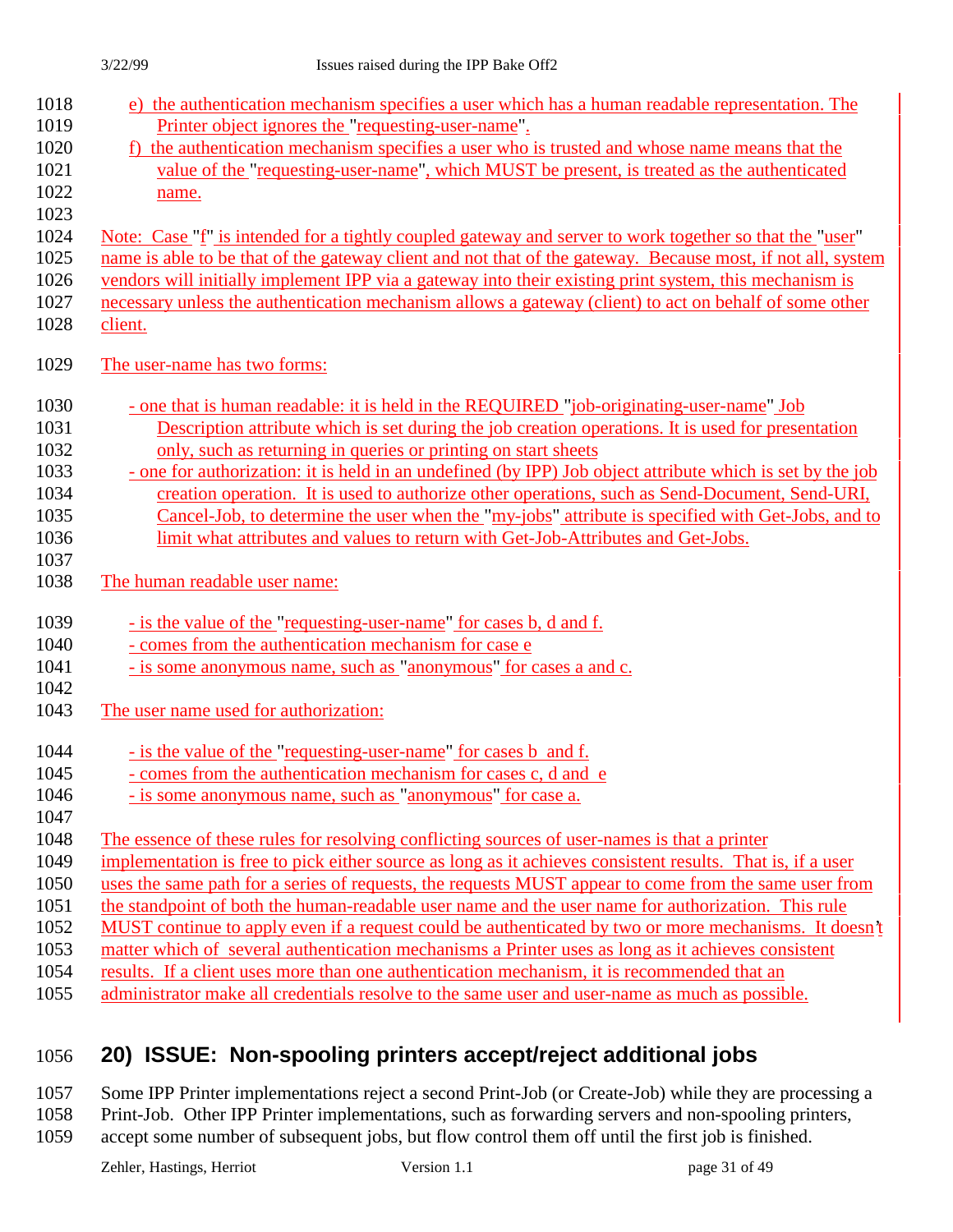#### **Suggested clarification (same as Issues 4 and 5):**

 Also clarify the IPP/1.1 Model and Semantics document that the following actions are conforming for non-spooling IPP Printer objects: After accepting a create job operation, a non-spooling IPP Printer MAY either:

- 1064 Reject any subsequent create job operations while it is busy transferring and/or processing an accepted job request and return the 'server-error-busy (0x0507).
- Accept up to some implementation-defined subsequent create job operations and flow control 1067 them to prevent buffer overflow. When the implementation-defined number of jobs is exceeded, the IPP Printer MUST return the 'server-error-busy' status code and reject the create job request as in 1 above.
- 1070 Client (desktop or server) MUST-SHOULD NOT close the channel when flow controlled off, unless the

layer that initiated the submission does the close. Clients that are rejected with a 'server-error-busy'

 status code MAY retry periodically, try another IPP Printer, and/or subscribe for a 'ready-for-job' event when we have notification specified.

- IIG: Suggest that a client implementer avoid using synchronous writes, since they automatically close
- the channel. Use asynchronous writes instead, so that the lower layer doesn't time out the channel.

#### **Suggested text for section 3.1.9 Job Creation Operations:**

At job submission time, a Printer object, especially a non-spooling Printer, MAY accept jobs that it does

not have enough space for. In such a situation, a Printer object MAY stop reading data from a client for

an indefinite period of time. A client MUST be prepared for a write operation to block for an indefinite

1080 period of time (See section 5.1 on client conformance).

1081 When a Printer object has too little space for starting a new job, it MAY reject a new create request. In

this case, a Printer object MUST return a response (in reply to the rejected request) with a status-code of

'server-error-busy' (See section 14.1.5.8) and it MAY close the connection before receiving all bytes of

- the operation. When receiving a 'server-error-busy' status-code in an operation response, a client MUST
- be prepared for the Printer object to close the connection before the client has sent all of the data
- (especially for the Print-Job operation). A client MUST be prepared to keep submitting a create request
- until the IPP Printer object accepts the create request.

#### **Suggested text for section 5.1 Client Conformance Requirements:**

While a client is sending data to a printer, it SHOULD do its best to prevent a channel from being closed

- by a lower layer when the channel is blocked (i.e. flow-controlled off) for whatever reason, e.g. 'out of
- paper' or 'job ahead hasn't freed up enough memory'. However, the layer that launched the print
- submission (e.g. an end user) MAY close the channel in order to cancel the job. When a client closes a
- channel, a Printer MAY print all or part of the received portion of the document. See the "Encoding and
- Transport" document [IPP-PRO] for more details.

## **21) ISSUE: Does 'none' "uri-security-supported" mean Basic/Digest?**

Section 4.4.2 "uri-security-supported" 'none' values says: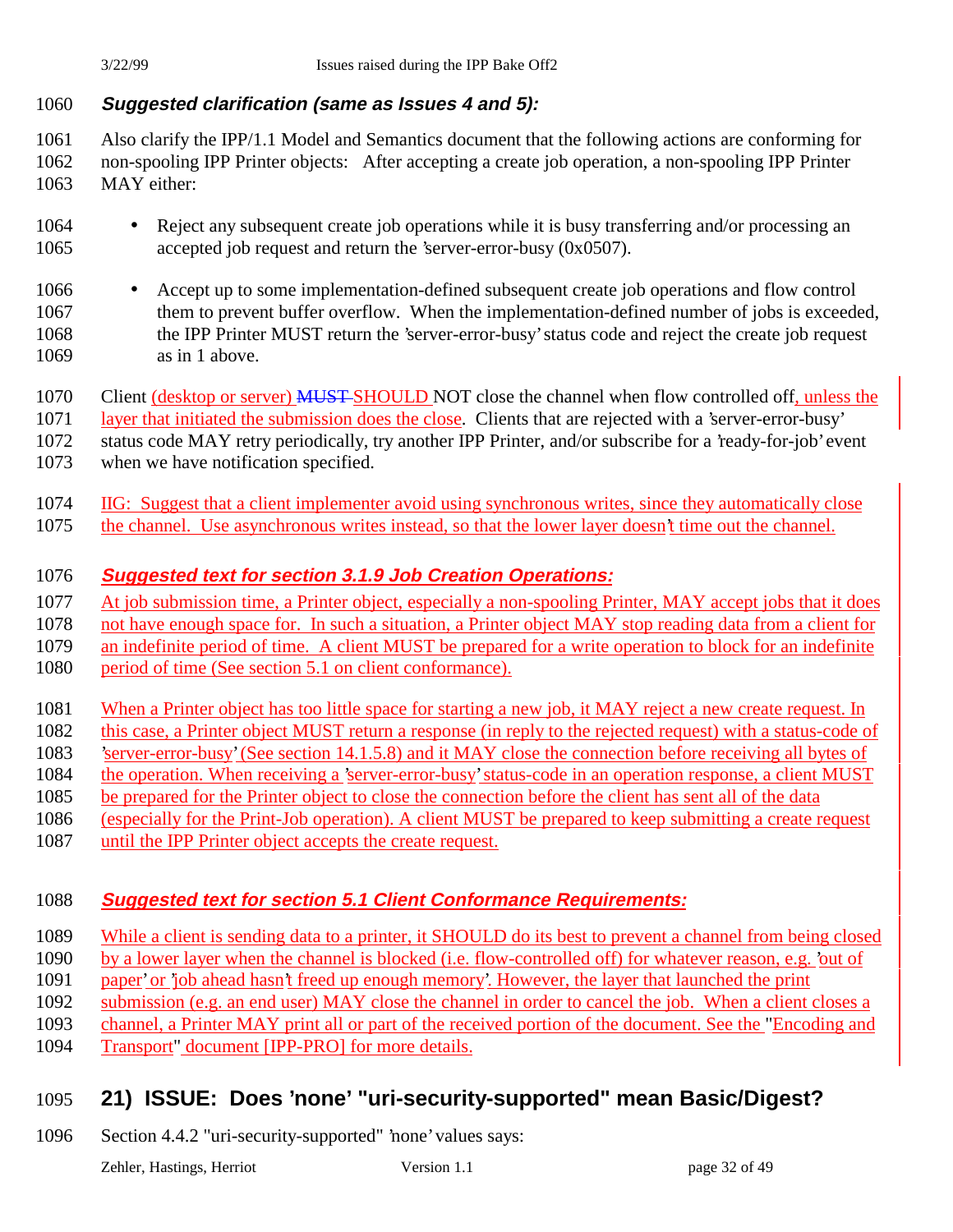- 'none': There are no secure communication channel protocols in use for the given URI.
- Should be clarified that the REQUIRED Basic and Digest are intended for the 'none' value. (Hugo Parra)

#### **Suggested clarification:**

- Instead, clarify that the "uri-security-supported" is only referring to the privacy part of security, not the
- authentication part, such as HTTP Basic and Digest authentication. Add a note to both the "uri-security-
- supported" attribute and Section 5.4 on Security Conformance Requirements in the IPP/1.1 Model and
- Semantics that authentication conformance requirements are specific to a transport, such as HTTP Basic
- and Digest, and are specified in the Encoding and Transport [ipp-pro] document.

## **Suggested text for (new) section 4.4.2 "uri-authentication-supported":**

- 'basic': When a client performs an operation whose target is the associated URI, the Printer object
- challenges the client with HTTP basic authentication. The Printer object assumes that the
- authenticated user is the name received via the basic authentication mechanism. This
- authentication mechanism SHOULD be used with a secure channel, that is, the corresponding
- value of "uri-security-supported" SHOULD NOT be 'none'.

## **Suggested text for section 4.4.3 "uri-security-supported":**

- This attribute is orthogonal to the specification of a client authentication mechanism. Specifically, 'none'
- does not exclude client authentication. See section 4.4.2.

## **22) ISSUE: Status code on variable-length attributes that are 'too short'**

IPP defines a status code 'client-error-request-value-too-long' for a variable-length attribute that exceeds

the maximum length allowed by the attribute. However, it is not clear what status code to use in the

opposite case, i.e. the supplied attribute value is shorter than the requirement. In the current spec, this

problem will arise when a 0-length value is supplied in 'keyword' attributes. In this case, should the

- request be rejected with status code 'client-error-request-value-too-long' or 'client-error-bad-request' ?
- Furthermore, if "ipp-attribute-fidelity" is 'false', should the request be rejected at all? (Jason Chien-Hung Chen)

## **Suggested clarification in the IIG:**

 No special status code is needed and no special action is needed by the IPP object. Since this is a keyword, its value needs to be compared with the supported values. Assuming that the printer doesn't have any values in its corresponding "xxx-supported" attribute that are keywords of zero length, the comparison will fail. Then the request will be accepted or rejected depending on the value of "ipp- attributes-fidelity" being 'false' or 'true', respectively. No change to the [ipp-mod]. Indicate this handling of too short keywords in the IIG. All other variable length attribute syntaxes have a minimum greater than 0.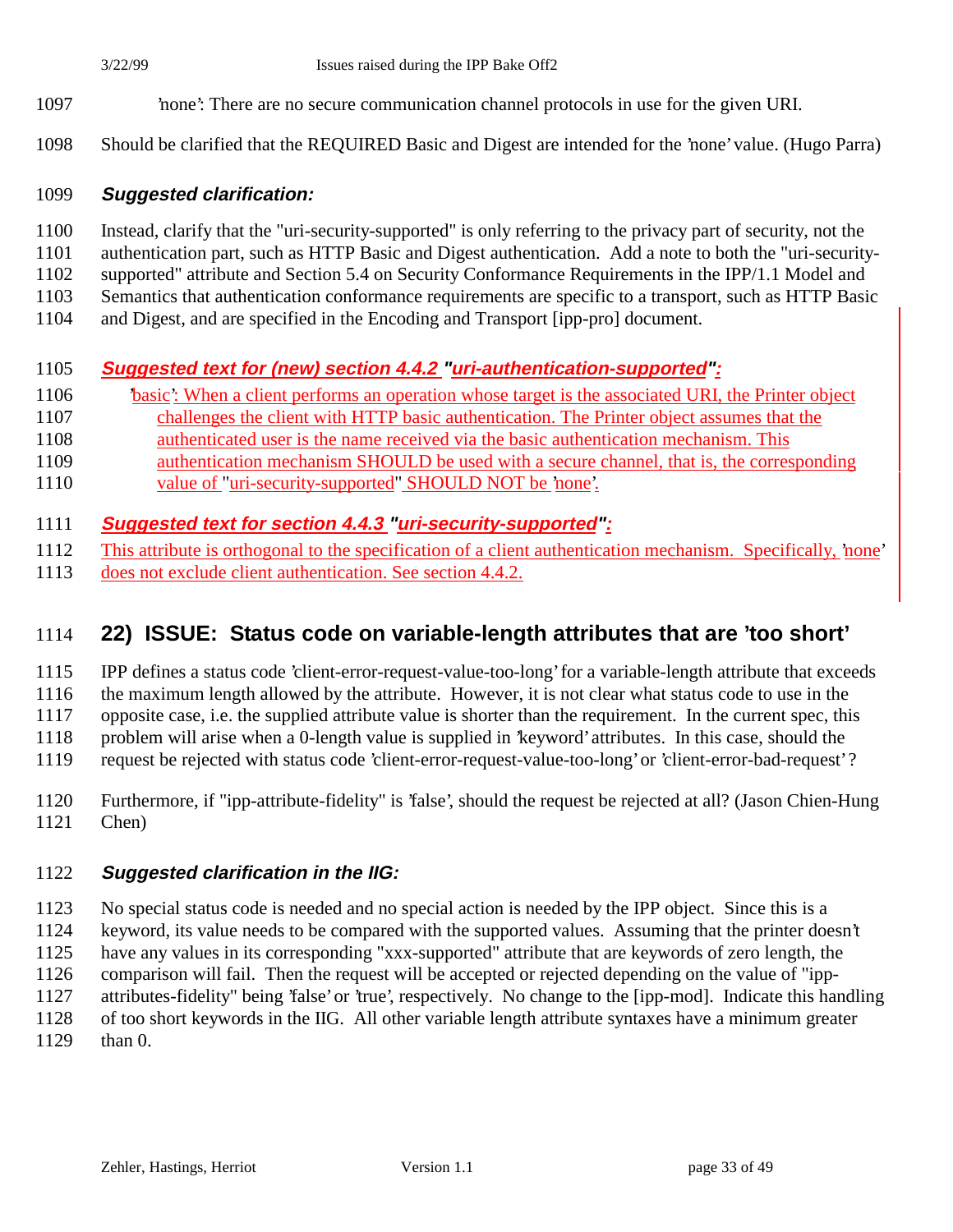# **23) ISSUE: There seems to be some misunderstanding about the**

## **unsupported-attributes group.**

- Some implementations return all the attributes that are in the spec that their implementation does not
- support in the Unsupported Attributes group on a get-attributes operation, independent of the attributes
- that were actually requested. The unsupported-attributes presumably contains all the attributes the
- implementation knows about but does not support. I do not believe this is the proper use of the
- unsupported-attributes group. Do we need a clarification in the specification.

## **Suggested clarification (related to Issues 11 and 18):**

- Clarify IPP/1.1 Model and Semantics document that only attributes (operation, Job Template, ...)
- supplied in the request by the client that the IPP object does not support are returned in the Unsupported
- Attributes group, not all attributes that the implementation doesn't support.

## **Suggested text for section 3.1.3 Attributes:**

- The Unsupported Attribute group is defined for all operation responses for returning unsupported
- attributes that the client supplied in the request.

## **Suggested text for (new) section 3.1.7 Unsupported Attributes:**

See Issue 18.

# **24) ISSUE What status does Get-Jobs return when no jobs?**

- Should Get-Jobs return 'successful-ok' when there are no jobs to be returned? The client can see that the
- Jobs group contains no jobs from the response. Returning an error may confuse the client. Some
- implementations returned 'client-error-not-found' error code.

## **Suggested clarification:**

- Clarify IPP/1.1 Model and Semantics document that the IPP Printer MUST return 'successful-ok' even
- when there are no jobs to return. The operation is successful and the client will see that there are no
- returned jobs.

## **Suggested text for section 3.2.6.2 Get-Jobs Response:**

- It is not an error for the Printer to return 0 jobs. If the response returns 0 jobs because there are no jobs
- matching the criteria, and the request would have returned 1 or more jobs with a status code of
- 'successful-ok' if there had been jobs matching the criteria, then the status code for 0 jobs MUST be
- 'successful-ok'.

# **25) ISSUE - MAY an IPP object return more Operation attributes?**

- Is it ok for an IPP object to return additional operation attributes in a response (as an extension to the
- standard)? If so, then the client MUST ignore or do something with them. (Hugo Parra)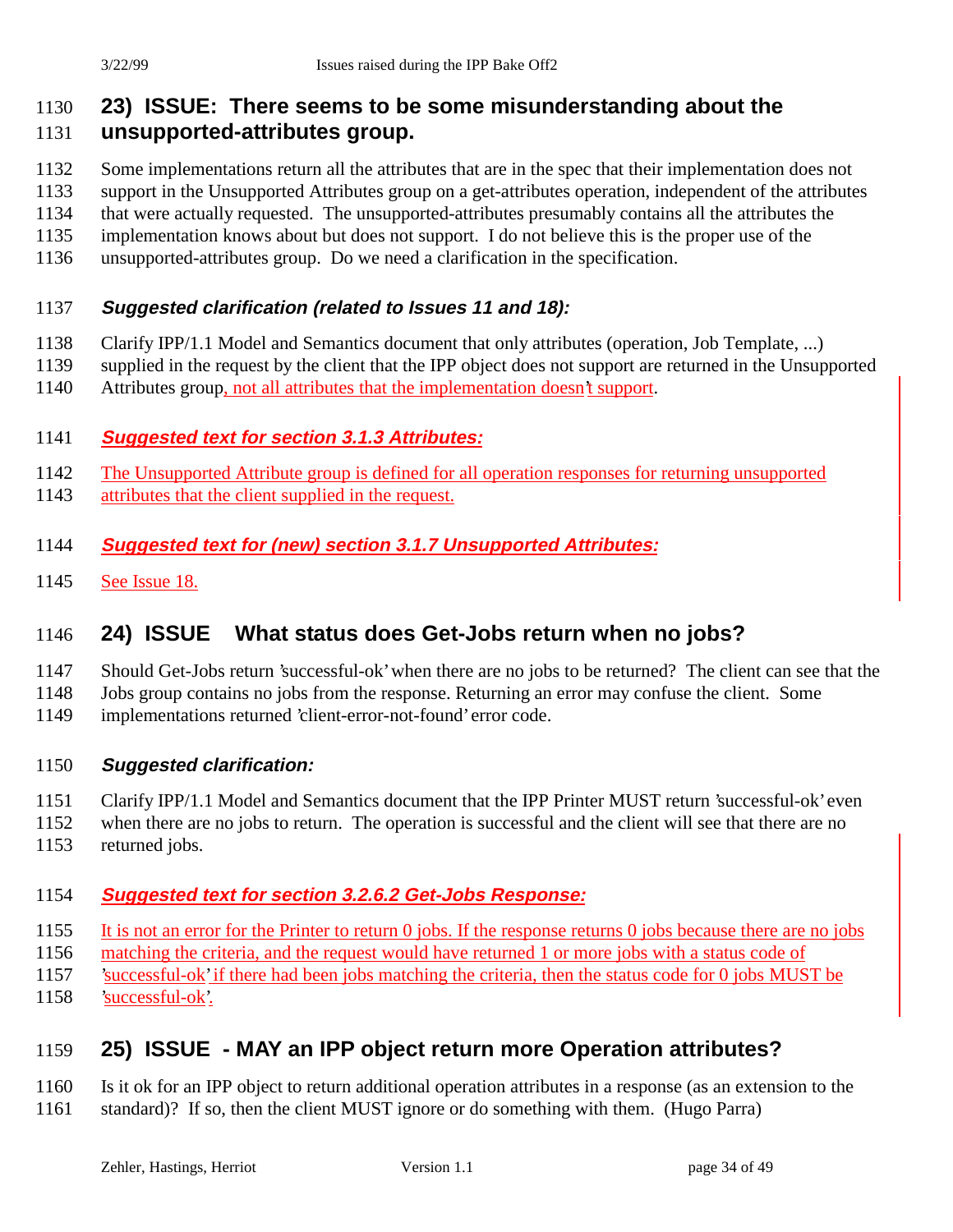#### **Suggested clarification:**

 Clarify IPP/1.1 Model and Semantics document that the client MUST ignore or do something with additional operation attributes returned than are in the IPP/1.1 Model and Semantics specification.

#### **Suggested text for section 5.1 Client Conformance:**

1166 A query response MAY contain attribute groups, attributes, and values that the client does not expect.

Therefore, a client implementation MUST gracefully handle such responses and not refuse to inter-

operate with a conforming Printer that is returning registered or private extensions, including attribute

- groups, attributes, and attribute values that conform to Section 6. Clients may choose to ignore any
- parameters, attributes, or values that they do not understand.

## **26) ISSUE: MAY an IPP object return additional groups?**

It is ok for an IPP object to return additional groups of attributes in a response (as an extension to the

- standard)? For example, returning the "job-state" and "job-state-reasons" in a Hold-Job, Release-Job,
- and/or Cancel-Job operation. What about newly registered groups of attributes. If so, then the client
- MUST ignore or do something with them. (Hugo Parra)

#### **Suggested clarification:**

Clarify IPP/1.1 Model and Semantics document that the client MUST ignore or do something with

- additional attribute groups returned than are in the IPP/1.1 Model and Semantics specification. Also
- clarify that these additional groups MAY occur in any position.

#### **Suggested text for section 5.2.2 Operations:**

Conforming IPP objects MAY return operation responses that contain attributes groups, attributes name

and attribute values that are extensions to this standard. The additional attribute groups MAY occur in

any order.

## **27) ISSUE: Return first or all unsupported attributes in Unsupported Group?**

Section 16.3 and 16.4 of the Model and Semantics document was moved to the Implementer's Guide

- when creating the November 1998 draft from the June 1998 draft. The following note was contained in section 16.4 that was moved:
- Note: whether the request is accepted or rejected is determined by the value of the "ipp-attribute-fidelity"
- attribute in a subsequent step, so that all Job Template attribute supplied are examined and all
- unsupported attributes and/or values are copied to the Unsupported Attributes response group.

#### **Suggested clarification (same clarification as Issue 18):**

Clarify in the IPP/1.1 Model and Semantics document that all operation attributes and all Job Template

- attributes MUST be returned in the Unsupported Attributes group, unless there is a specific error status
- for the unsupported operation attribute, such as: server-error-version-not-supported, server-error-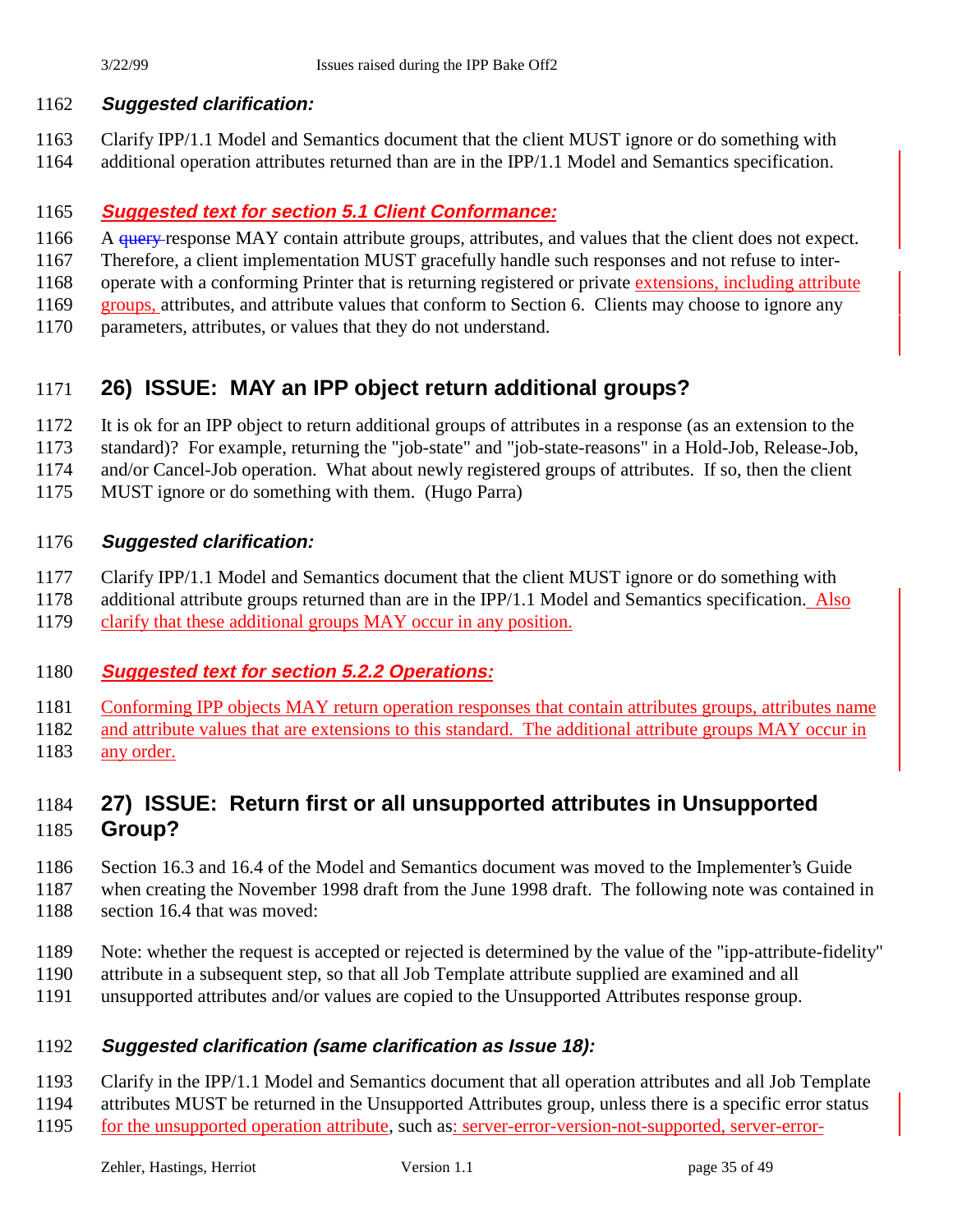- operation-not-supported, client-error-charset-not-supported, client-error-compression-not-supported, client-error-document-format-not-supported, and client-error-uri-scheme-not-supported.
- 
- **Suggested text:**
- See Issue 18.

## **28) ISSUE: What if compression is supplied but not supported?**

 The "compression" operation attribute is an OPTIONAL attribute for a Printer object to support in a create operation. However, if a client supplies the "compression" attribute, but the IPP object doesn't support the attribute at all, the Printer might attempt to print data it doesn't understand, because it is compressed. In order to prevent this error, the "compression" operation attribute should have been REQUIRED.

#### **Possible Alternatives (related to Issues 3 and 6):**

 1. Clarify that an IPP object MUST reject a request that supplies a "compression" operation attribute, if the IPP object does not support the "compression" attribute at all. As with any such error, the IPP object copies the "compression" attribute to the Unsupported Attribute Group setting the value to the out-of-band 'unsupported' value and returns the "client-error-attributes-or-values-not-supported" status code. The IPP object MAY reject the request, even if the client supplies the 'none' value, since the IPP Printer does not have a corresponding "compression-supported" attribute.

- 2. Add a 'client-error-compression-not-supported' error status code. Require IPP Printer's to support this error code if they do not support the "compression" operation attribute.
- 3. Change IPP/1.1 Model and Semantics conformance requirement for the "compression" and "compression-supported" attributes from OPTIONAL to REQUIRED.

#### **Suggested change:**

Suggested IPP/1.1 Change (related to Issues 3 and 6): REQUIRE that IPP/1.1 implementations MUST

support "compression" and "compression-supported" (with at least the 'none' value), even though it is

- OPTIONAL for IPP/1.0.
- Add the 'client-error-document-format-error' for error detected at request time with a supported
- document format, such as PostScript Level 3 not supported by a PostScript level 2 printer. Describe the
- priority between 'client-error-document-format-not-supported', 'client-error-compression-not-supported',
- 'client-error-document-format-error', and 'client-error-compression-error' status codes.
- Also add "compression-supported" to the Appendix E on directory schema as a RECOMMENDED attribute.
- Add to IIG for IPP/1.0: IPP/1.0 SHOULD at least check for the "compression" attribute being present

and reject the create request, if they don't support "compression". Not checking is a bug, since the data

will be unintelligible.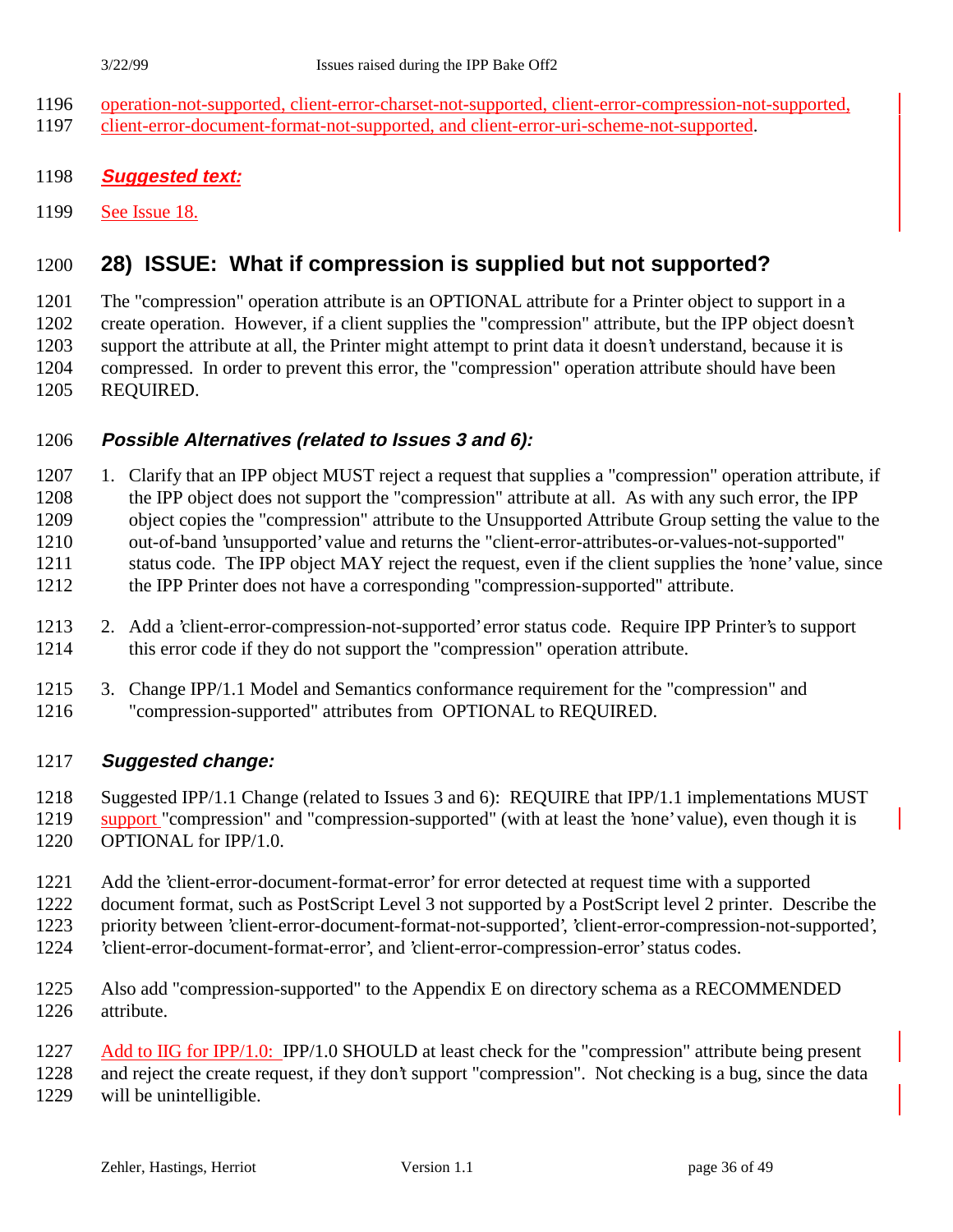| 1230 |                                                                                             | <b>Suggested text for "compression" operation attribute:</b>                                           |  |
|------|---------------------------------------------------------------------------------------------|--------------------------------------------------------------------------------------------------------|--|
| 1231 |                                                                                             | "compression" (type3 keyword)                                                                          |  |
| 1232 |                                                                                             | The client OPTIONALLY supplies this attribute. The Printer object MUST support this attribute          |  |
| 1233 |                                                                                             | and the "compression-supported" attribute (see section 4.4.30). The client supplied                    |  |
| 1234 | "compression" operation attribute identifies the compression algorithm used on the document |                                                                                                        |  |
| 1235 |                                                                                             | data. The following cases exist:                                                                       |  |
| 1236 | a)                                                                                          | If the client omits this attribute, the Printer object MUST assume that the data is not                |  |
| 1237 |                                                                                             | compressed ( <i>i.e. the Printer follows the rules below as if the client supplied the</i>             |  |
| 1238 |                                                                                             | "compression" attribute with a value of 'none').                                                       |  |
| 1239 | b)                                                                                          | If the client supplies this attribute, but the value is not supported by the Printer object,           |  |
| 1240 |                                                                                             | i.e., the value is not one of the values of the Printer object's "compression-supported"               |  |
| 1241 |                                                                                             | attribute, the Printer object MUST reject the request, and return the 'client-error-                   |  |
| 1242 |                                                                                             | compression-not-supported' status code. See section 3.2.1.2 for returning unsupported                  |  |
| 1243 |                                                                                             | attributes and values.                                                                                 |  |
| 1244 | $\mathbf{c}$                                                                                | If the client supplies the attribute and the Printer object supports the attribute value,              |  |
| 1245 |                                                                                             | the Printer object uses the corresponding decompression algorithm on the document                      |  |
| 1246 |                                                                                             | data.                                                                                                  |  |
| 1247 | d)                                                                                          | If the decompression algorithm fails before the Printer returns an operation response,                 |  |
| 1248 |                                                                                             | the Printer object MUST reject the request and return the 'client-error-compression-                   |  |
| 1249 |                                                                                             | error' status code.                                                                                    |  |
| 1250 | e)                                                                                          | If the decompression algorithm fails after the Printer returns an operation response,                  |  |
| 1251 |                                                                                             | the Printer object MUST abort the job and add the 'compression-error' value to the                     |  |
| 1252 |                                                                                             | job's "job-state-reasons".                                                                             |  |
| 1253 | f                                                                                           | If the decompression algorithm succeeds, the document data MUST then have the                          |  |
| 1254 |                                                                                             | format specified by the job's "document-format" attribute (q.v.).                                      |  |
| 1255 |                                                                                             | Suggested text for a new section 13.1.4.16 client-error-compression-not-supported                      |  |
|      |                                                                                             |                                                                                                        |  |
| 1256 |                                                                                             | 13.1.4.16 client-error-compression-not-supported (0x040F)                                              |  |
| 1257 |                                                                                             | The IPP object is refusing to service the request because the document data, as specified in the       |  |
| 1258 |                                                                                             | "compression" operation attribute, is compressed in a way that is not supported by the Printer object. |  |

1259 This error is returned independent of the client-supplied "ipp-attribute-fidelity". The Printer object

1260 MUST return this status code, even if there are other Job Template attributes that are not supported as

1261 well, since this error is a bigger problem than with Job Template attributes. See section 0.

## 1262 **29) ISSUE: Should "queued-job-count" be REQUIRED?**

1263 The "queued-job-count" Printer Description attribute is an OPTIONAL attribute for a Printer object to 1264 support. Since some clients may want a quick way to determine the load on an IPP Printer, querying the

1265 "Printer's "queued-job-count" should always be possible, but an implementation might not support it.

#### 1266 **Suggested change:**

1267 Change IPP/1.1 Model and Semantics so that the "queued-job-count" changes from RECOMMENDED 1268 to REQUIRED.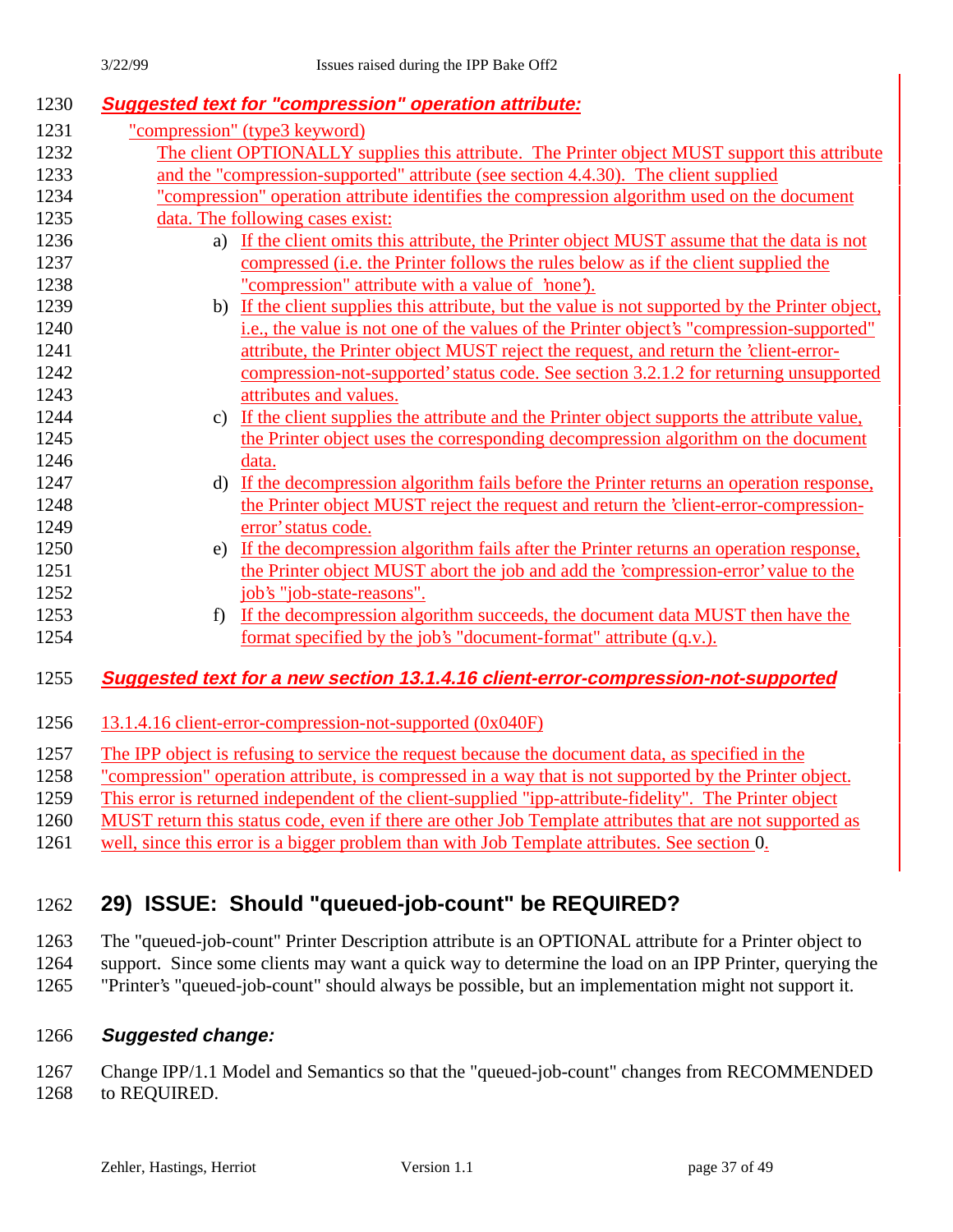## **30) OPEN - ISSUE: Should "job-state-reasons" and "printer-state-reasons" be REQUIRED in IPP/1.1?**

- Considering that we tend to put more and more information into the currently OPTIONAL 'job-state-
- reason' and 'printer-state-reason' attributes, should we make them a MUST for the IPP/1.1 version?
- (Discussion in 990324 phone conference).

#### **Suggested change:**

- Change IPP/1.1 document "job-state-reasons" and "printer-state-reasons" from OPTIONAL to
- 1276 REQUIRED for IPP/1.1. All references to "If the "job-state-reasons" attribute is supported, need to be removed.

#### **Suggested changed to the "job-state-reasons" description in Print-Job response:**

- "job-state-reasons": 1280 The Printer object MUST OPTIONALLY return the Job object's REQUIRED OPTIONAL "job-1281 state-reasons" attribute. If the Printer object supports this attribute then it MUST be returned in 1282 the response. If this attribute is not returned in the response, the client can assume that the "job-1283 state-reasons" attribute is not supported and will not be returned in a subsequent Job object **query.**
- 

## **31) OPEN - ISSUE: How indicate a ripped job that is waiting for the marker?**

 Three alternatives being pursued: job stays in 'processing', job moves to 'pending', job moves to 1289 'pending-held' job states. Any of the alternatives MAY use a new 'queued-for-markerinterpreted-1290 waiting-to-print' job state reason to indicate that the job has been ripped but is waiting for the marker in a high end system. The 'pending-held' state is used by systems where the Operator explicitly does a 1292 Release-Job to schedule the next job to be marked, while the 'pending' or 'processing' state is used by systems that choose the next job to mark automatically. The 'processing' state is typically used by systems that tend not to have much time between ripping and marking.

#### **Suggested clarifications:**

- 1296 1. Clarify that a Printer may have more than one job in the processing state at the same time.
- 2. Clarify that a job can remain in the 'processing' state even when the Printer is 'stopped', if that job is 1298 being ripped; only the job that is being marked MUST be moved to the 'processing-stopped' state.
- **Suggested addition:**
- All three job states may be used to represent jobs that have been interpreted and are waiting to be
- marked, depending on implementation.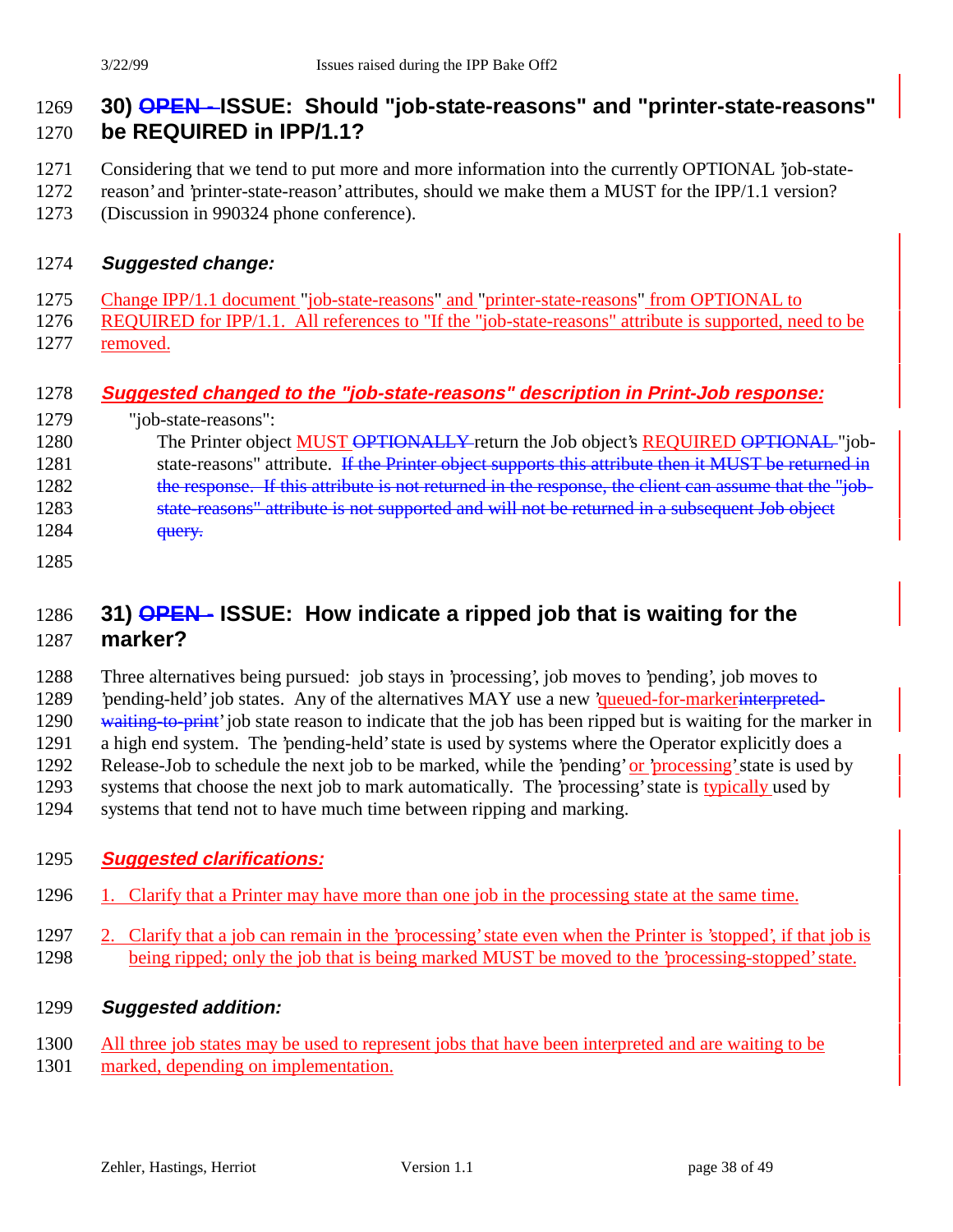#### **Suggested text for section 4.3.8 job-state-reasons:**

- 'job-queued-for-marker': Job is in any of the 'pending-held', 'pending', or 'processing' states, but more
- 1304 specifically, the Printer has completed enough processing of the document to be able to start marking
- and the job is waiting for the marker. Systems that require human intervention to release jobs using the
- Release-Job operation, put the job into the 'pending-held' job state. Systems that automatically select a
- job to use the marker put the job into the 'pending'job state or keep the job in the 'processing' job state
- while waiting for the marker, depending on implementation. All implementations put the job into (or
- back into) the 'processing' state when marking does begin.

#### **Suggested text for section 4.4.10 printer-state:**

- 1311 <sup>3</sup> <sup>3</sup> <sup>2</sup>idle<sup>2</sup>: If a Printer receives a job (whose required resources are ready) while in this state, such a job MUST transit into the 'processing' state immediately. If the "printer- state-reasons" attribute contains any reasons, they MUST be reasons that would not prevent a job from transiting into the 'processing' state immediately, e.g., **'toner-low'.**
- If a Printer can interpret one or more jobs while marking a job, then it is idle if it is available to interpret jobs even while marking a job.
- 1320 If a Printer controls more than one output device, the above definition implies that 1321 a Printer is 'idle' if at least one output device is idle, *i.e.*, the IPP Printer is available to immediately start processing a job if a client submitted it.
- '4' 'processing': If a Printer receives a job (whose required resources are ready) while in this state, such a job MUST transit into the 'pending' state immediately. Such a job MUST transit into the 'processing' state only after jobs ahead of it complete. If the "printer-state-reasons" attribute contains any reasons, they MUST be reasons that do not prevent the current job from printing, e.g. 'toner-low'.
- If a Printer can interpret one or more jobs while marking a job and receives a job (whose required resources are ready) while in this state, such a received job MAY transit into the 'processing' state along with the job that is being marked, if any.
- If a Printer controls more than one output device, the above definition implies that a Printer is 'processing' if at least one output device is processing, and none is idle.
- '5' 'stopped': If a Printer receives a job (whose required resources are ready) while in this state, such a job MUST transit into the 'pending' state immediately. Such a job MUST transit into the 'processing' state only after some human fixes the problem 1340 that stopped the printer and after jobs ahead of it complete processing. **Issue 30**  The "printer-state-reasons" attribute MUST contain at least one reason, e.g. 'media-jam', which prevents it from either processing the current job or transitioning a 'pending' job to the 'processing' state.
- If a Printer can interpret one or more jobs while marking a job and receives a job (whose required resources are ready) while in this state, such a submitted job MAY transit into the 'processing' state in order to be interpreted even while the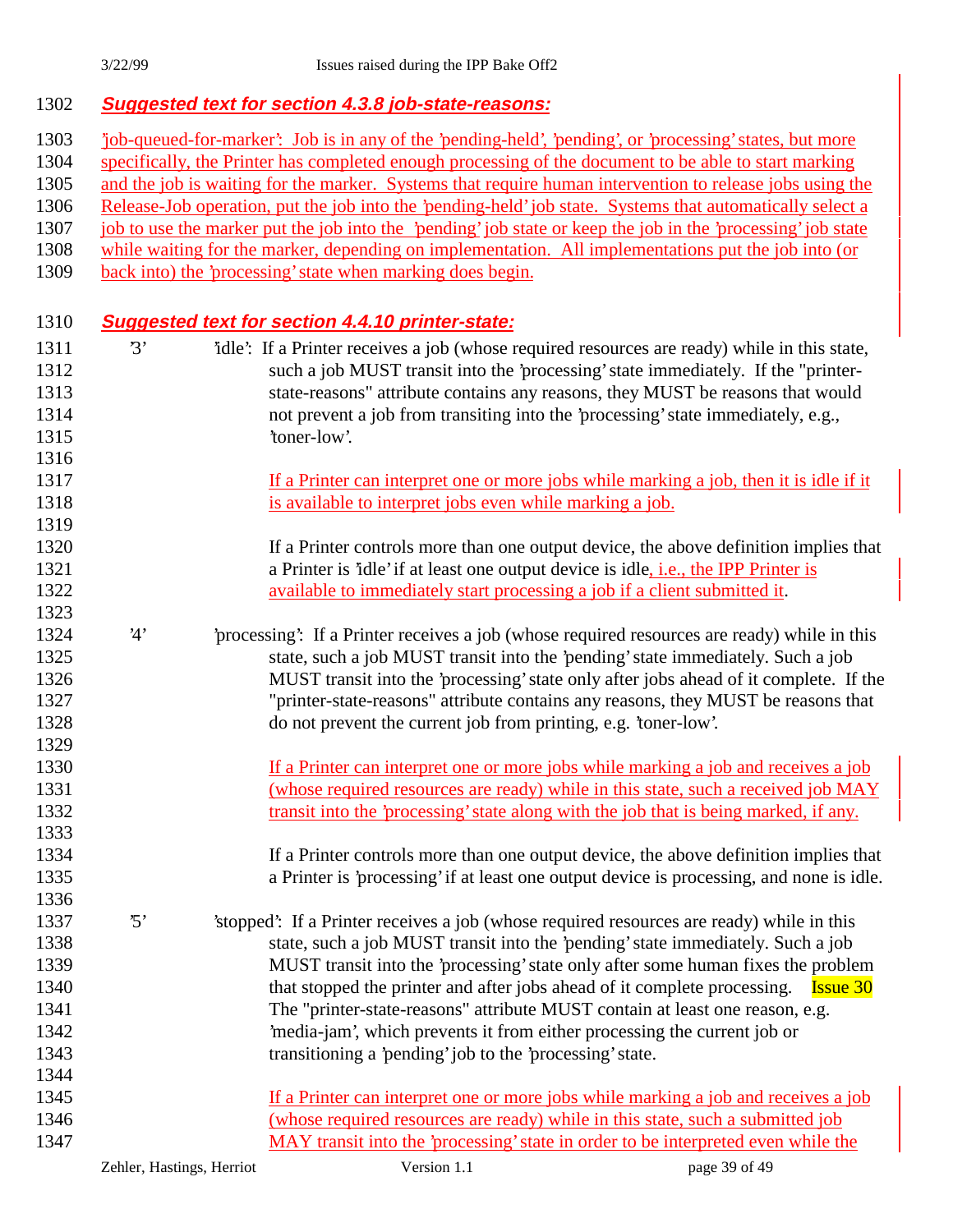| 3/22/99 | Issues raised during the IPP Bake Off2                                               |
|---------|--------------------------------------------------------------------------------------|
| 1348    | Printer is in the 'stopped' state. However, before such a job can be completed, a    |
| 1349    | human needs to fix the problem.                                                      |
| 1350    |                                                                                      |
| 1351    | If a Printer controls more than one output device, the above definition implies that |
| 1352    | a Printer is 'stopped' only if all output devices are stopped.                       |
| 1353    |                                                                                      |
| 1354    | Note: Also, it is tempting to define 'stopped' as when a sufficient number of output |
| 1355    | devices are stopped and leave it to an implementation to define the sufficient       |
| 1356    | number. But such a rule complicates the definition of 'stopped' and 'processing'.    |
| 1357    | For example, with this alternate definition of 'stopped', a job can move from        |
| 1358    | pending to processing without human intervention, even though the Printer is         |
| 1359    | stopped.                                                                             |

## **32) OPEN - ISSUE: Is Digest REQUIRED for an IPP Client and an IPP Printer to support?**

- The Transport and Encoding document contains the following incorrect sentence:
- The IPP Model document defines an IPP implementation with "authentication" as one that implements the standard way for transporting IPP messages within HTTP 1.1.
- since the IPP Model document doesn't mention HTTP 1.1, since that is a transport issue.

The Transport and Encoding document refers to RFC 2068 (HTTP/1.1) and RFC 2069 (Digest), but does

 not require that RFC 2069 be supported. Furthermore, RFC 2068 does not require that RFC 2069 be supported either.

#### **Suggested change:**

 Change the Transport and Encoding document to require that clients and Printers MUST support HTTP 1.1.

#### **Suggested change:**

- 1374 IPP/1.1 clients and Printers MUST support Digest [RFC 2069]; OPTIONAL for IPP/1.0.
- Suggested change to Encoding and Transport document for IPP/1.1 conformance:
- An IPP Printer MUST contain software that allows an administrator to configure the client authentication part of HTTP Digest (but not encryption of the body)
- IPP clients MUST implement the above in order to be able to interoperate with conforming Printers.
- Clients and Printers MAY also support additional Client Authentication, such as: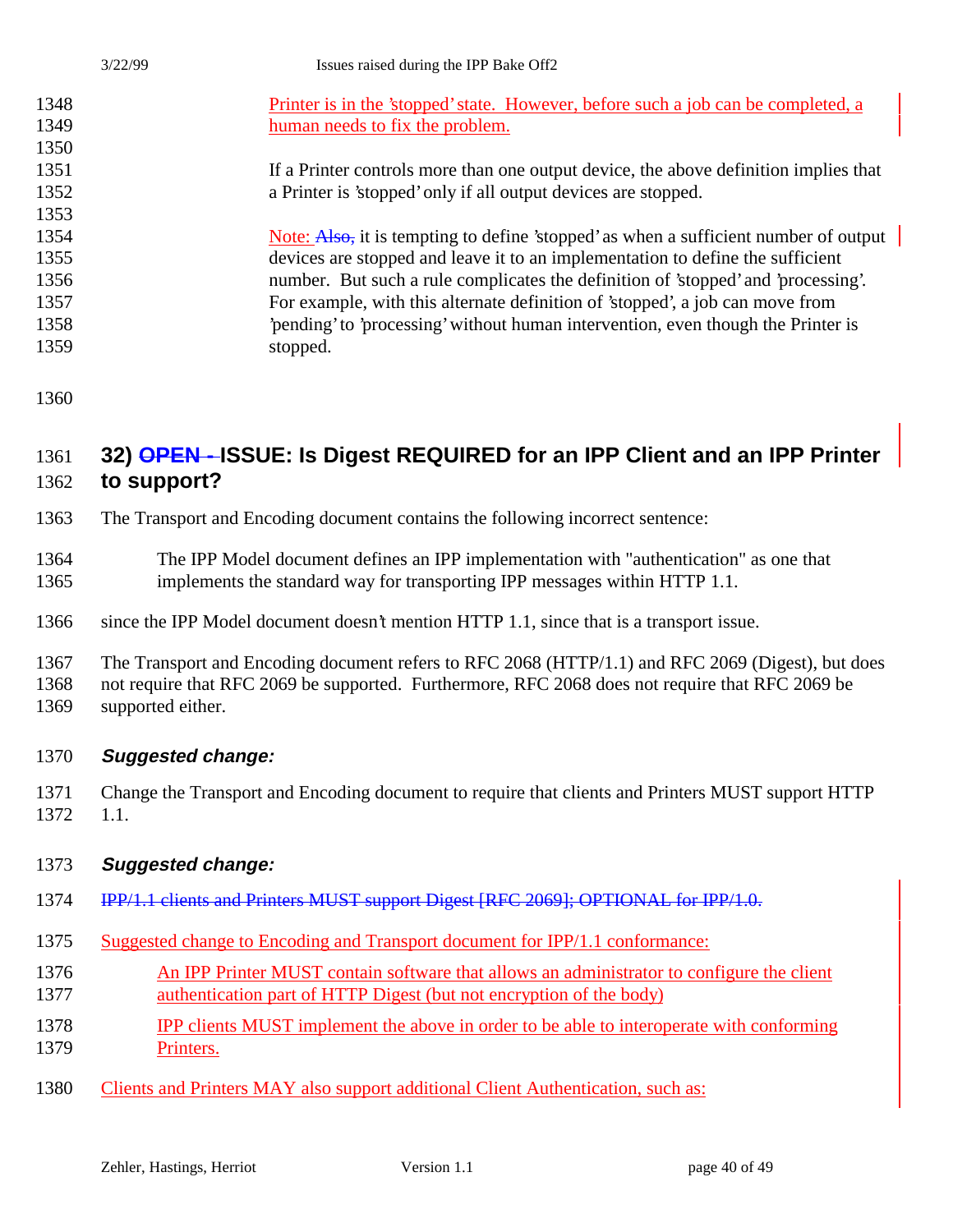| п |  |
|---|--|
|   |  |

- 1381 1. HTTP Basic (not certificates) over a TLS secured channel (implementing TLS authentication 1382 is NOT REQUIRED).
- 2. HTTP Basic (not certificates) over an SSL3 secured channel.
- A Printer implementation MAY allow an administrator to configure the Printer so that all, some, or none
- of the users are authenticated.

#### **Suggested text for** *Sec***tion 5.1 Client Conformance***:*

A client MUST/SHOULD [which is to be determined in consultation with the Area Director] support

- Client Authentication as defined in the IPP/1.1 Encoding and Transport document [ipp-pro]. A client
- SHOULD support Operation Privacy and Server Authentication as defined in the IPP/1.1 Encoding and
- Transport document [ipp-pro]. See also [ipp-mod] section 8.

## **Suggested text for a new sub-section to Section 5.2 IPP Object Conformance:**

- 5.2.7 Security
- An IPP Printer implementation MUST/SHOULD [which is to be determined in consultation with the
- Area Director] contain support for Client Authentication as defined in the IPP/1.1 Encoding and
- Transport document [ipp-pro]. A Printer implementation MAY allow an administrator to configure the
- Printer so that all, some, or none of the users are authenticated. See also [ipp-mod] section 8.
- An IPP Printer implementation SHOULD contain support for Operation Privacy and Server
- Authentication as defined in the IPP/1.1 Encoding and Transport document [ipp-pro]. A Printer
- implementation MAY allow an administrator to configure the degree of support for Operation Privacy
- and Server Authentication. See also [ipp-mod] section 8.

# **33) OPEN - ISSUE: Ok to iInclude the IPP/1.0 conformance requirements in**

**the IPP/1.1 document?**

## **Suggested change:**

## 1404 No. The IPP/1.1 Model and Semantics document and the IPP/1.1 Encoding and Transport document

1405 will only cover IPP/1.1. They will NOT obsolete the experimental RFC that describes IPP/1.0. They will NOT describe IPP/1.0 at all.

- The IPP/1.1 document will say that for interoperability with IPP/1.0 clients, that an IPP Printer
- SHOULD accept IPP/1.0 requests ("version-number" parameter = '1.0') and, if they accept the request,
- MUST respond with IPP/1.0 responses ("version-number" parameter = '1.0') . Furthermore, an IPP/1.1
- conforming Printer or an IPP/1.0 conforming Printer MAY respond with any IPP/1.1 feature in such an
- IPP/1.0 response that would not jeopardize interoperability with any IPP/1.0 client. See Issue 17 for an
- example of an IPP/1.1 extension that MUST NOT be returned in a '1.0' response. If the IPP/1.1 Printer
- does not support version '1.0' requests, then it MUST reject such requests and return the 'server-error-version-number-not-supported' status code with the "version-number" parameter set to '1.1'.
- 
- Fix the rule for using minor version numbers so that we can still use '1.1' for this version.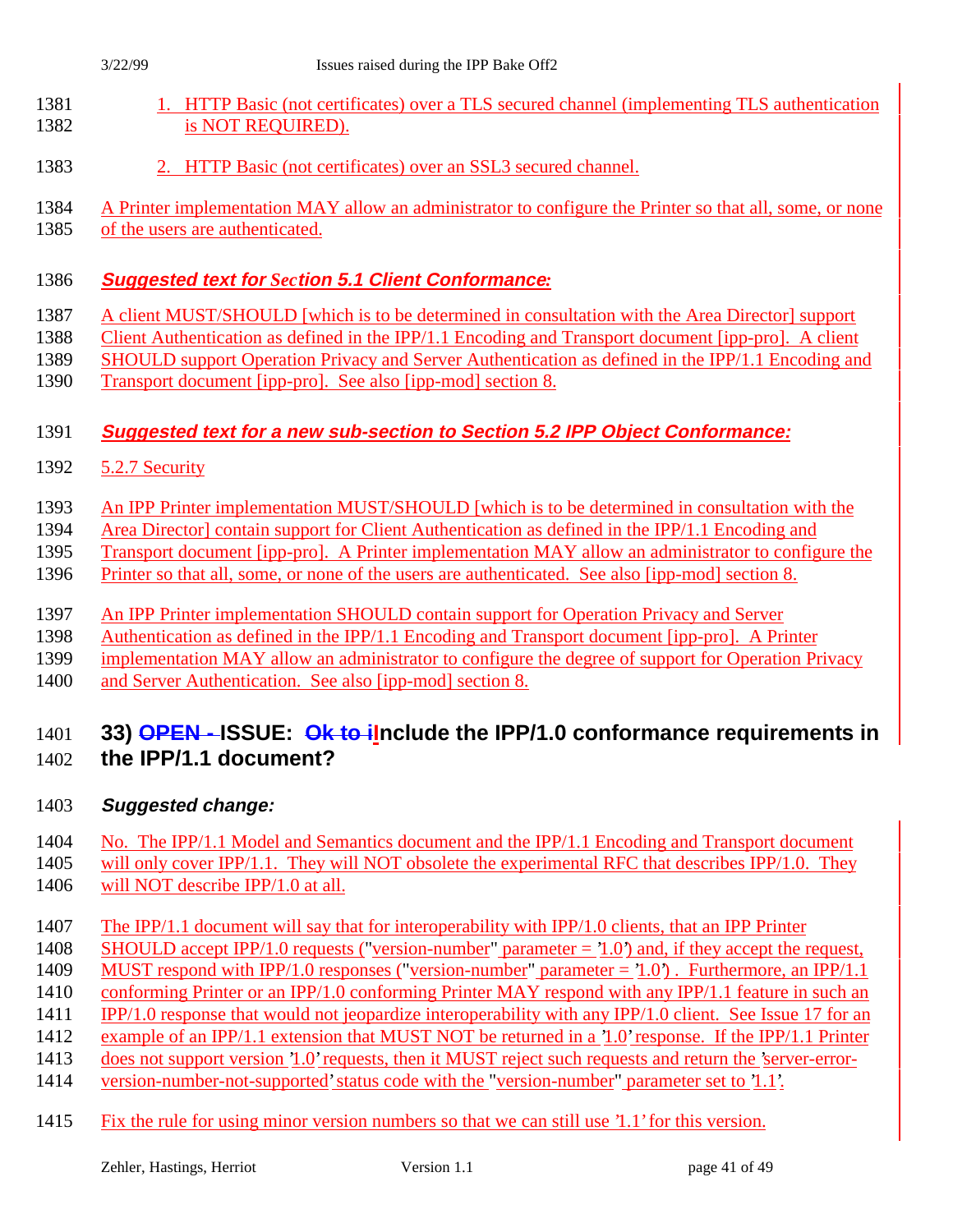## **Suggested text for section 3.1.7 versions:**

3.1.7 Versions

Each operation request and response carries with it a "version-number" parameter. Each value of the

"version-number" is in the form "X.Y" where X is the major version number and Y is the minor version

number. By including a version number in the client request, it allows the client to identify which

- version of IPP it is interested in using. If the IPP object does not support that version, the object
- responds with a status code of 'server-error-version-not-supported' along with the closest version number
- 1423 that is supported (see section 13.1.5.4).
- There is no version negotiation per se. However, if after receiving a 'server-error-version-not-supported' status code from an IPP object, there is nothing that prevents a client from trying again with a different
- 1426 version number. In order to conform to IPP/1.1, an IPP object implementations MUST support versions
- '1.10' and SHOULD support version '1.0'.
- There is only one notion of "version number" that covers both IPP Model and IPP Protocol changes.
- Thus the version number MUST change when introducing a new version of the Model and Semantics
- document [IPP-MOD] or a new version of the "Encoding and Transport" document [IPP-PRO].
- Changes to the major version number indicate structural or syntactic changes that make it impossible for
- older version of IPP clients and Printer objects to correctly parse and correctly process the new or
- changed attributes, operations and responses. If the major version number changes, the minor version
- 1434 numbers is set to zero. As an example, adding the **REQUIRED** "ipp-attribute-fidelity" attribute to
- 1435 version '1.1' (if it had not been part of version '1.04'), would have required a change to the major version
- number, since an IPP/1.0 Printer would not have processed a request with the correct semantics that
- contained the "ipp-attribute-fidelity" attribute that it did not know about. Items that might affect the
- changing of the major version number include any changes to the Model and Semantics document [IPP-
- MOD] or the "Encoding and Transport" document [IPP-PRO] itself, such as:
- reordering of ordered attributes or attribute sets
- changes to the syntax of existing attributes
- 1442 changing Operation or Job Template attributes from OPTIONAL to REQUIRED and vice versa
- 1443 adding REQUIRED (for an IPP object to support) operation attributes
- 1444 adding REQUIRED (for an IPP object to support) operation attribute groups
- 1445 adding values to existing REQUIRED operation attributes
- adding REQUIRED operations
- 
- Changes to the minor version number indicate the addition of new features, attributes and attribute
- values that may not be understood by all IPP objects, but which can be ignored if not understood. Items
- that might affect the changing of the minor version number include any changes to the model objects and
- 1451 attributes but not the encoding and transport rules [IPP-PRO] (except adding attribute syntaxes).
- Examples of such changes are:
- grouping all extensions not included in a previous version into a new version
- adding new attribute values
- adding new object attributes
- adding OPTIONAL (for an IPP object to support) operation attributes (i.e., those attributes that an IPP object can ignore without confusing clients)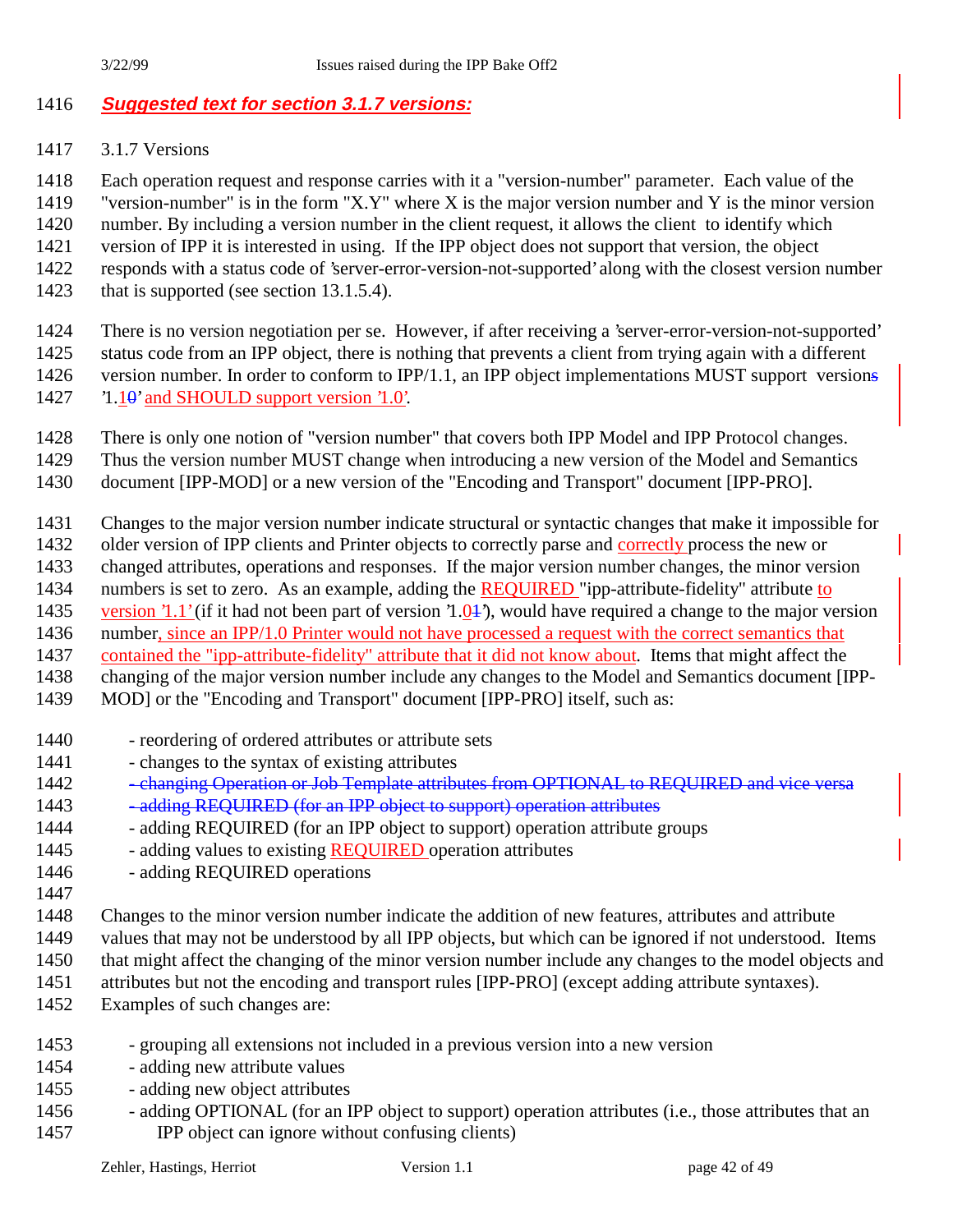The encoding of the "version-number" MUST NOT change over any version number (either major or

minor). This rule guarantees that all future versions will be backwards compatible with all previous

- versions (at least for checking the "version-number"). In addition, any protocol elements (attributes,
- error codes, tags, etc.) that are not carried forward from one version to the next are deprecated so that
- they can never be reused with new semantics.
- 1471 Implementations that support a certain major version NEED NOT support ALL previous versions. As
- 1472 each new major version is defined (through the release of a new specification), that major version will

1473 specify which previous major versions MUST and which versions SHOULD be supported in compliant

implementations.

## **Suggested text for the Appendices**

1476 The IPP/1.1 documents will contain an appendix that summarizes each difference from IPP/1.0 by

section number and a brief description (see February 1999 I-Ds). The appendix will contain two

separate lists: one is clarifications and OPTIONAL additions to IPP/1.1 and the other is changes in

conformance requirements of existing IPP/1.0 features or new REQUIRED IPP/1.1 features.

- Here are the items for the Appendix for IPP-PRO:
- 1481 1. IPP/1.1 clients and Printers MUST support the IPP scheme; IPP/1.0 clients and Printers MUST 1482 support the http scheme.
- 2. IPP/1.1 clients MUST support the secured channel part of TLS with at least Basic authentication AND the user authentication part of Digest and non-TLS access; IPP/1.0 clients SHOULD support SSL3 which uses the https scheme and non-SSL3 access. (See Issue 32)
- 3. IPP/1.1 Printers MUST be configurable to support the secured channel part of TLS access with at least Basic authentication OR the user authentication part of Digest; IPP/1.0 Printers SHOULD support SSL3 which uses the https scheme and non-SSL3 access. (See Issue 32)
- Here are the items for the second list in the Appendix for IPP-MOD:
- The following changes in semantics and/or conformance have been incorporated into this document:
- 1491 1. Section 3.1.8, 5.2.4, and 13.1.5.4 Clients and IPP objects MUST support version 1.1 and **SHOULD** support version 1.0. **Issue 33 and Issue 36**
- 2. Section 3.2.1.1 and section 4.4.32 changed the "compression" and "compression-supported" **attributes from OPTIONAL to REQUIRED.** Issue 28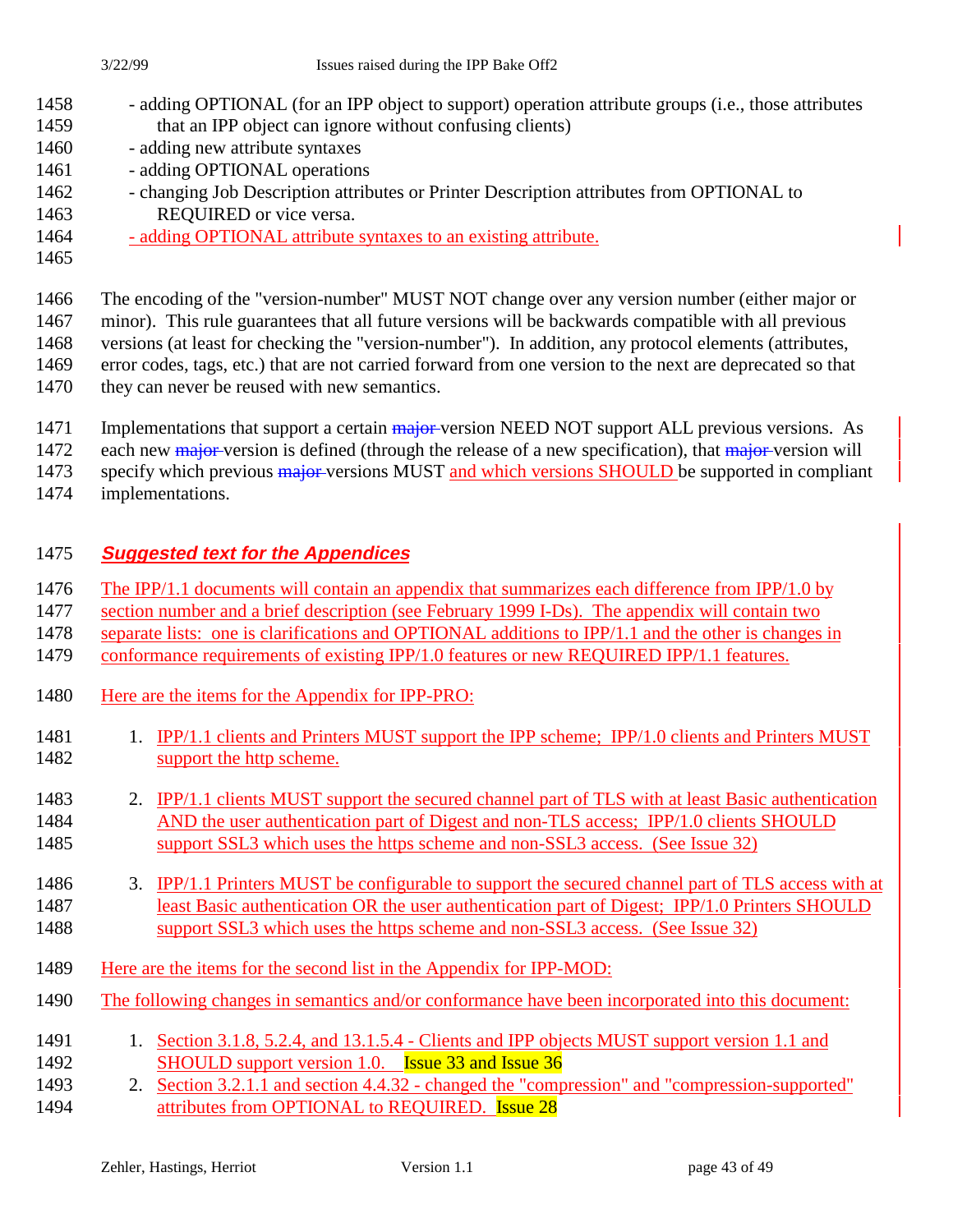| 1495 |    | 3. Sections 3.2.1.2 and 4.3.8 - changed "job-state-reasons" from RECOMMENDED to                           |
|------|----|-----------------------------------------------------------------------------------------------------------|
| 1496 |    | REQUIRED, so that "job-state-reasons" MUST be returned in create operation responses. Issue               |
| 1497 |    | 30                                                                                                        |
| 1498 |    | 4. Sections 3.2.4, 3.3.1, 4.4.16, and 16 - changed Create-Job/Send-Document so that they MAY be           |
| 1499 |    | implemented while only supporting one document jobs. Added the "multiple-document-jobs-                   |
| 1500 |    | supported" boolean Printer Description attribute to indicate whether Create-Job/Send-Document             |
| 1501 |    | support multiple document jobs or not. Added to the Directory schema. <b>Issue 34</b>                     |
| 1502 | 5. | Section 4.1.9 - deleted 'text/plain; charget=iso-10646-ucs-2', since binary is not legal with the         |
| 1503 |    | text' type.                                                                                               |
| 1504 | 6. | Section 4.3.8 - changed "job-state-reasons" from RECOMMENDED to REQUIRED. Issue 30                        |
| 1505 | 7. | Section 4.3.12 - added OPTIONAL 'dateTime' attribute syntax to "time-at-creation", "time-at-              |
| 1506 |    | processing", and "time-at-completed" Event Time Job Description attributes for use in version             |
| 1507 |    | '1.1' responses. Issue 17                                                                                 |
| 1508 |    | 8. Section 4.3.12 - changed the "time-at-creation", "time-at-processing", and "time-at-completed"         |
| 1509 |    | Event Time Job Description attributes from OPTIONAL to REQUIRED. Issue 17                                 |
| 1510 | 9. | Section 4.3.12.4 - added the REQUIRED "job-printer-up-time (integer(1:MAX))" Job                          |
| 1511 |    | Description attribute as an alias for "printer-up-time" to reduce number of operations to get job         |
| 1512 |    | times. Issue 17                                                                                           |
| 1513 |    | 10. Section 4.4.2 - added the REQUIRED "uri-authentication-supported (1setOf type2 keyword)"              |
| 1514 |    | Printer Description attribute to describe the Client Authentication used by each Printer URI.             |
| 1515 |    | <b>Issue 2</b>                                                                                            |
| 1516 |    | 11. Section 4.4.11 - clarified the "printer-state" to allow a Printer that can interpret one or more jobs |
| 1517 |    | (rip) while marking one job to have those jobs all in the 'processing' state. <b>Issue 31</b>             |
| 1518 |    | 12. Section 4.4.12 - changed "printer-state-reasons" Printer Description attribute from OPTIONAL to       |
| 1519 |    | <b>REQUIRED.</b> Issue 30                                                                                 |
| 1520 |    | 13. Section 4.4.14 - added the REQUIRED "ipp-versions-supported (1setOf keyword)" Printer                 |
| 1521 |    | Description attribute, since IPP/1.1 Printers do not have to support version '1.0'.                       |
| 1522 |    | 14. Section 4.4.16 - added the REQUIRED "multiple-document-jobs-supported (boolean)" Printer              |
| 1523 |    | Description attribute so that a client can tell whether a Printer that supports Create-Job/Send-          |
| 1524 |    | Document supports multiple document jobs or not. Issue 34                                                 |
| 1525 |    | 15. Section 4.4.24 - changed the "queued-job-count" Printer Description attribute from                    |
| 1526 |    | <b>RECOMMENDED to REQUIRED. Issue 29</b>                                                                  |
| 1527 |    | 16. Section 4.4.32 - changed "compression-supported (1setOf type3 keyword)" Printer Description           |
| 1528 |    | attribute from OPTIONAL to REQUIRED. Issue 28                                                             |
| 1529 |    | 17. Section 5.1 - changed the client security requirements from RECOMMENDED non-standards                 |
| 1530 |    | track SSL3 to MUST/SHOULD [which is to be determined in consultation with the Area                        |
| 1531 |    | Director] support Client Authentication as defined in the IPP/1.1 Encoding and Transport                  |
| 1532 |    | document [IPP-PRO]. A client SHOULD support Operation Privacy and Server Authentication                   |
| 1533 |    | as defined in the IPP/1.1 Encoding and Transport document [IPP-PRO]. Issue 32                             |
| 1534 |    | 18. Section 5.2.7 - changed the IPP object security requirements from OPTIONAL non-standards              |
| 1535 |    | track SSL3 to MUST/SHOULD [which is to be determined in consultation with the Area                        |
| 1536 |    | Director] contain support for Client Authentication as defined in the IPP/1.1 Encoding and                |
| 1537 |    | Transport document [IPP-PRO]. A Printer implementation MAY allow an administrator to                      |
| 1538 |    | configure the Printer so that all, some, or none of the users are authenticated. An IPP Printer           |
| 1539 |    | implementation SHOULD contain support for Operation Privacy and Server Authentication as                  |
| 1540 |    | defined in the IPP/1.1 Encoding and Transport document [IPP-PRO]. A Printer implementation                |
| 1541 |    | MAY allow an administrator to configure the degree of support for Operation Privacy and Server            |
| 1542 |    | Authentication. <b>Issue 32</b>                                                                           |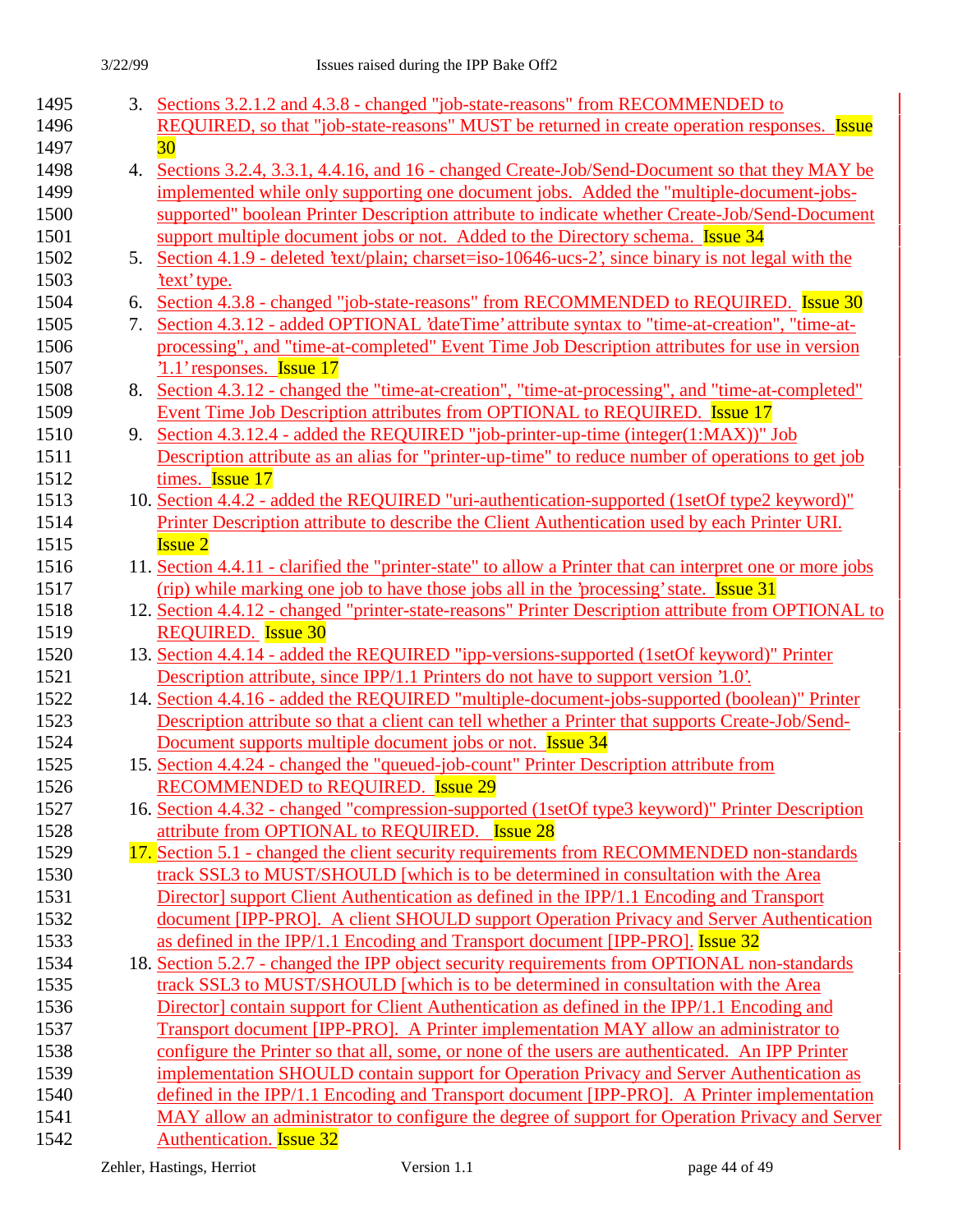## For the IIG:

- 1. Discuss the advantage for client implementations to support both IPP/1.1 and IPP/1.0, so that they can interoperate with either Printer implementations.
- 2. Discuss the advantage for Printer implementations to support both IPP/1.1 and IPP/1.0, so that 1547 they can interoperate with either client implementations.
- 1548 Most conformance requirements are the same for IPP/1.0 and IPP/1.1. For those make no special
- 1549 indication in the document. For those for which the conformance is REQUIRED for IPP/1.1, but

OPTIONAL for IPP/1.0, state: IPP/1.1 xxx MUST ...; OPTIONAL in IPP/1.0, where xxx is either clients

or Printers.

## **34) OPEN ISSUE: Ok to REQUIRE "multiple-document-handling if Create-Job is supported?**

- The IPP/1.0 Implementer's Guide contains the following issue:
- 2.16 Support of multiple document jobs
- IPP/1.0 is silent on which of the four effects an implementation would perform if it supports Create-Job, but does not support "multiple-document-handling".
- 1558 A fix to IPP/1.0 would be to require implementing all four values of "multiple-document-
- handling" if Create-Job is supported at all. Or at least 'single-document-new-sheet' and 'separate-
- documents-uncollated-copies'. In any case, an implementation that supports Create-Job
- SHOULD also support "multiple-document-handling". Support for all four values is
- RECOMMENDED, but at least the 'single-document-new-sheet' and 'separate-documents-
- uncollated-copies' values, along with the "multiple-document-handling-default" indicating the
- default behavior and "multiple-document-handling-supported" values. If an implementation spools the data, it should also support the 'separate-documents-collated-copies' value as well.
- There is a need to allow Create-Job and Send-Document to be supported while making it OPTIONAL to
- support multiple documents per job. A client that wants to monitor a job while it is sending data can do
- so with Create-Job and Send-Document. A Printer that wants to support "long documents", namely,
- when the document data is indefinitely long (so long it can't be spooled) but does not want to support
- multiple documents.
- *Suggested solution:*
- Instead of requiring "multiple-document-handling" if Create-Job and Send-Document are supported as proposed in the original solution for Issue 34, lets:
- 1. Clarify that a conforming implementation NEED NOT support multiple documents when it supports
- the Create-Job and Send-Document operations. (There currently is no conformance sentence that
- requires support of multiple document jobs when Create-Job and Send-Document are supported, though
- that was certainly our intent which this clarification would countermand).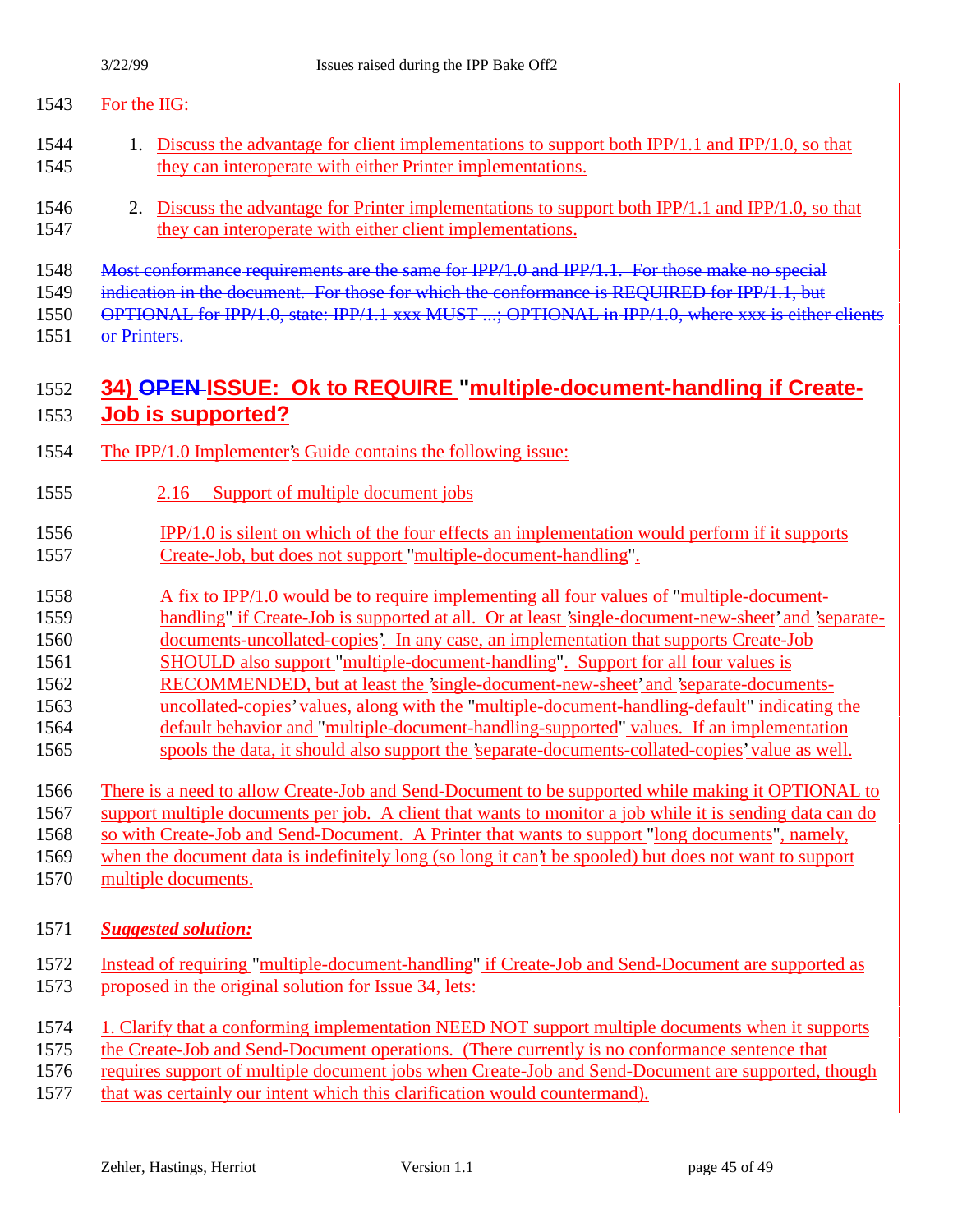- 2. If the Printer does support the Create-Job and Send-Document operations, then it MUST support the
- (new) "multiple-document-jobs-supported (boolean)" Printer Description attribute. A 'true' value
- indicates that multiple documents are supported in a job.
- 3. Add "multiple-document-jobs-supported (boolean)" to the Directory Schema in Appendix E as OPTIONAL.
- 4. If the Printer does support multiple documents in a job, then it MUST support the "multiple-
- document-handling" Job Template attribute with at least one value and the associated "multiple-
- document-handling-default" and "multiple-document-handling-supported" Job Template Printer attributes.
- 5. Add a new status code: 'server-error-multiple-document-jobs-not-supported'
- 6. In the table in section 14.2 indicate that 'server-error-multiple-document-jobs-not-supported' can be
- used only with the Send-Document and Send-URI operations.
- *Suggested text for section 3.2.4 Create-Job:*
- If the Printer object supports this operation, then it MUST support the "multiple-document-jobs-
- supported" Printer Description attribute and indicate whether or not it supports multiple-document jobs.
- If the Printer object supports this operation and supports multiple documents in a job, then it MUST
- support the "multiple-document-handling" Job Template job attribute with at least one value (see section
- 4.2.4) and the associated "multiple-document-handling-default" and "multiple-document-handling-
- supported" Job Template Printer attributes.

## *Suggested text for section 3.3.1 Send-Document operation:*

- If the Printer supports this operation but does not support multiple documents per job, the Printer MUST
- reject subsequent Send-Document operations supplied with data and return the 'server-error-multiple-
- document-jobs-not-supported'. However, the Printer MUST accept the first document with a 'true' or
- 'false' value for the "last-document" operation attribute (see below), so that clients MAY always submit
- one document jobs with a 'false' value for "last-document" in the first Send-Document and a 'true' for
- "last-document" in the second Send-Document (with no data).
- *Suggested text for section 4.2.4 multiple-document-handling*
- After the first sentence which says:
- This attribute is relevant only if a job consists of two or more documents.
- add:
- This attribute MUST be supported if the Printer supports multiple documents per job (see sections 3.2.4 and 3.3.1).
- *Suggested text for new section 4.4.28 multiple-document-jobs-supported*
- 4.4.28 multiple-document-jobs-supported (boolean)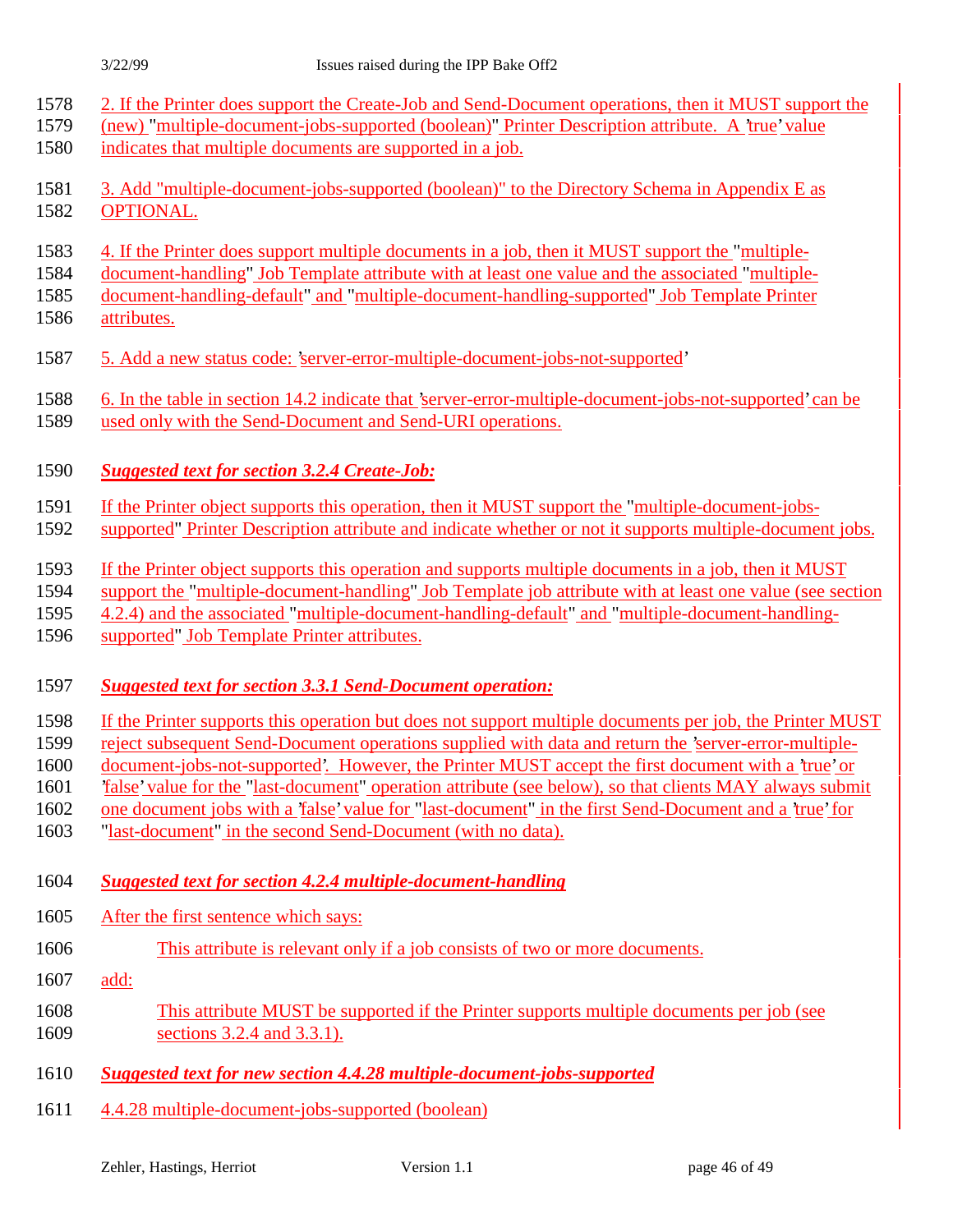- This Printer attribute indicates whether or not the Printer supports more than one document per job, i.e.,
- more than one Send-Document or Send-Data operation with document data. If the Printer supports the
- Create-Job and Send-Document operations, it MUST support this attribute.

## *Suggested text for new section 14.1.5.10:*

- 14.1.5.10 server-error-multiple-document-jobs-not-supported (0x0509)
- The IPP object does not support multiple documents per job and a client attempted to supply document data with a second Send-Document or Send-URI operation.

## **35) OPEN - ISSUE: What error code to return on Print-URI or Send-URI if document not accessible?**

- Section 3.2.2, "Print-URI Operation", it looks like it's an implementation decision whether to pull the
- data from the document-uri at job submission time or at job processing time. Say I decide to pull the
- data at job submission time. Say I get some kind of error doing so, like no-route-to-host, or HTTP 404.
- Shouldn't I return some kind of error status? Currently, it looks like I have to return successful-ok as
- 1625 long as the document-uri uses a scheme I support, regardless of whether or not I can actually get the document data.

## **Suggested addition:**

- Add both a new 'client-error-document-access-error' status code and a 'document-access-error' value for
- "job-state-reasons", just like we have done for compression and document format errors for Issue 3, 6, and 28.

## **Suggested text for section 3.2.2 Print-URI Operation:**

- Replace the sentences:
- See The Implementer's Guide [IPP-IIG] for suggested additional checks. The Printer NEED NOT follow the reference and validate the contents of the reference.
- with:
- The IPP Printer MAY validate the accessibility of the document as part of the operation or subsequently. If the Printer determines an accessibility problem before returning an operation response, it rejects the request and returns the 'client-error-document-access-error' status code. If 1639 the Printer determines this accessibility problem after accepting the request and returning an operation response with one of the successful status codes, the Printer adds the 'document-access- error' value to the job's "job-state-reasons" attribute. See The Implementer's Guide [IPP-IIG] for suggested additional checks.

## **Suggested text for section 4.3.8 job-state-reasons:**

 'document-access-error': After accepting a Print-URI or Send-URI request, the Printer could not access one or more documents passed by reference. This reason is intended to cover any file access problem, including file does not exist and access denied because of an access control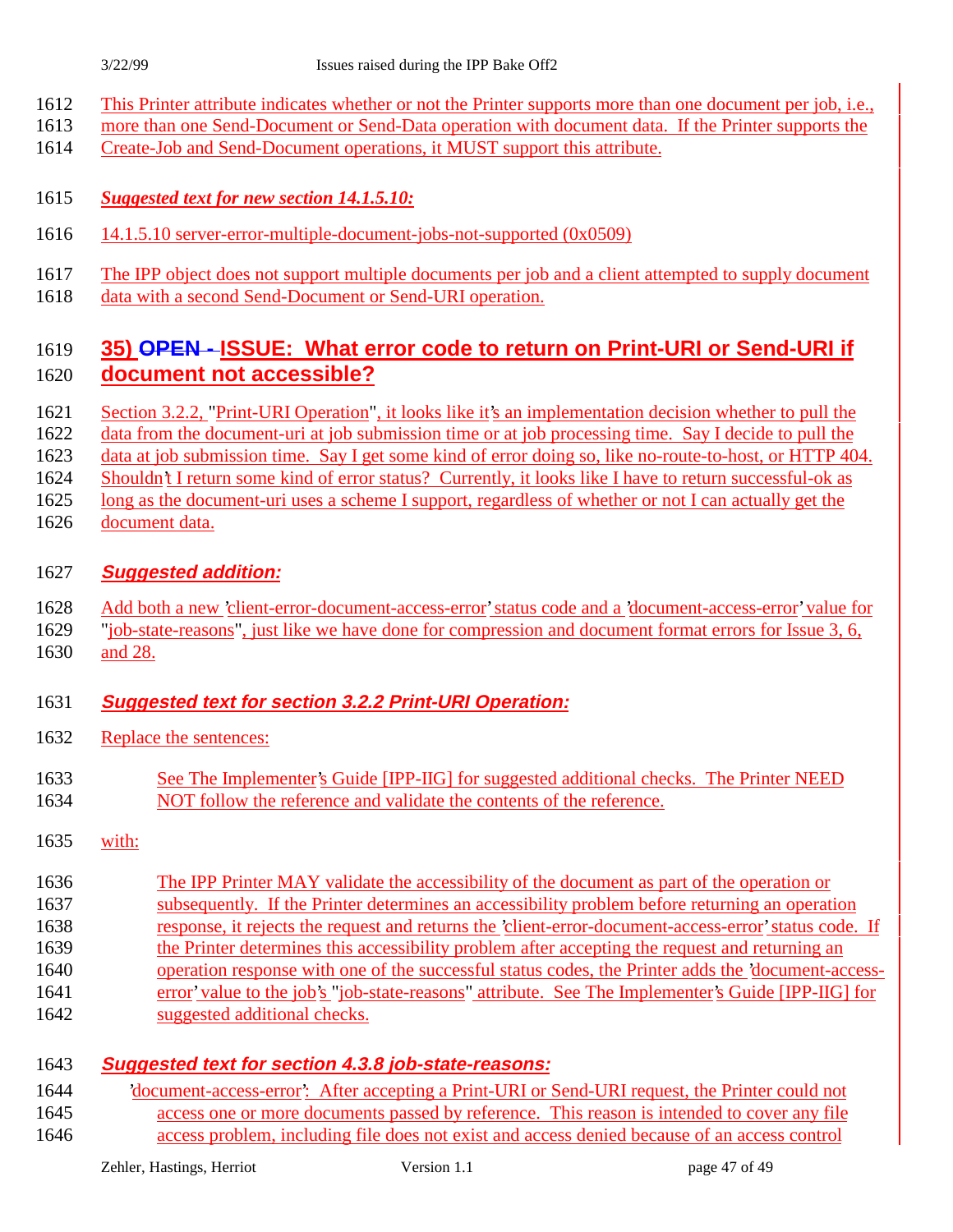- problem. Whether the Printer aborts the job and moves the job to the 'aborted' job state or prints all documents that are accessible and moves the job to the 'completed' job state and adds the 'completed-with-errors' value in the job's "job-state-reasons" attribute depends on implementation
- 1650 and/or site policy.

## **Suggested text for section 14.1.4.19 Client Error Status Codes:**

- 4.1.4.19 client-error-document-access-error (0x0412)
- The IPP object is refusing to service the Print-URI or Send-URI request because Printer encountered an
- access error while attempting to validate the accessibility or access the document data specified in the
- "document-uri" operation attribute. This error is returned independent of the client-supplied "ipp-
- attribute-fidelity". The Printer object MUST return this status code, even if there are Job Template
- attributes that are not supported as well, since this error is a bigger problem than with Job Template attributes.

## **36) OPEN ISSUE: Don't require 1.0 support and add REQUIRED "version-numbers-supported" attribute**

## **Suggested addition:**

- RECOMMEND, rather than REQUIRE, conforming IPP/1.1 clients and the IPP/1.1 Printers to support
- IPP/1.0 requests and responses. Therefore, add an "ipp-versions-supported" Printer Description
- attribute. Indicate that version '1.0' can include any extension in the IPP/1.1 document as long as it
- follows the rules of an IPP/1.0 request, if any, such as in the "time-at-xxx" Job Description attributes and
- the "operations-supported" attribute. Also add this attribute as RECOMMENDED in the directory
- schema list in the Appendix.

## **Suggested text for new attribute:**

- 4.4.n ipp-versions-supported(1setOf type2 keyword)
- This REQUIRED attribute identifies the IPP protocol versions that this Printer supports, including minor
- versions, i.e., the values of the "version-number" parameter that it will accept in requests and return in
- responses. If an IPP Printer receives a request with the "version-number" parameter set to a (two-octet
- binary) value that does not correspond to one of the values of this (US-ASCII) keyword, it MUST reject
- the request and return the 'server-error-version-not-supported' status code. See Section 3.1.8.
- The following standard keyword values are defined:
- '1.0': Version 1.0 as specified in RFC 2566 [RFC2566] and RFC 2565 [RFC2565] including any extensions registered according to Section 6 and any extension defined in this version or any future version of this document following the rules when the "version-number" parameter is '1.0', if any. For an example of such a '1.0' rule, see section 4.3.12.
- '1.1': Version 1.1 as specified in this document and [IPP-PRO] including any extensions registered according to Section 6 or defined in any future version of this document following the rules when
- 1682 the "version-number" parameter is '1.1', if any.